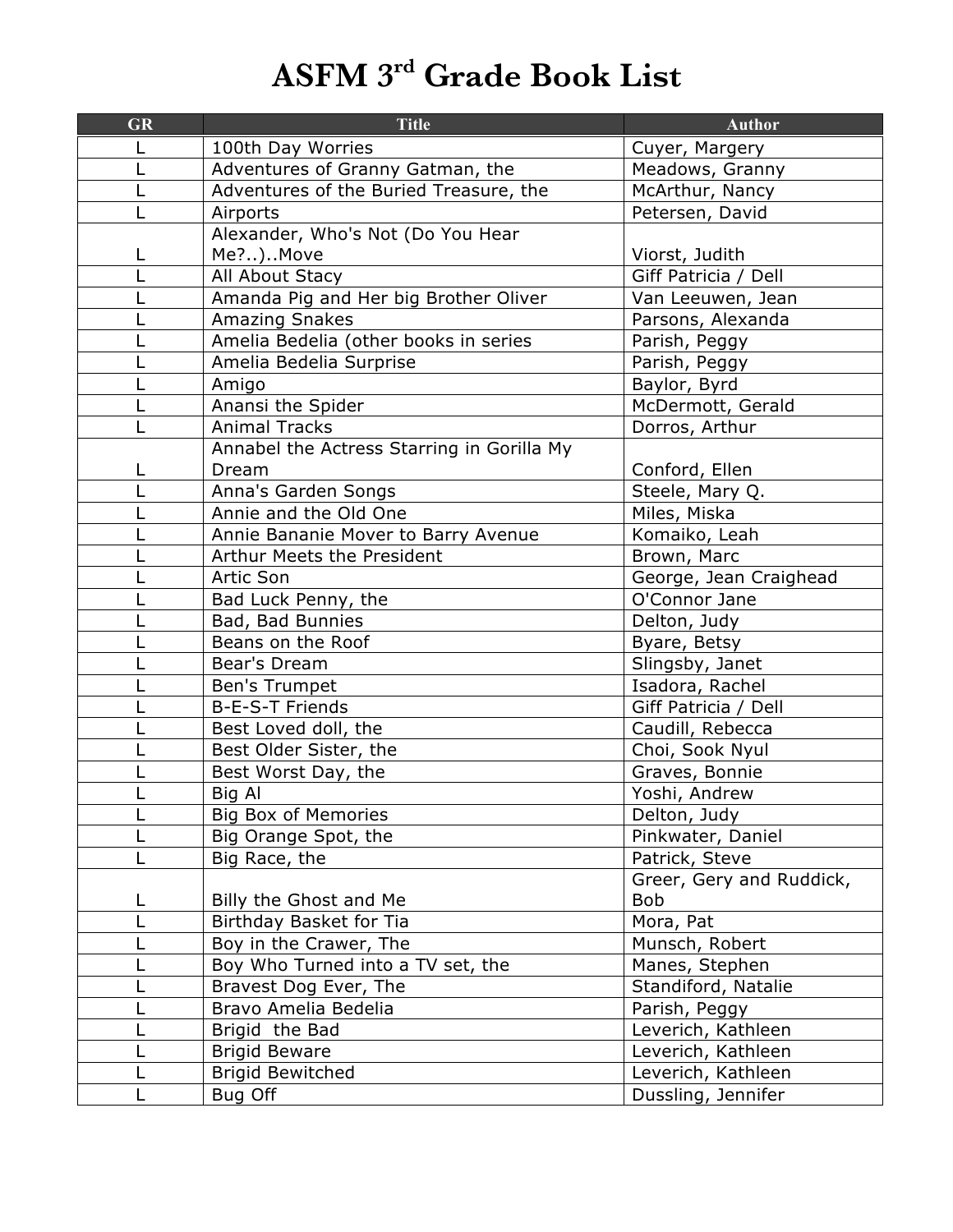|   | Cafeteria Lady from the Black Lagoon           | <b>Thaler Mike</b>        |
|---|------------------------------------------------|---------------------------|
|   | Cam Jansen: series                             | Adler, DAvid              |
|   | Candy Corn Contest, the                        | Giff Patricia / Dell      |
|   | <b>Cannonball Chris</b>                        | Marzollo, Jean            |
|   | Case of the Cool Itch Kid                      | Giff Patricia / Dell      |
|   | Chang's Paper Pony                             | Coerr, Eleanor            |
|   | Chicken and Egg                                | Back, C.                  |
|   | Chrysanthemun                                  | Henkes, Kevin             |
|   | Cinderella Penguin or the little glass slipper | Perlman, Janet            |
|   | Clouds of Terror                               | Welsh, Catherine          |
|   | Clue at the Zoo, the                           | Giff Patricia / Dell      |
|   | Come Back, Amelia Bedelia                      | Parish, Peggy             |
|   | Conversation Club, the                         | Stanley, Diane            |
|   | Creep Show                                     | Hayes, Goeffrey           |
|   | Curse of the Cobweb Queen, the                 | Hayes, Geoffrey           |
|   | Danny's Big Jump                               | Reeder, Tracey            |
|   | Day in Space, A                                | Lord, Suzanne             |
|   | Day in Town                                    | Lord & Epstein            |
|   | <b>December Secrets</b>                        | Giff Patricia / Dell      |
|   | Deputy Dan and the Bank Robbers                | Rosenbloom, Joseph        |
|   | Deputy Dan Gets his Man                        | Rosenbloom, Joseph        |
|   | Desert Giant: The World of the Saguaro         |                           |
|   | Cactus                                         | Bash, Barbara             |
|   | Detective Dinosaur                             | Bash, Barbara             |
|   | <b>Dinosaur Babies</b>                         | Penner, Lucille           |
|   | Dinosaur Days                                  | Milton, Joyce             |
|   | <b>Dinosaur Hunters</b>                        | McMullan, Kate            |
|   | Dinosaur Time                                  | Cole, Joanna              |
|   |                                                | Sharmat, Marjorie         |
| L | Dog Gone Hollywood                             | Weinman                   |
|   | Dog that Pitched a No-Hitter                   | Christopher, Matt         |
|   | Dog that Stole Home, the                       | Christopher, Matt         |
|   | Dolphin                                        | Morris, Robert            |
|   | Dolphins!                                      | Bokoske, S & Davidson, M. |
|   | Dragon Breath                                  | O'Connor Jane             |
|   | Dragons of Blueland, the                       | Gannett, Ruth             |
|   | Duke Ellington                                 | Pinkney, Andrea           |
|   | Earth                                          | Fradin, Dennis            |
|   | Ed and Me                                      | McPhail, David            |
|   | Emily and Alice                                | Champion, Joyce           |
|   | Emily at School                                | Williams, Suxanne         |
|   | Emma                                           | Kesselman, Wendy          |
|   | <b>Experiments with Light</b>                  | Ray, Broekel              |
|   | Farmer Duck                                    | Waddell, Martin           |
|   | Fireflies!                                     | Brinckloe, Julie          |
|   | Firefly Named Torchy, A                        | Waber, Bernard            |
|   | Fish that Hide                                 | Swartz, Stanley           |
|   | Flea Story, A                                  | Lionni, Leo               |
|   | Flight of the Union                            | White, Telka              |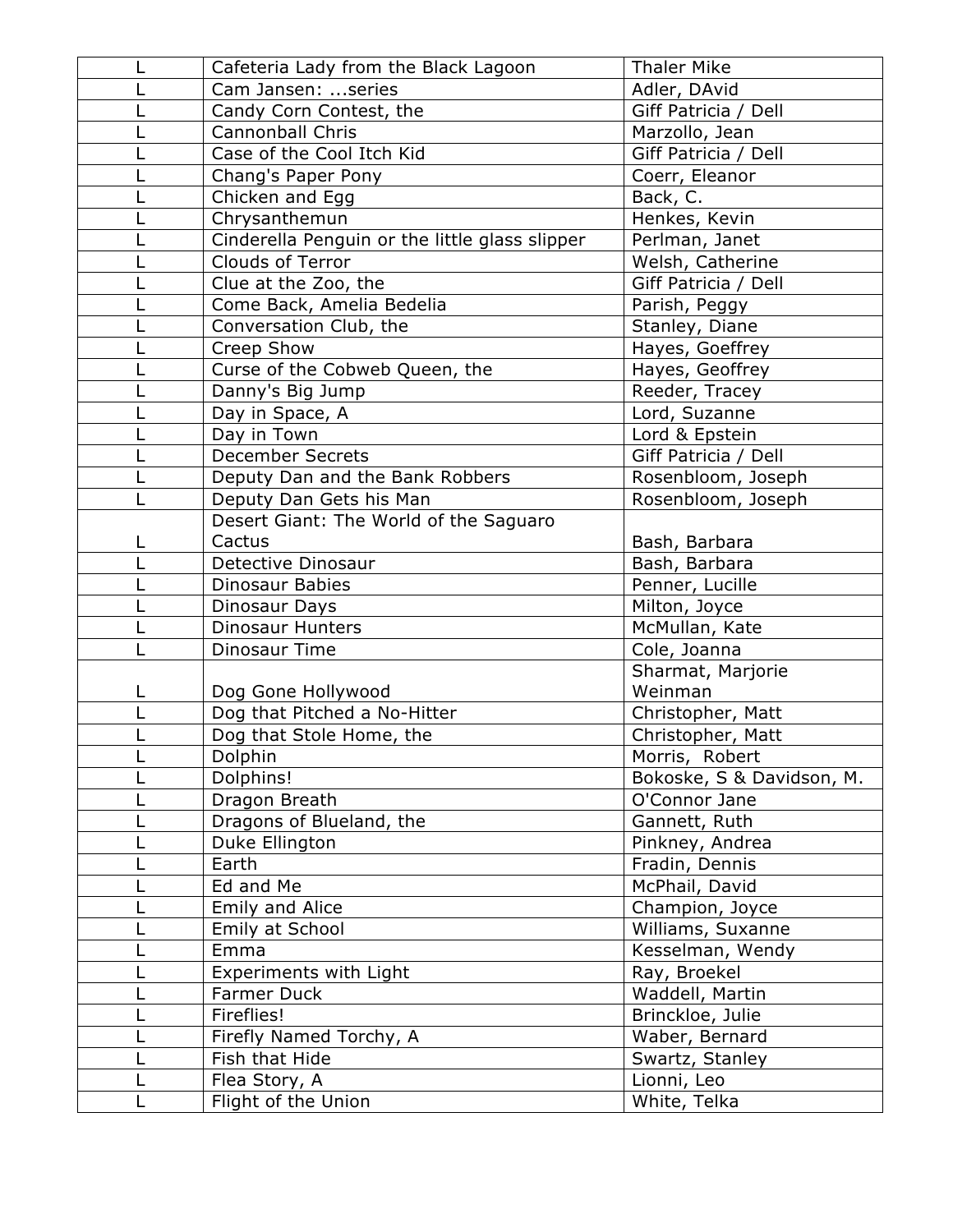| Flower Girls: series                                    | Leverich, Kathleen           |
|---------------------------------------------------------|------------------------------|
| Flower of Sheba, the                                    | Orgel, Doris                 |
| Fly Trap                                                | Anastasio, Dina              |
| <b>Football Friends</b>                                 | Marzollo, Jean               |
| Full of Hot Air                                         | Paulsen, Gary                |
| Garbage Juice For Breakfast                             | Giff Patricia / Dell         |
|                                                         | Sharmat, Marjorie            |
| Genghis Khan, A Star is Born                            | Weinman                      |
| George and Martha (series)                              | Marshall, James              |
| Giant Jam Sandwich                                      | Lord, John                   |
| Ginger Brown: the Nobody Boy                            | Wyeth, Sharon                |
| Ginger Brown: Too Many Houses                           | Wyeth, Sharon                |
| Gingerbread Boy, the                                    | Galdone, Paul                |
| Good as New                                             | Douglas, Barbara             |
| Good Driving Amelia Bedilia                             | Parish, Peggy                |
| Good Work, Amelia Bedilia                               | Parish, Peggy                |
| Gorillas                                                | Demuth                       |
| Gorillas: Gentle Giants of the Forest                   | Milton, Joyce                |
| Grasshopper on the Road                                 | Lobel, Arnold                |
|                                                         | Sharmat, Marjorie            |
| Great Genghis Khan Look-Alike Contest, the              | Weinman                      |
| <b>Great Ghosts</b>                                     | Cohen, Daniel                |
| Great White Man-Eating Shark, The                       | Many, Margaret               |
| Greatest of All, the : A Japanese Folktale              | Kimmel, Eric                 |
|                                                         | Sharmat, Marjorie<br>Weinman |
| Gregory, the Terrible Eater<br><b>Hansel and Gretel</b> | Thaler, Mike                 |
| Happy Birthday Martin Luther King                       | Marzollo, Jean               |
| Happy Birthday Moon                                     | Asch, Frank                  |
| Happy Hippopotami                                       | Martin, Bill                 |
| Harry and Willy and the Carrotthead                     | Caseley, Judith              |
| Harry Goes to Day Camp                                  | Ziefert, Harriet             |
| Haunted Bike. the                                       | Herman, Gail                 |
| Headless Horseman, the                                  | Standiford, Natalie          |
| Helpful Change, the                                     | Behr, Alexandra              |
| Hill of Fire                                            | Lewis, Thomas                |
| Horray for the Dandelion Warriors                       | Cosby, Bill                  |
| Horrible Harry and the (series)                         | Kline, Suzy                  |
| Horrible Harry in Room 2B                               | Kline, Suzy                  |
| How Big is a Foot?                                      | Myller, R.                   |
| How Much is that Guinea Pig in the Window?              | Rocklin, Joanne              |
| How Spider Saved Easter                                 | Kraus, Robert                |
| Hungry Hungry Sharks                                    | Cole, Joanna                 |
| I Hate English                                          | Levine, Ellen                |
| I Hate my Best Friend                                   | Rosner. Ruth                 |
| I Just Forgot                                           | Mayer, Mercer                |
| I Know a Lady                                           | Zolotow, Charlotte           |
| Is Your Mama a Llama?                                   | Guarino, Deborah             |
| It Takes aVillage                                       | Cowen-Fletcher, J.           |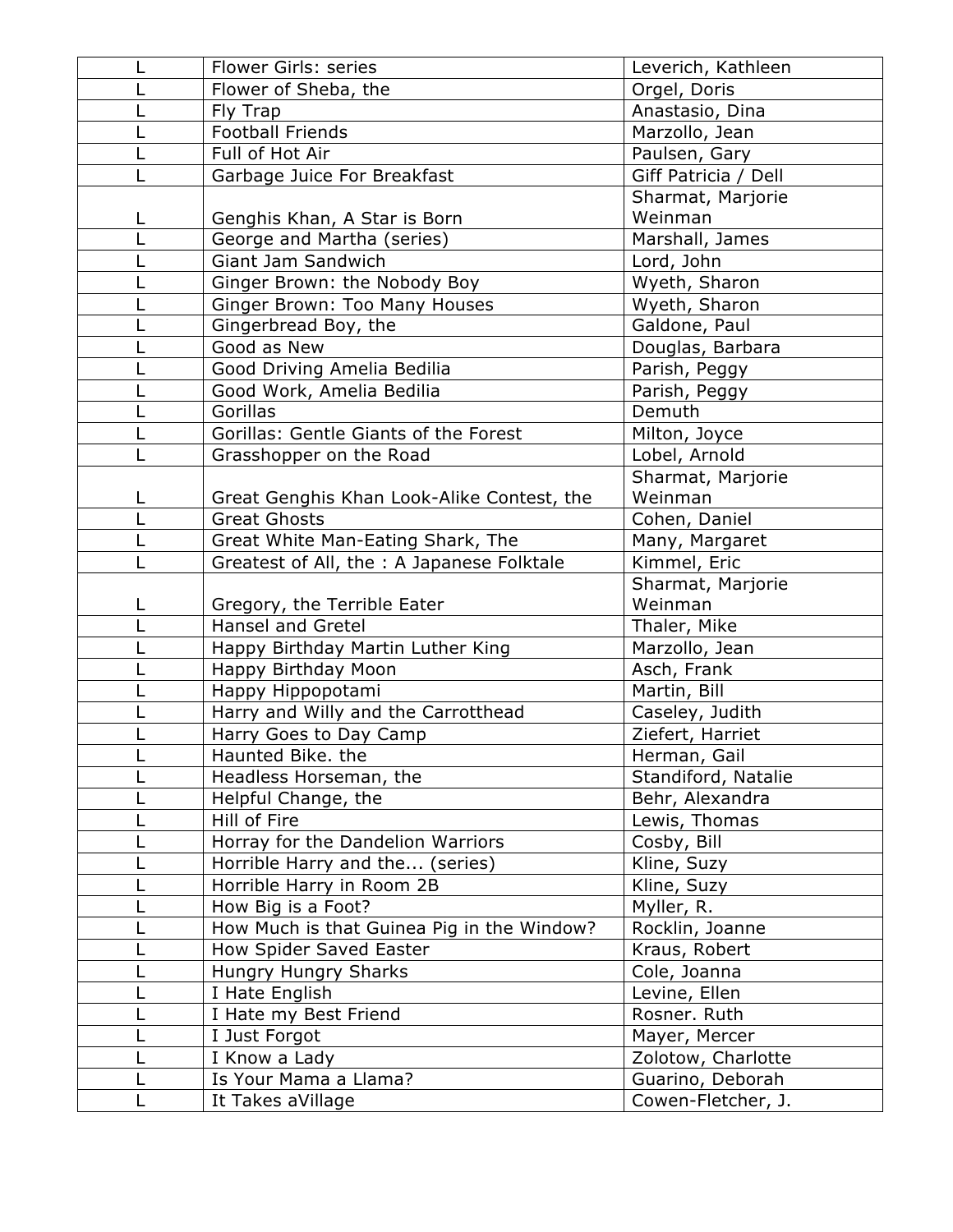| It Wasn't My Fault                           | Lester, Helen         |
|----------------------------------------------|-----------------------|
| Jacket I Wear in the Snow                    | Parker, Nancy Winslow |
| Jennifer, Too                                | Havill, Juanita       |
| Jim's Dog Muffins                            | Cohen, Meriam         |
| Joey's Head                                  | Cretan, G.            |
| Josephina Story Quilt, The                   | Coerr, Eleanor        |
| Josephine's Imagination                      | Dobrin, Arnold        |
| Judy Moody                                   | McDonald, Megan       |
| Katy and the Big Snow                        | Burton, Virginia Lee  |
| Kente Dress for Kenya, A                     | Foed, Juwanda         |
| Kerri Strug: Heart of Gold                   | Strug, Kerri          |
| Kilmer's Pet Monster                         | Dadey, Debbie         |
| Kindergarten Kids                            | Senisi, Ellen         |
| Left Behins                                  | Carrick, Carol        |
| Little Penguin's Tale                        | Wood, Audrey          |
| Little Sea Pony, the                         | Rylant, Cynthia       |
| Little Shopping, A                           | Rylant, Cynthia       |
| Little Vampire and the Midnight Bear         | Kwitz, Mary           |
| Littles, the                                 | Peterson, John        |
| Long Way to a New Land                       | Sandlin, Joan         |
| Long Way Westward                            | Sandlin, Joan         |
| Lost at the White House: A 1909 Easter Story | Griest, Lisa          |
| Lost!                                        | Mitchell, Julie       |
| Lucky Stars                                  | Adler, David          |
| Magic Fish                                   | Littledale, Freda     |
| Magic Money                                  | Adler, David          |
| Make Way for Ducklings                       | McCloskey, Robert     |
| Mare for Young Wolf                          | Shefelman, Janice     |
| Martin Luther King Day                       | Lowery. Linda         |
| Marvin Redpost: Alone in His Teacher's House | Sachar, Louis         |
| Mary Maroney Hides out                       | Kline, Suzy           |
| Matthew and Tilly                            | Jones, Rebecca        |
| Me and My Shadow                             | Dorros, Arthur        |
| Meet the Linclon Lions Band                  | Giff Patricia / Dell  |
| Meet the Molesons                            | Bos, Bunny            |
| Mermaid Island                               | Frith, Margaret       |
| Ming Lo Moves the Mountain                   | Lobel, Arnold         |
| Miss Nelson Has a Field day                  | Allard, Harry         |
| Miss Nelson is Back                          | Allard, Harry         |
| Miss Nelson is Missing                       | Allard, Harry         |
| Missing Fossil Mystery, the                  | Herman, Emily         |
| Mog at the Zoo                               | Nicoll, Helen         |
| Mog's Mumps                                  | Nicoll, Helen         |
| Money Troubles                               | Cosby, Bill           |
| Monster Cake                                 | Dickinson, Rebecca    |
| Monsters Next Door, the                      | Dadley, Debbie        |
| More Tales of Amanda Pig                     | Lan Leeuwen, Jean     |
| More Tales of Oliver Pig                     | Lan Leeuwen, Jean     |
| Most Wonderful Egg in the World              | Heine, Helme          |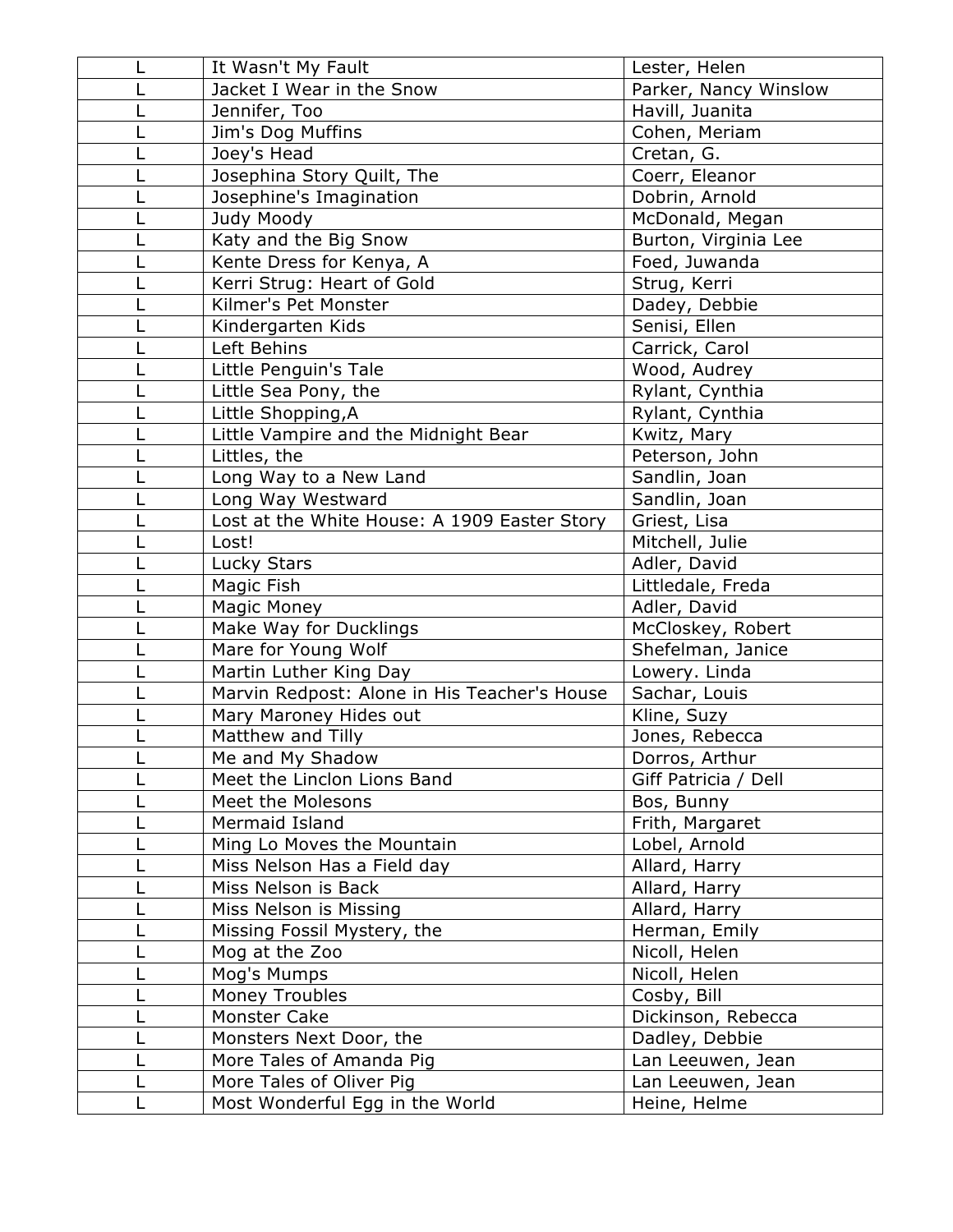| Mr. Gumpy's Motor Car                      | Burningham, John          |
|--------------------------------------------|---------------------------|
| Mr. Gumpy's Outing                         | Burningham, John          |
| Mrs.Jeeper's Batty Vacation                | Dadley, Debbie            |
| Mummy'sGold, the                           | McMullan, Kate            |
| My Big Lie                                 | Cosby, Bill               |
| Mystery of the Blue Ring                   | Giff Patricia / Dell      |
| Mystery of the Pirate Ghost                | Hayes, Goeffrey           |
| Mystery of the Tooth Gremlin               | Graves, Bonnie            |
| NBA Action from A to Z                     | Preller, James            |
| New Shoes for Sylvia                       | Hurwitz, Johanna          |
| Nine Lives of Adventure Cat, the           | Clymer, Susan             |
| No Copycats Allowed!                       | Graves, Bonnie            |
| No Jumping on the Bed                      | Arnold, Tedd              |
| Oliver and Amanda's Halloween              | VanLeewen, Jean           |
| One Eyed Jack                              | Hutchins, Pat             |
| One Fine Day                               | Hogrogian, Nonny          |
| Ouch                                       | Noonan, Diana             |
| Over in the Meadow                         | Galdone, Paul             |
| Owl and the Pussycat                       | Lear, Edward              |
| Paper Bag Princess                         | Munsch, Robert            |
| Pedro's Journey: A Voyage with C. Columbus | Conrad, Pam               |
| Pee Wee Scoutsseries                       | Detton, Judy / Yearling   |
| Perfect the Pig                            | Jeschke, Susan            |
| Pet Sitters Plus Five                      | Springstubb, Tricia       |
| Peter and the North Wind                   | Littledale, Freda         |
| Picking Apples and Pumpkins                | Hutchins, Amy             |
| <b>Pickle Puss</b>                         | Giff Patricia / Dell      |
| Pied Piper                                 | Hunia, Fran               |
| Pinky and Rexseries                        | Howe, James               |
| Pioneer Bear                               | Sandin, Joan              |
| Play Ball, Amelia Bedelia                  | Parish, Peggy             |
| Pocket Full of Acorns                      | Beames, Michael           |
| Pony Trouble                               | Gasque, Dale              |
| Pooped Troup, the                          | Delton, Judy              |
| Popcorn                                    | Asch, Frank               |
| Post Office Book, The                      | Gibbons, Gail             |
| Powder Puff Puzzle, the                    | Giff Patricia / Dell      |
| Princess Josie's Pets                      | MacDonald, Maryann        |
| Puppy Who Wanted a Boy, the                | Thayer, Jane              |
|                                            | Johnston, Tony & DePaola, |
| Quilt Story, the                           | Tomie                     |
| Rapunzel                                   | Chardiet, Bernice         |
| Red Riding Hood                            | Marshall, James           |
| Reptiles                                   | Ballard, Lois             |
| Riddle of the Red Purse, the               | Giff Patricia / Dell      |
| Round Trip                                 | Jonas, Ann                |
| Sadie and the Snowman                      | Morgan, Allen             |
| Salty Dog                                  | Rand, Gloria              |
| Say Cheese                                 | Giff Patricia / Dell      |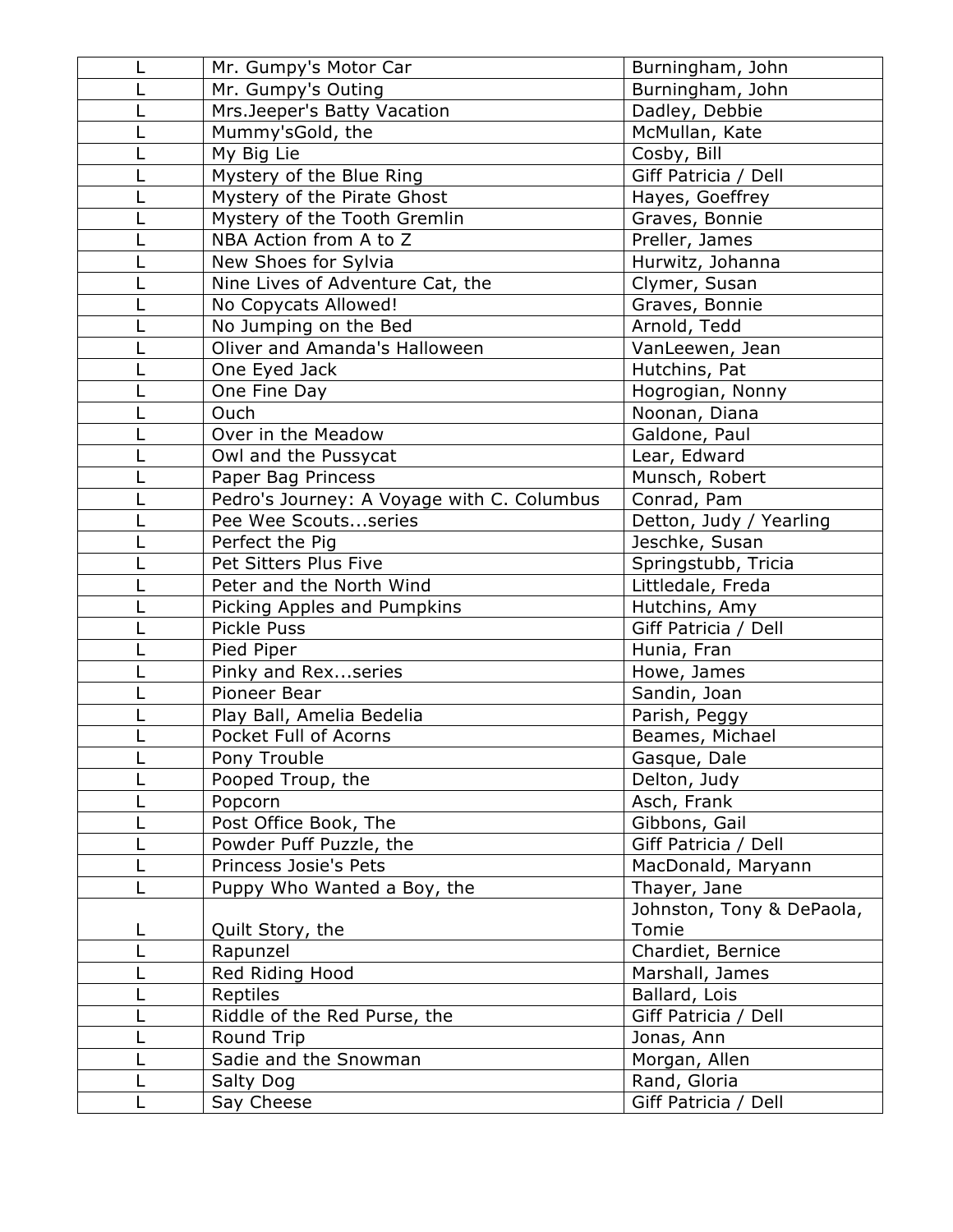| <b>Science Experiments</b>                | Webster, Vera        |
|-------------------------------------------|----------------------|
| Science- Just add Salt                    | Markle, Sandra       |
| Secondhand Star                           | MacDonald, Maryann   |
| Secrets of Foghorn Island, the            | Hayes, Geoffrey      |
| Show Me a Snake Hole                      | Frederick Shirley    |
| Six Foolish Fisherman                     | Elkin, Benjamin      |
| Snakes!                                   | Recht Penner, L.     |
| Song Lee and the Hamster Hunt             | Kline Suzy           |
| Song Lee and the Leech Man                | Kline Suzy           |
| Song Lee in Room 2B                       | Kline Suzy           |
| Sound, Heat and Light                     | Berger, Melvin       |
| Space Dog series                          | Standiford, Natalie  |
| <b>Special Present</b>                    | Rylant, Cynthia      |
| Spoiled Rotten                            | DeClements, Barthe   |
| Squanto and the First Thanksgiving        | Celsi, Teresa        |
| Statue of Liberty, the                    | Penner, Lucille      |
| Surprises                                 | Hopkins, Lee         |
| Swimmy                                    | Lionni, Leo          |
| Tale of Peter Rabbit                      | Potter, Beatrice     |
| Tales of Amanda Pig                       | Van Leeuwen, Jean    |
| Tales of the Golden Goose                 | Behr, Alexandra      |
| Teach us, Amelia Bedelia                  | Parish, Peggy        |
| Teacher's Pet                             | Dicks, Terrance      |
| Tell Me a Story, Mama                     | Johnson. Angela      |
| Thank You Amelia Bedelia                  | Parish, Peggy        |
| Things that Go: A Traveling Alphabet      | Reit, Seymour        |
| This is My House                          | Dorros, Arthur       |
| Three Blind Mice Mystery. the             | Krensky, Stephen     |
| Three Little Javelinas, the               | Lowell, Susan        |
| Three Little Pigs                         | Galdone, Paul        |
| Three Little Pigs                         | Marshall, James      |
| <b>Three Smart Pals</b>                   | Rocklin, Joanne      |
| Through Grandpa's Eyes                    | Maclachlan, Patricia |
| Tikki Tikki Tembo                         | Mosel, Arlene        |
| Tiny Seed, The                            | Carle, Eric          |
| <b>Tooter Pepperday</b>                   | Spinelli, Jerry      |
| <b>Train Time</b>                         | Baehr, Lisa          |
| Triplet Trouble and the (series)          | Dadley, Debbie       |
| True Story of Balto: The Bravest Dog Ever | Standiford, Natalie  |
| Two Plus One Goes A.P.E.                  | Springstubb, Tricia  |
| Upside Down Reader, the                   | Gruber, wolfram      |
| Vampire Trouble                           | Dadley, Debbie       |
| Very Strange Dollhouse, a                 | Dussling, Jennifer   |
| Wacky Jacks                               | Adler, David         |
| Wales, the Gentle Giants                  | Milton, Joyce        |
| Watch Out Man Eating Snake                | Giff Patricia / Dell |
| Wax Museum                                | Cook, Donald         |
| Weather                                   | Webster, Vera        |
| <b>WeatherPoems for all Seasons</b>       | Hopkins, Lee         |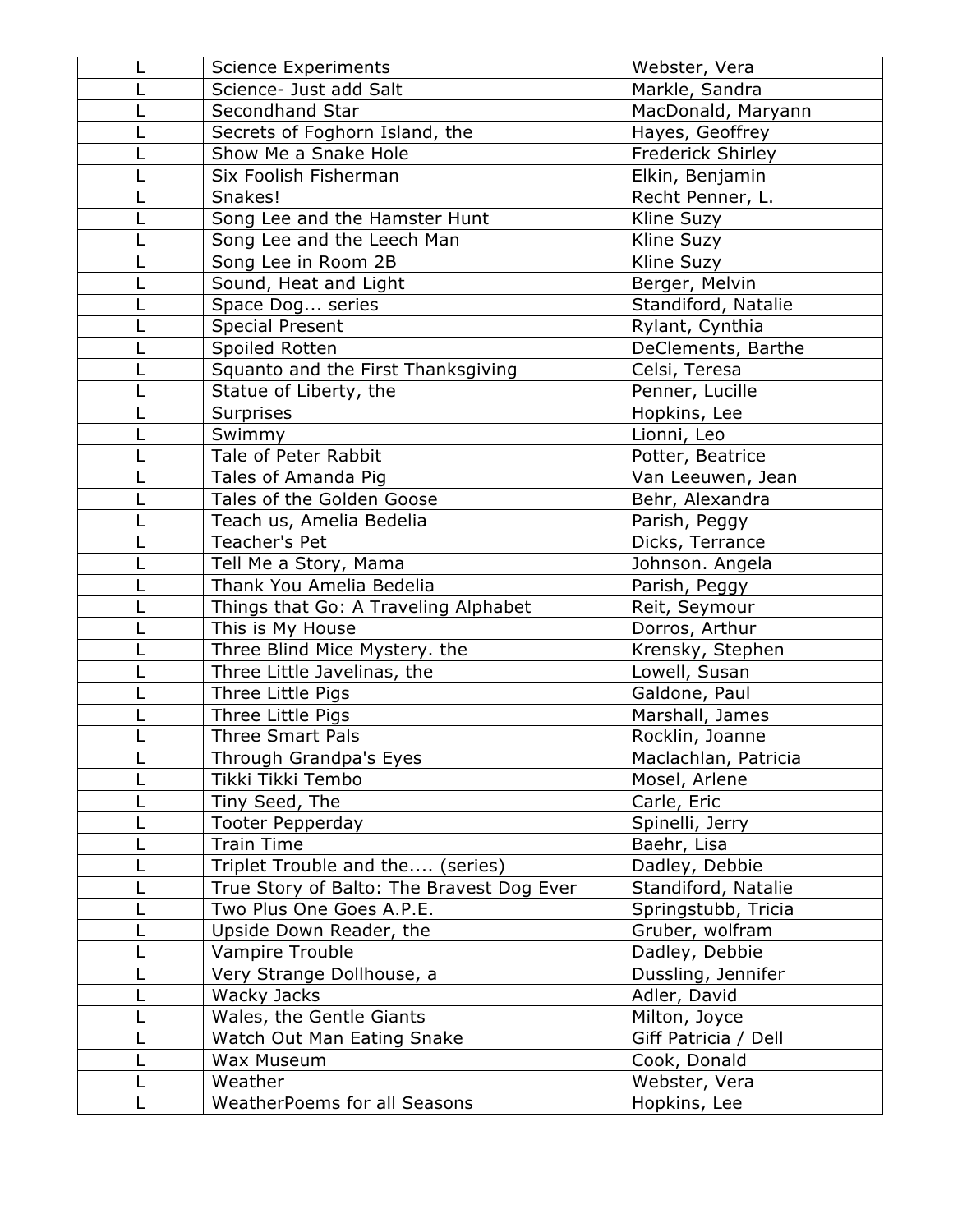|   | Whales, the Gentle Giants                     | Milton, Joyce         |
|---|-----------------------------------------------|-----------------------|
|   |                                               | Fowler, Allen: Rookie |
|   | What Happens to Rock?                         | Science               |
|   | What Kind of Babysitter is This?              | Johnson, Dolores      |
|   | What Mary Jo Shared                           | Udry, Janice          |
|   | What Next Baby Bear                           | Murphy, Jill          |
|   | When the Giants Came to town                  | Leonard, Marcia       |
|   | <b>When Winter Comes</b>                      | Neuman, Pearl         |
|   | Whistle for Willis                            | Keats, Ezra Jack      |
|   | Wind Blew, the                                | Hutchins, Pat         |
|   | Wizard of Oz                                  | Hunia, Fran           |
|   | Wolf and the Seven Little Kids                | Hunia, Fran           |
|   | You Can't Catch Me!                           | Oppenheim, Joanne     |
|   | Young Arthur Ashe:                            | Dexter, Robin         |
|   | Young Clara Barton:                           | Alcott, Sara          |
|   | Young Davy Crockett                           | Carpenter, Eric       |
|   | Young Helen Keller                            | Benjamin, Anne        |
|   | Young Jackie Robinson:                        | Farrell, Edward       |
|   | Young Jim Thorpe:                             | Farrell, Edward       |
|   | Young Orville and Wilber Wright:              | Woods, Andrew         |
|   | Young Reggie Jackson:                         | Woods, Andrew         |
|   | Young Rosa Parks:                             | Benjamin, Anne        |
|   | Young Squamto:                                | Woods, Andrew         |
|   | Young Tom Edison:                             | Nemes, Claire         |
| M | A Picture Book of Frederick Douglas           | Adler, David          |
| M | A.Lincoln and Me                              | Borden, L. Scholatic  |
| M | Abby                                          | Hanel, Wolfram        |
| М | Abe Lincoln's Hat                             | Brenner, Martha       |
| M | Adventures of Ratman                          | Weiss & Freidman      |
| M | Afternoon on the Amazon                       | Osborne, Mary Pope    |
|   | Alexander and the Terrible, Horrible Very Bad |                       |
| М | Day                                           | Viorst, Judith        |
| M | Alexander and the Wind-Up Mouse               | Lionni, Leo           |
| M | Aliens Don't Wear Braces                      | Dadey, Debbie         |
| М | Aliens for Breakfast                          | Ezra, Jonathan        |
| M | Aliens For Dinner                             | Spinner, Stephanie    |
| M | All Star Fever                                | Christopher, Matt     |
| M | Alliens for Lunch                             | Spinner, Stephanie    |
| M | <b>Alligator Alley</b>                        | Schultz, Irene        |
| M | Amazing Birds of the Rain Forest              | Daniel, Claire        |
| М | Angel Child, Dragon Child                     | Surat, Michele Maria  |
| M | Angels Don't Know Karate                      | Dadey, Debbie         |
| М | Armies of Ants                                | Retan, Walter         |
| M | Art Lesson, the                               | dePaloa, Tomie        |
| M | Arthur Accused                                | Brown, Marc           |
| M | <b>Arthur's Christmas Cookies</b>             | Hoban, Lillian        |
| М | Arthur's Mystery Envelope                     | Brown, Marc           |
| M | Artic Tundra: Land with No Trees              | Forman, Michael       |
| М | Aunt Flossie's Hats                           | Howard, Elizabeth     |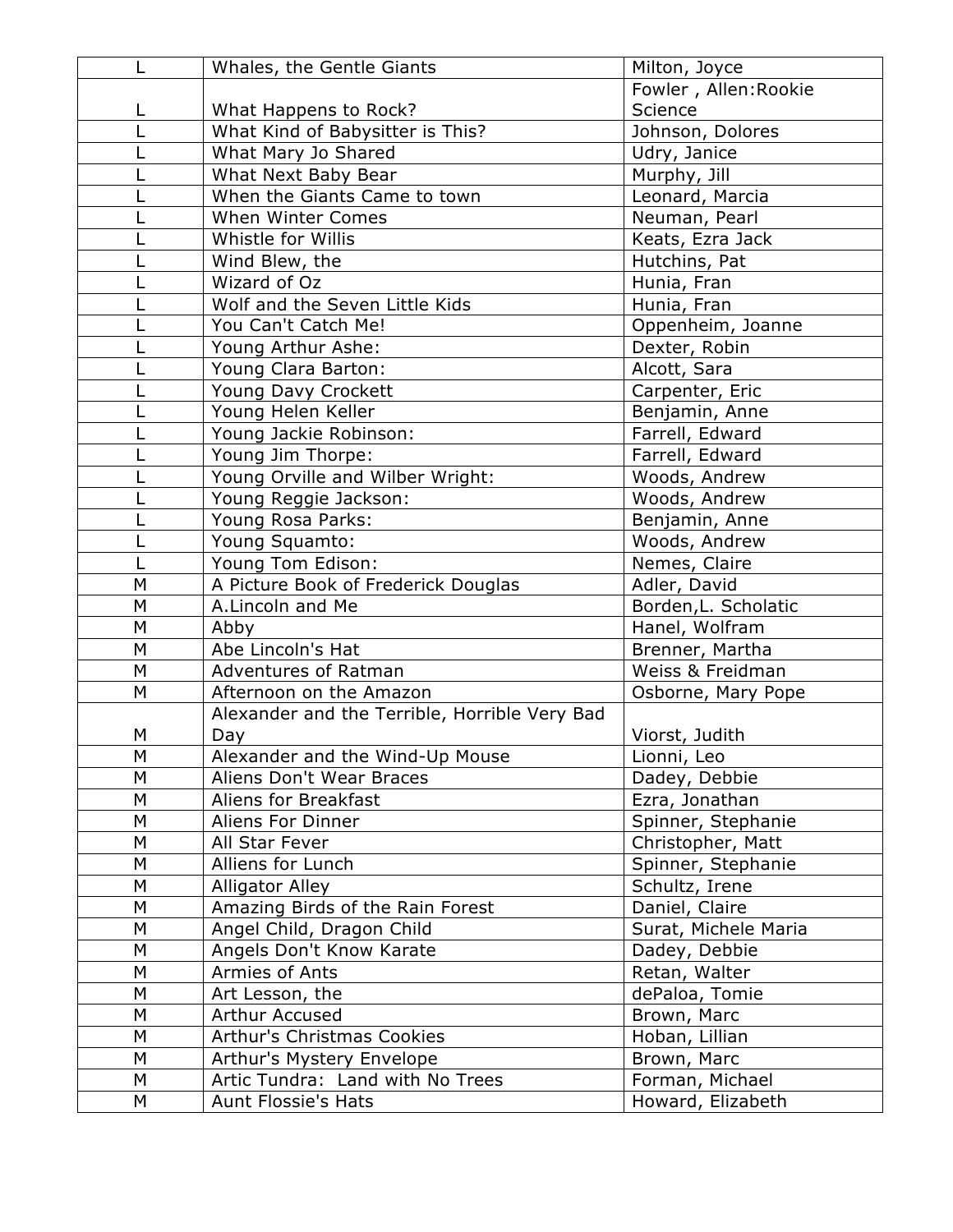| М | <b>Auto Mechanics</b>                   | Boraas, Tracey         |
|---|-----------------------------------------|------------------------|
| M | Bad Dad List, the                       | Kenna, Anna            |
| M | <b>Baseball Flyhawk</b>                 | Christopher, Matt      |
| M | Baseball Heroes, the                    | Schultz, Irene         |
| M | <b>Baseball Pals</b>                    | Christopher, Matt      |
| M | <b>Basket Counts, the</b>               | Christopher, Matt      |
| M | <b>Bathwater Gang</b>                   | Spinelli, Jerry        |
| M | Beacon's of Light                       | Gibbons, Gail          |
| M | <b>Bear's Christmas</b>                 | Berenstain, Stan & Jan |
| M | Bears on HemlockMountain, the           | Dalgliesh, Alice       |
| M | Bear's Picnic                           | Berenstain, Stan & Jan |
| M | Beast and the Halloween Horror          | Giff Patricia / Dell   |
| M | Beast In Mrs. Rooney, s Room            | Giff Patricia / Dell   |
|   | Berenstain Bear Scouts and the Coughing |                        |
| M | Catfish                                 | Berenstain, Stan & Jan |
| M | Berenstain Bears & the Missing Honey    | Berenstain, Stan & Jan |
| M | <b>Best Friends</b>                     | Kellogg, Steven        |
| M | Best Friends Sleep Over                 | Rogers, Jacqueline     |
| M | Best Wishes for Eddie                   | Nayer, Judy            |
| M | Big Bunny and the Easter Eggs           | McCloskey, Robert      |
| M | Big Fish, the                           | Yukish, Joe            |
| M | <b>Bigfoot Doesn't Square Dance</b>     | Dadley, Debbie         |
| M | Biggest Pumpkin Ever                    | Kroll, Steven          |
| M | <b>Blackberry Ink</b>                   | Merriam, Eve           |
| M | <b>Blue Hill Meadown</b>                | Rylant, Cynthia        |
| M | <b>Blue Ribbon Blues</b>                | Spinelli, Jerry        |
| M | <b>Blueberries for Sal</b>              | McCloskey, Robert      |
| M | Book About your Skeleton                | Dadey, Debbie          |
| M | Bossy Gallito, the                      | Gonzalez, Lucia        |
| M | <b>Boston Coffee Party</b>              | Rappaport, Doreen      |
| M | <b>Boundless Grace</b>                  | Hoffman. Mary          |
| M | Boy Who Walked on Air                   | Corbett, Scott         |
| M | Brave Maddie Egg                        | Standiford, Natalie    |
| М | Bringing the Rain to Kapiti             | Aardema, Verna         |
| M | Buddie, the First Seeing Eye Dog        | Moore, Eva             |
| M | <b>Buffalo Before Breadfast</b>         | Osborne, Mary Pope     |
| М | Buried Eye, the                         | Schultz, Irene         |
| M | Buster Baxter, Cat Saver                | Brown, Marc            |
| M | <b>Buster Dino Dilemma</b>              | Brown, Marc            |
| М | <b>Buster Makes the Grade</b>           | Brown, Marc            |
| M | Buster's Dino Dilemma                   | Brown, Marc            |
| M | <b>Buttons for George Washington</b>    | Roop, Peter and Connie |
| М | Cam Jansen and the Mystery of the UFO   | Adler, David           |
| M | Camp Sink or Swim                       | Davis, Gibbs           |
| M | Can Do, Jenny Archer                    | Conford, Ellen         |
| М | Case for Jenny Archer                   | Conford, Ellen         |
| M | Case of the Elevator Duck               | Berends, Polly         |
| M | Case of the Hungry Stranger             | Bonsall, Crosby        |
| M | Cat and Rat                             | Young, Ed              |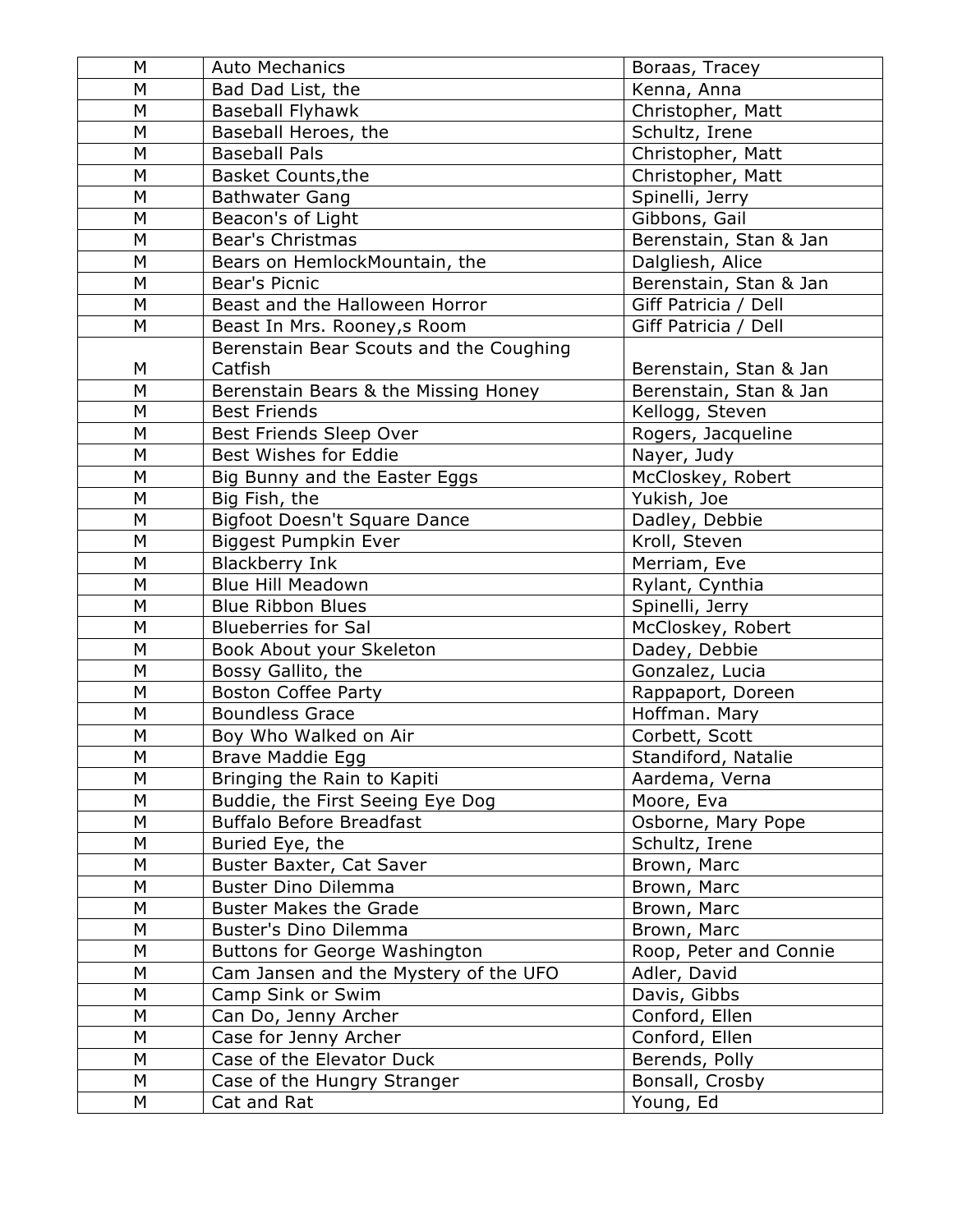| M | Cat Bugler                                   | Krailing, Tessa           |
|---|----------------------------------------------|---------------------------|
| M | Catch that Pass                              | Christopher, Matt         |
| M | Catcher with a Glass Arm                     | Christopher, Matt         |
| M | Catcher's Mask, the                          | Christopher, Matt         |
| M | <b>Center Court Sting</b>                    | Christopher, Matt         |
| M | Centerfield Ballhawk                         | Christopher, Matt         |
| M | Chair for My Mother, A                       | Williams, Vera            |
| M | Chalk Box Kid, the                           | Christopher, Matt         |
| M | Challenge at Second Base                     | <b>Bulla Clyde Robert</b> |
| M | Cherries and Cherry Pits                     | Williams, Vera            |
| M | Chicken Soup with Rice                       | Sendak, Maurice           |
| M | Chinese Mirror                               | Ginsburg, Mirra           |
| M | Circus Mystery, the                          | Schultz, Irene            |
| M | City Green                                   | DiSalvo-Ryan, Dyanne      |
| M | Cloudy with a Chance of Meatballs            | Barrett, Judi             |
| M | Clue in the Castle, the                      | Schultz, Irene            |
| M | Comeback Challenge                           | Christopher, Matt         |
| M | Copper lady, the                             | Ross, Alice               |
| M | Count your Money with the Polk Street School | Giff Patricia / Dell      |
| M | Counterfeit Tackle, the                      | Christopher, Matt         |
| M | Crackerjack Halfback                         | Christopher, Matt         |
| M | Cupid Don't Flip Hamburgers                  | Dadley, Debbie            |
| M | Cyclops Doesn't Rollerblade                  | Dadley, Debbie            |
| M | Dancing with the Indians                     | Medearis, Angela          |
| M | Dandelion                                    | Freeman, Don              |
| M | Day at the Races                             | Michaels, Eric            |
| M | Day of Ahmed's Secret, A                     | Heide, Florence           |
| M | Day of the Dragon King                       | Osborne, Mary Pope        |
| M | Day the Sky Turned Green, the                | Reeves, Barbara           |
| M | <b>Diamond Champs</b>                        | Christopher, Matt         |
| M | Diego Rivera                                 | Venezia, Mike             |
| M | Dingoes at Dinnertime                        | Osborne, Mary Pope        |
| M | Dinosaur Battle, A                           | Granowsky, Alvin          |
| M | Dinosaurs Before Dark                        | Osborne, Mary Pope        |
| M | Dinosaurs That Ate Meat                      | Granowsky, Alvin          |
| М | Dirt Bike Racer                              | Christopher, Matt         |
| M | Dirt Bike Runaway                            | Christopher, Matt         |
| M | Dog for a Game                               | Gackenbach, Dick          |
| M | Dog that Stole Football Plays, the           | Christopher, Matt         |
| M | Dolphins at Daybreak                         | Osborne, Mary Pope        |
| M | <b>Donkey Rescues</b>                        | Krailing, Tessa           |
| M | Don't Forget the Bacon                       | Hutchins, Pat             |
| M | Double Play at Short                         | Christopher, Matt         |
| M | Double Switch                                | Noonan, Diana             |
| M | Dr. De Soto                                  | Steig, William            |
| M | Dr. De Soto Goes to Africa                   | Steig, William            |
| M | Dr. Jekyll, Orthodontist                     | Greenburg, Dan            |
| M | Dracula Doesn't Drink Lemonade               | Dadey, Debbie             |
| Μ | Dragons don't cook Pizza                     | Dadey, Debbie             |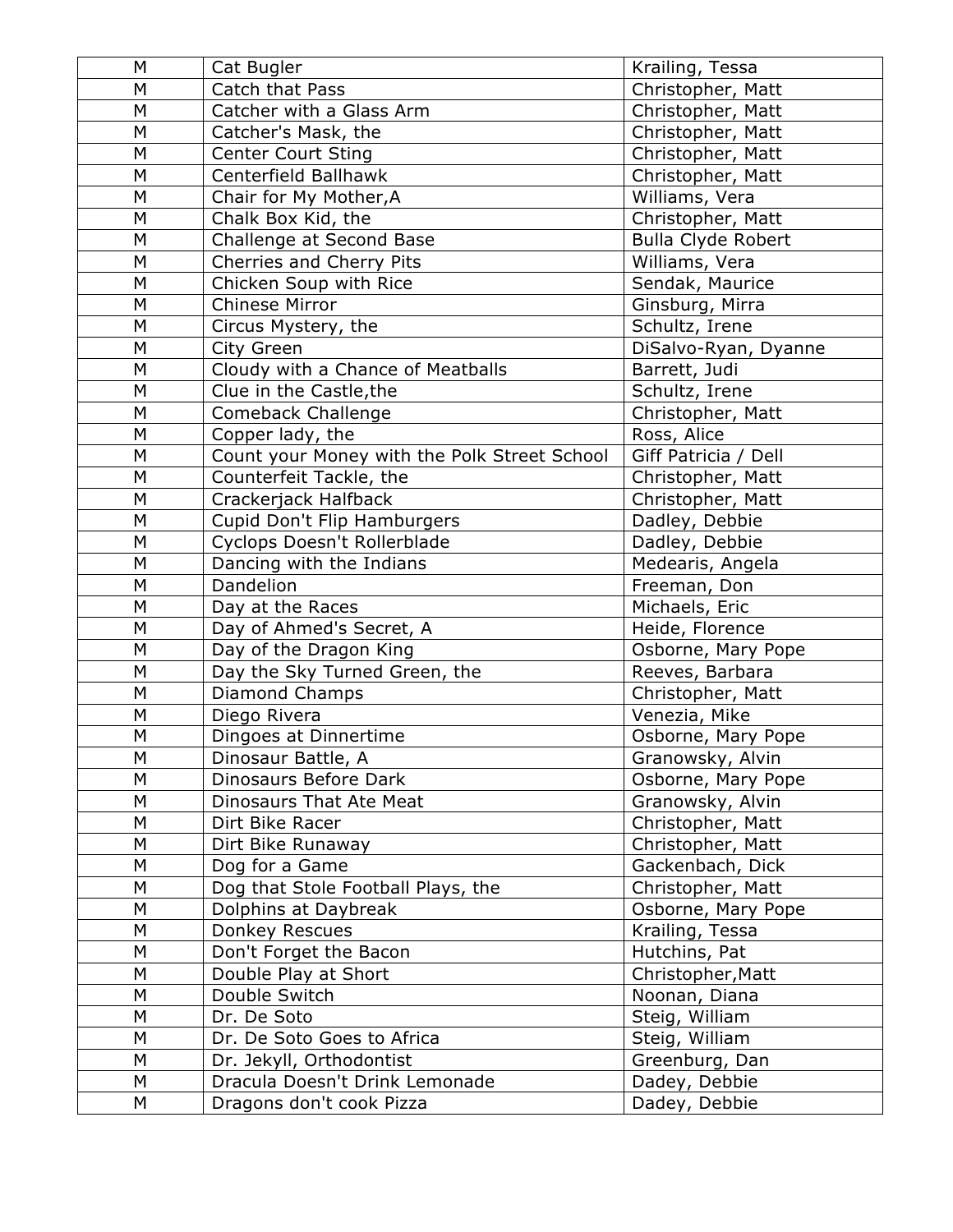| M         | Drinking Gourd, The                         | Monjo, F.N.            |
|-----------|---------------------------------------------|------------------------|
| M         | <b>Ducks Crossing</b>                       | Wilson, Trevor         |
| M         | Eeny, Meeny, Miney Mole                     | Yolen, Jane            |
| M         | Elaine and the Flying Frog                  | Chang, Heidi           |
| M         | Elbert's Bad Word                           | Wood, Audrey           |
| M         | Eliza trhe Hypnotizer                       | Granger, Michele       |
| M         | Elmer and the Dragon                        | Gannett, Ruth          |
| M         | Elves and the Shoemaker                     | Littledale, Freda      |
| M         | Elves Don't Wear Hardhats                   | Gannett, Ruth          |
| M         | Elvis the Turnip and me                     | Greenburg, Dan         |
| M         | <b>Emily Arrow</b>                          | Giff Patricia / Dell   |
| M         | Emily Arrow Promises to Do Better THis Year | Giff Patricia / Dell   |
| M         | Emperor's New Clothes, The                  | Anderson, Hans         |
| M         | Everybody Cooks Rice                        | Dooley, N.             |
| M         | Extraordinary Egg, the                      | Lionni, Leo            |
| M         | Fancy Feet                                  | Giff Patricia / Dell   |
| M         | Farmer Boy Days                             | Wilder, Laura Ingalls  |
| M         | <b>Favorite Greek Myths</b>                 | Osborne, Mary Pope     |
| M         | <b>Fighting Tackle</b>                      | Christopher, Matt      |
| M         | Fiji flood, the                             | Schultz, Irene         |
| M         | Fireflies in the Night                      | Hawes, Judy            |
| M         | <b>Fish Face</b>                            | Giff Patricia / Dell   |
| M         | Five True Dog Stories                       | Davidson, Margaret     |
| M         | <b>Five True Horse Stories</b>              | Davidson, Margaret     |
| M         | <b>Flat Stanley</b>                         | Brown, Jeff            |
| M         | Follow the Drinking Gourd                   | Winter, Jeanette       |
| M         | Football Fugitive                           | Christopher, Matt      |
| M         | Fossils Tell of Long Ago                    | Aliki                  |
| M         | Fox Steals Home, the                        | Christopher, Matt      |
| M         | Fox Went Out on a Chilly Night, The         | Spier, Peter           |
| M         | Frankenstien Doesn't                        | Dadey, Debbie          |
| M         | Freckle Juice                               | Blume, Judy            |
| ${\sf M}$ | Frederick Douglas: THe Last DAy of Stavery  | Davidson, Margaret     |
| M         | Frog Who Would Be King                      | Walker, Kate           |
| M         | Genies don't ride Bicycles                  | Dadey, Debbie          |
| M         | Genies Don't Tide Bicycles                  | Dadey, Debbie          |
| M         | George Washington's Mother                  | Fritz, Jean            |
| M         | Ghost Don't Eat Potato Chips                | Dadey, Debbie          |
| M         | Ghost in Tent 19, the                       | O'Connor, Jim          |
| M         | <b>Ghost Named Wanda</b>                    | Greenburg, Dan         |
| M         | Ghost of the Auto Graveyard                 | Berenstain, Stan & Jan |
| M         | <b>Ghost School</b>                         | Clifford, Eth          |
| M         | <b>Ghost Town at Sundown</b>                | Osborne, Mary Pope     |
| M         | <b>Ghost Town Treasure</b>                  | Bulla, Clyse Robert    |
| M         | Ghosts Don'e Eat Potato chips               | Dadey, Debbie          |
| ${\sf M}$ | Ghouls don't Scoup Icecream                 | Dadey, Debbie          |
| M         | Giants Don't Go Snowboarding                | Dadey, Debbie          |
| M         | Giants, The                                 | Granowsky, Alvin       |
| М         | Gingerbread Man, The                        | Lundell, M.            |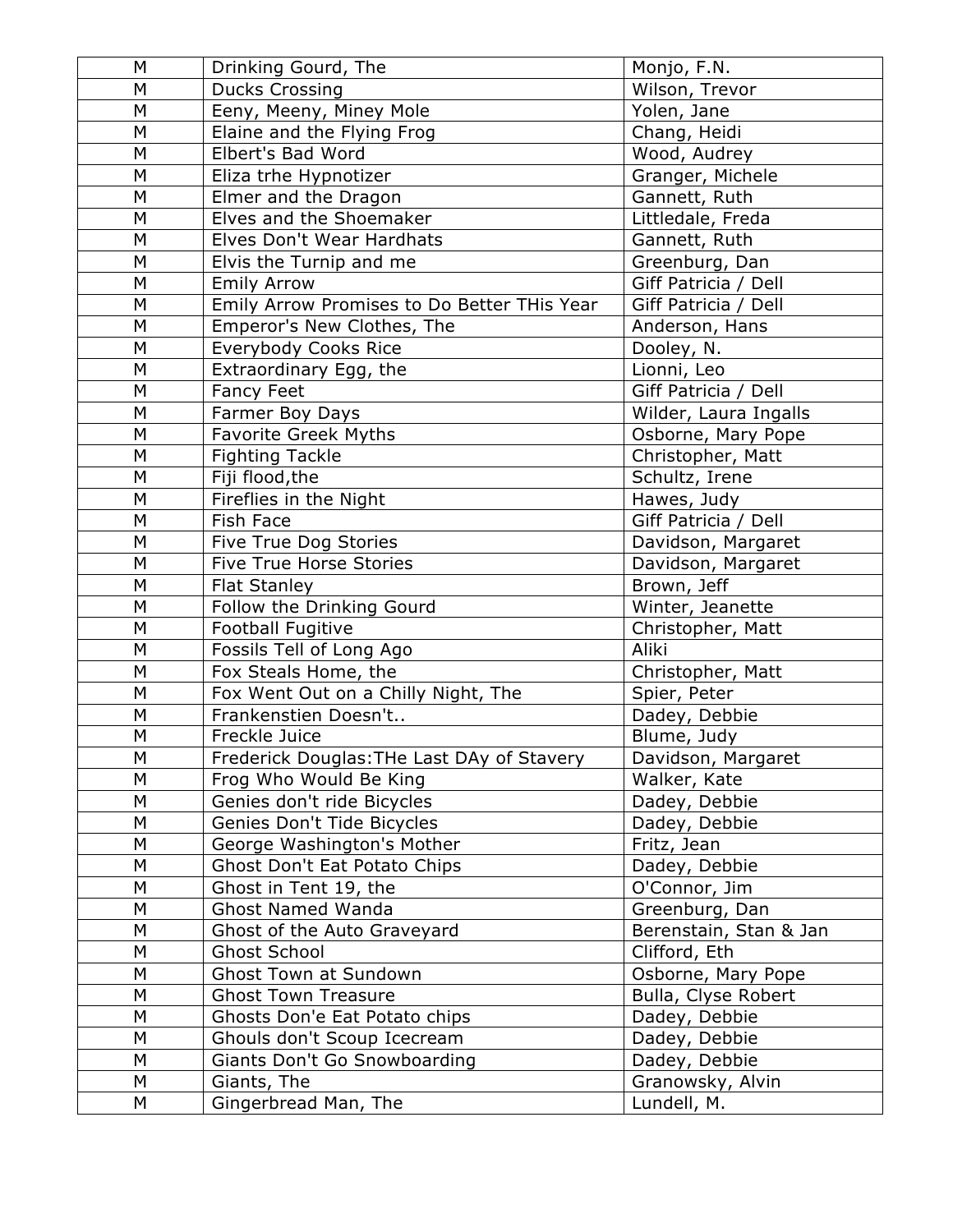| M | Girl Who Loved Wild Horses, The          | Goble, Paul             |
|---|------------------------------------------|-------------------------|
| M | Goblins Don't Play Video Games           | Dadey, Debbie           |
| M | Good for Nothing Dog                     | Schultz, Irene          |
| M | Gouls Don't Scoop Ice Cream              | Dadey, Debbie           |
| M | Great Dinosaur Hunt. the                 | Schultz, Irene          |
| M | Great Houdini, The : worldArtist         | Kulling, Monica         |
| M | Great Ice Battle, the                    | Abbott, Tony            |
| M | Great Quarterback Switch, the            | Christopher, Matt       |
| M | <b>Great Riddle Mystery</b>              | MacClem, James          |
| M | Great-grandpa in the Litter Box          | Greenburg, Dan          |
| M | Gremlins Don't Chew Bubble Gum           | Dadey, Debbie           |
| M | Gym Teacher from the Black Lagoon        | Thaler, Mike            |
| M | Hang A Left at Venus                     | Greenburg, Dan          |
|   |                                          | Lesser, Rika & Paul O.  |
| M | Hansel and Gretel                        | Zelinsky                |
| M | Happy Birthday, Moon                     | Asch, Frank             |
| M | Hard Drive to Short                      | Christopher, Matt       |
| M | Harold's Circus                          | Johnson, Crockett       |
| M | <b>Hattie Rabbit</b>                     | Gackenbach, Dick        |
| M | Haunted Halloween, the                   | Schultz, Irene          |
| M | <b>Heckedy Peg</b>                       | Wood, Audrey            |
| M | Helen Keller                             | Davidson, Margaret      |
| M | Hercules doesn't Pull Teeth              | Dadey, Debbie           |
| M | Hidden Hand, the                         | Schultz, Irene          |
| M | Hilary and the Lions                     | Desaix, Frank           |
| M | Hit-Away Kid, the                        | Christopher, Matt       |
| M | Hoopstars Go to the Hoop                 | Hughes, Dean            |
| M | Houling at the Hauntly's                 | Dadley, Debbie          |
| M | Hours of the Olympics                    | Osborne, Mary Pope      |
| M | House of the Horrible Ghosts             | Hayes, Geoffrey         |
| M | How Do We Know About ?                   | Granowsky, Alvin        |
| M | Howie Merton and the Magic Dust          | Reeves, Faye            |
| M | Hue Boy                                  | Mitchell, Rita Phillips |
| M | I Can't said the Ant                     | Cameron, Polly          |
| M | I Hate Camping                           | Petersen, P.J.          |
| M | I Hate Company                           | Petersen, P.J.          |
| M | Ice Magic                                | christopher, Matt       |
| M | If the Dinosaurs Came Back               | Most, Bernard           |
| M | If You Squirt at a Rhinocerous           | Dunn                    |
| M | I'm Out of My BodyPlease Leave a Message | Greenburg, Dan          |
| M | In Aunt Lucy's Kitchen                   | Rylant, Cynthia         |
| M | In My Momma's Kitchen                    | Nolen, Jerdine          |
| M | In the Dinosaur's Paw                    | Giff Patricia / Dell    |
| M | Invisibe in the Third Grade              | Cuyer, Margery          |
| M | Ira Sleeps Over                          | Waber, Bernard          |
| M | <b>Island Baby</b>                       | Keller, Holly           |
| M | Jack and the Beanstalk                   | Galdone, Paul           |
| М | Jenny Archer to the Rescue               | Conford, Ellen          |
| M | Jenny Archer, Author                     | Conford, Ellen          |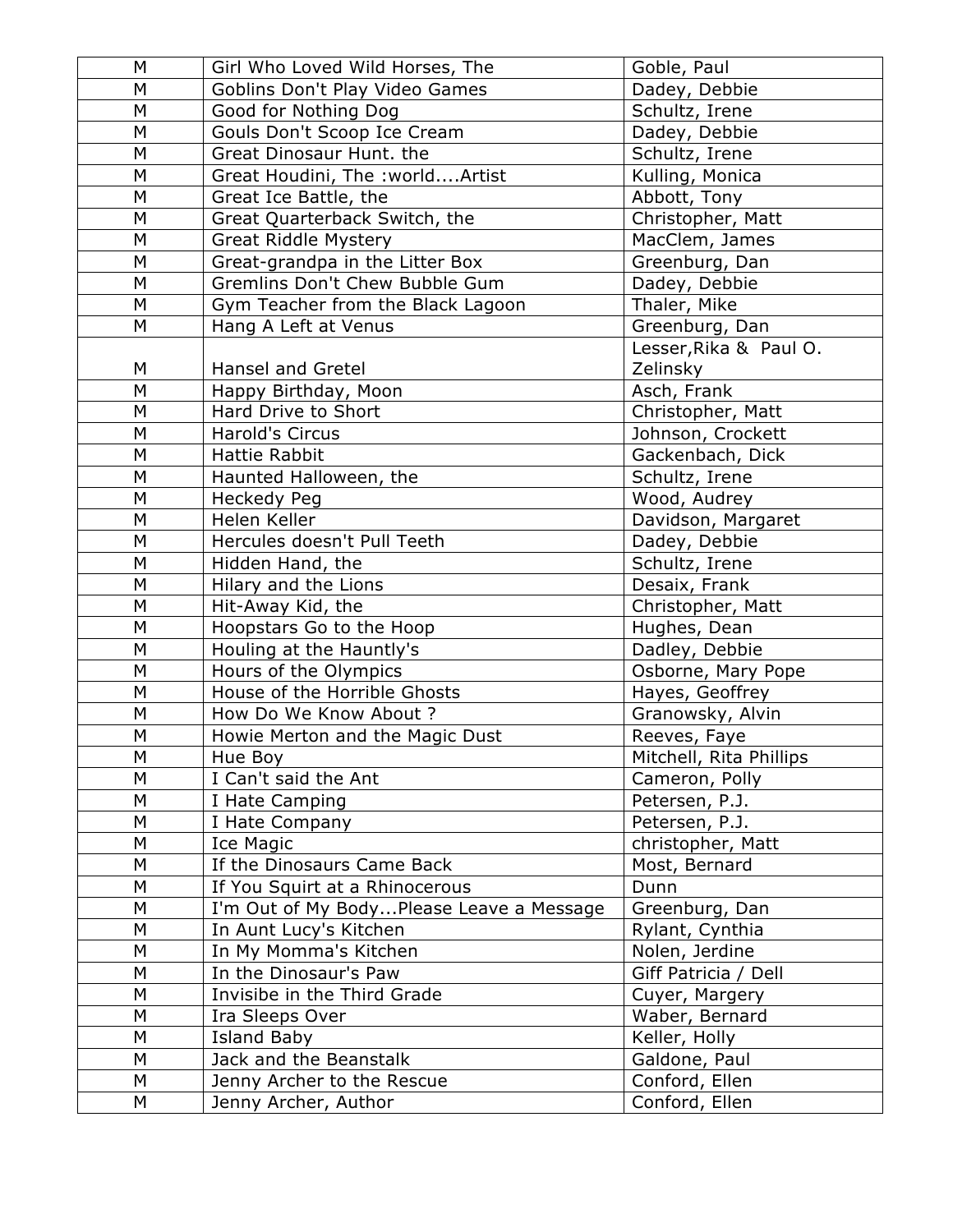| M | Jigsaw Jones Mystery, the Case ofSnowman | Ruller, James                |
|---|------------------------------------------|------------------------------|
| M | Jilly the Kid                            | Krailing, Tessa              |
| M | Job for Jenny Archer, A                  | Conford, Ellen               |
| M | Johnny Long Legs                         | Christopher, Matt            |
| M | Junie B.Jones Series                     | Park, Barbara                |
| M | Junior Gymnasts"#2 Katie's Big Move      | Slater, Teddy                |
| M | Kate Shelly and the Midnight Express     | Wetterer, Margaret           |
| M | Keep Ms. Sugarman in the Fourth Grade    | Levy, Eizabeth               |
| M | Kid who onlyHit Homers                   | Christopher, Matt            |
| M | Kids in Ms. Colman's Class               | Martin, Ann M.               |
| M | King Arthur                              | Brown, Marc                  |
| M | Knight at Dawn, the                      | Osborne, Mary Pope           |
| M | Knights Don't Teach Piano                | Dadey, Debbie                |
| M | Laura and Mr. Edwards                    | Wilder, Laura Ingalls        |
| M | Laura and Nellie                         | Wilder, Laura Ingalls        |
| M | Laura's Ma                               | Wilder, Laura Ingalls        |
| M | Laura's Pa                               | Wilder, Laura Ingalls        |
| M | Lazy Lions, Lucky Lambs                  | Giff Patricia / Dell         |
| M | Lentil                                   | McCloskey, Robert            |
| M | Leprechauns Don't Play Basketball        | Dadey, Debbie                |
| M | Let's Go Philadelphia                    | Giff Patricia / Dell         |
| M | Letting Swift River Go                   | Yolen, Jane                  |
| M | Lighthouse Mermaid                       | Karr, Kathleen               |
| M | Lions at Lunchtime                       | Osborne, Mary Pope           |
| M | Little Hawk's New Name                   | Bolognese, Don               |
| M | Little House Birthday, A                 | Wilder, Laura Ingalls        |
| M | Little House Farm Daya                   | Burton, Virginia Lee         |
| M | Little House Friends                     | Burton, Virginia Lee         |
| M | Little House, The                        | Burton, Virginia Lee         |
| M | Little Lefty                             | Christopher, Matt            |
| M | Little Red hen makes a Pizza             | Sturges, Philemon            |
| M | Little Swan                              | Geras, Adele                 |
| M | Little Women                             | Alcott, Louisa May: Bullseye |
| M | Littles and the The (series)             | Peterson, John               |
| M | Littles Take a Trip                      | Peterson, John               |
| M | Locked in the Library                    | Brown, Marc                  |
| M | Long Shot for Paul                       | Christopher, Matt            |
| M | Look Who's Playing First Base            | Christopher, Matt            |
| М | Lost and Found                           | Teague, Mark                 |
| M | Lost Children, the                       | Goble, Paul                  |
| M | Lucky Baseball Bat, the                  | Christopher, Matt            |
| Μ | Lucky Last Luke                          | Clark, Margaret              |
| M | Madeline's Christmas                     | Bemelmans, Ludwig            |
| M | Magic Tree House Series                  | Osborne, Mary Pope           |
| M | Mail Carriere                            | Ready, Dee                   |
| M | Man Out At First                         | Christopher, Matt            |
| M | Martians Don't Take Temperatures         | Dadey, Debbie                |
| M | Martin Luther King, Jr.                  | Greene, Carol                |
| M | Marvin and the Mean Words                | Kline, Suzy                  |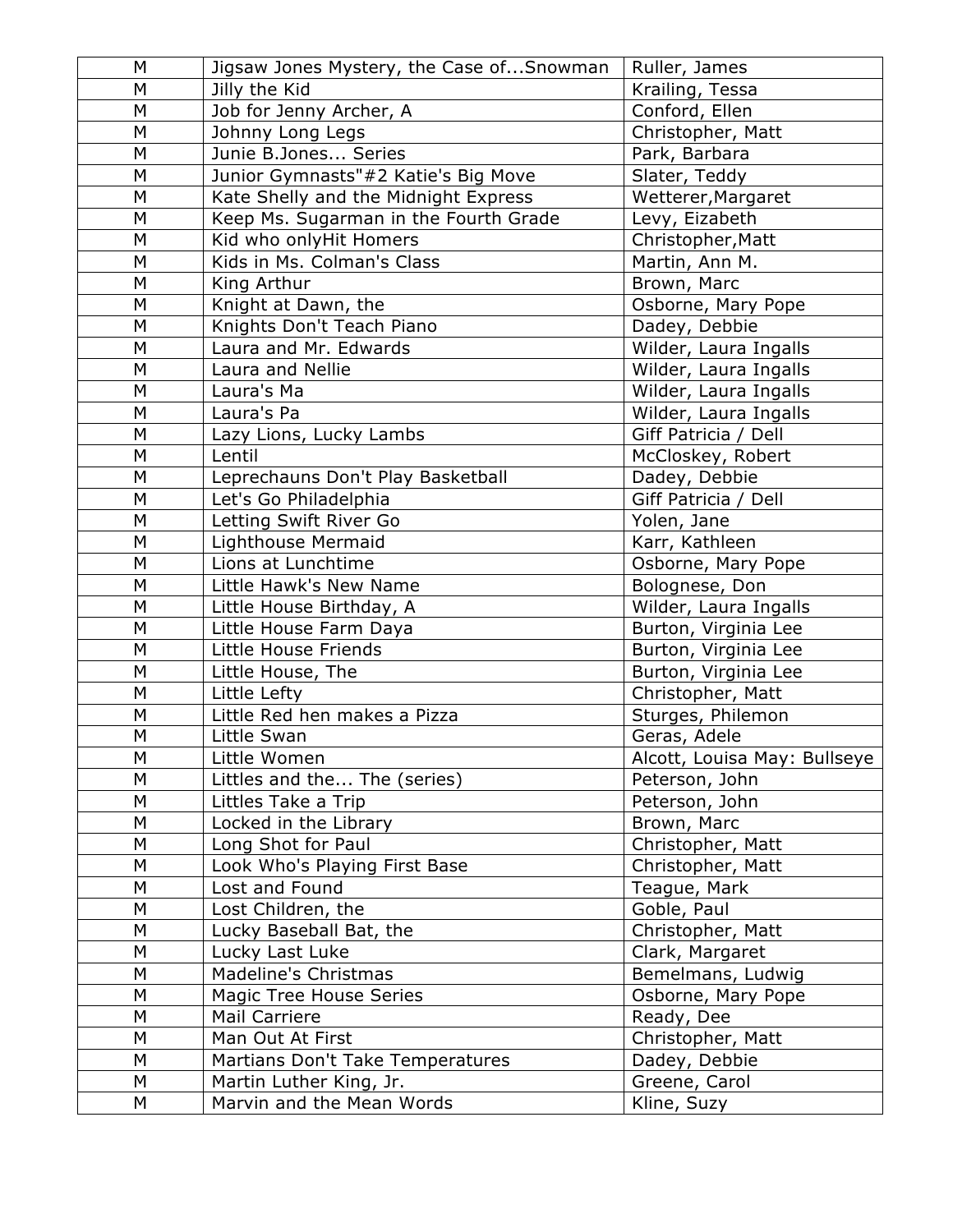| M         | Marvin Redpost                               | Sachar, Louis        |
|-----------|----------------------------------------------|----------------------|
| M         | Mary Marony, Mummy Girl                      | Kline, Suzy          |
| M         | Mary Marony and and the Chocolate Surprise   | Kline, Suzy          |
| M         | Mary Marony and the Snake                    | Kline, Suzy          |
| M         | Mary Marony Hides Out                        | Kline, Suzy          |
| M         | Maybe Yes, Maybe No. Maybe Maybe             | Patron, Susan        |
| M         | Mermaids Don't Run Track                     | Dadey, Debbie        |
| M         | Michael Jordan                               | Edwards, Nick        |
| M         | Midnight on the Moon                         | Osborne, Mary Pope   |
| M         | Mike Mulligan and His Steam Shovel           | Burton, Virginia Lee |
| M         | Miracle on the Plate                         | Christopher, Matt    |
| M         | Misfortune Cookie                            | Greenburg, Dan       |
| M         | Miss Rumphius                                | Cooney, Barbara      |
|           |                                              | Sharmat, Marjorie    |
| M         | Mitchell is Moving                           | Weinman              |
| M         | Mitten, The                                  | Brett, Jan           |
| M         | Molly, s Pilgrim                             | Cohen, Barbara       |
| M         | Monster For Hire                             | Wilson, Trevor       |
| M         | Monster Rabbit Runs Amuck                    | Giff Patricia / Dell |
| M         | Monsters don't Scuba Dive                    | Dadey, Debbie        |
| M         | Mop Top                                      | Freeman, Don         |
| M         | Mud Pony, the                                | Cohen, Caron Lee     |
| M         | Muffy's Secret Admirer                       | Brown, Marc          |
| M         | <b>Mummies</b>                               | Milton, Joyce        |
| M         | Mummies Don't Coach Softball                 | Dadey, Debbie        |
| M         | Munnies in the Morning                       | Osborne, Mary Pope   |
| M         | My Father's Dragon                           | Gannett, Ruth        |
| M         | My Son the Time Traveler                     | Greenburg, Dan       |
| M         | Mystery in the Night Woods                   | Peterson, John       |
| M         | Mystery of the Dark Old House                | Schultz, Irene       |
| M         | Mystery of the Missing Dog                   | Schultz, Irene       |
| M         | Mystery of the Stolen Bike                   | Brown, Marc          |
| ${\sf M}$ | Mystery of the Talking Tail, the             | Clark, Margaret      |
| M         | Nannnies For Hire                            | Hest, Amy            |
| M         | Never Trust a Cat who Wears Earrings         | Greenburg, Dan       |
| M         | New Land: A First Year on the Praire, the    | Reynolds, Marilynn   |
| M         | Nibble, Nibble, Jenny Archer                 | Conford, Ellen       |
| M         | Night of the Ninjas                          | Osborne, Mary Pope   |
| M         | Night Tree                                   | Bunting, Eve         |
| M         | Nine True Dolphin Stories                    | Davidson, Margaret   |
| M         | Ninjas Don't Bake Pumpkin Pies               | Dadey, Debbie        |
| M         | No Arm in Left Field                         | Christopher, Matt    |
| ${\sf M}$ | No Trouble at All!                           | Powell, Joyce        |
| M         | Now You See Me Now You Don't                 | Greenburg, Dan       |
| M         | Old Man and the Bear, the                    | Hanel, Wolfram       |
| M         | Old Rocking Chair, the                       | Root, Phyllis        |
| M         | Old Tom and the Rogue                        | Wilson, Trevor       |
| M         | One Bad Thing about Father                   | Monjo, F.N.          |
| М         | One in the Middle is the Green Kangaroo, the | Blume, Judy          |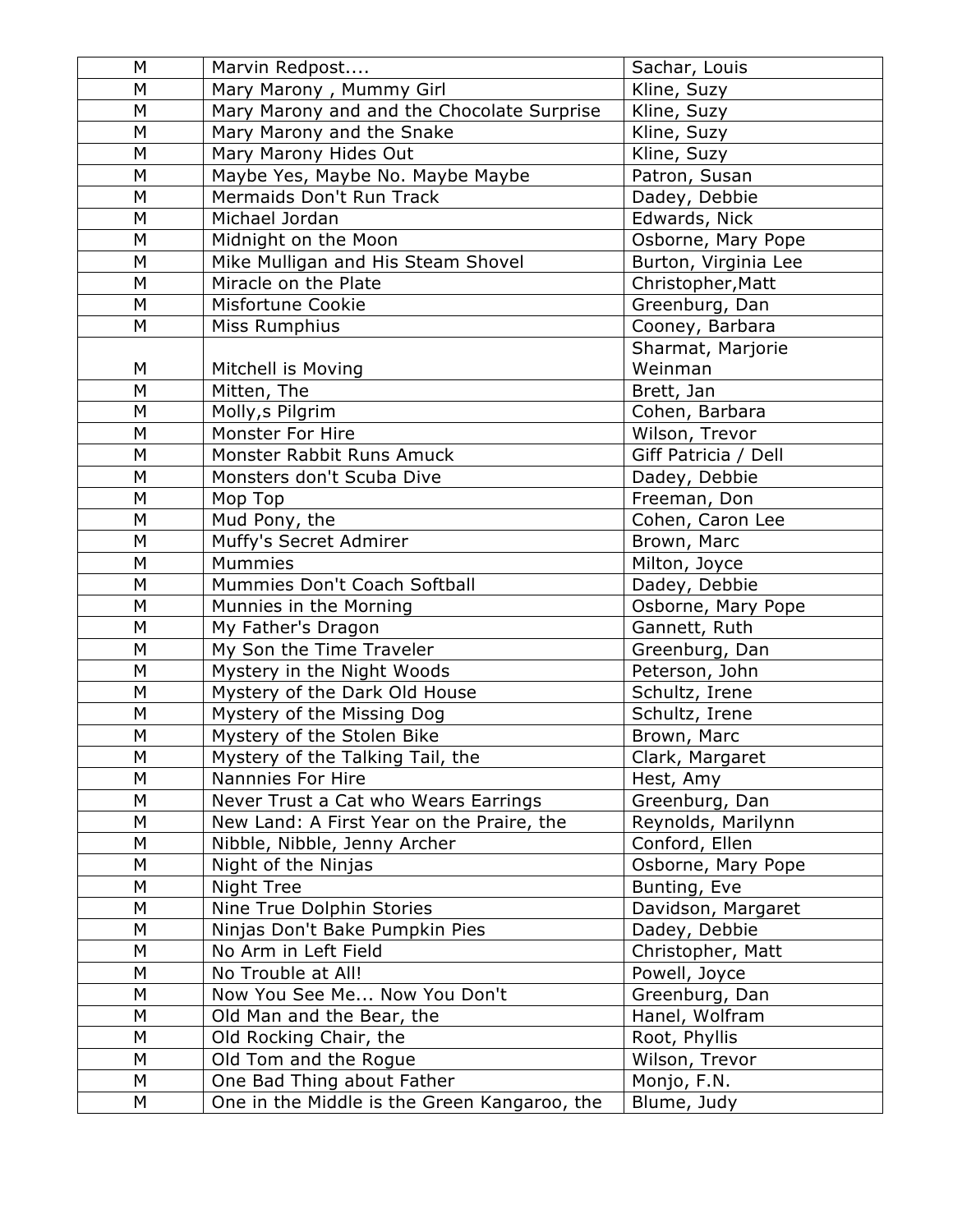| M         | One-Eyed Jake                               | Hutchins, Pat             |
|-----------|---------------------------------------------|---------------------------|
| M         | <b>Onion Sundaes</b>                        | Adler, David              |
| ${\sf M}$ | Over the Green Hills                        | Isadora, Rachel           |
| M         | Paint Brush Kid, the                        | <b>Bulla Clyde Robert</b> |
| M         | Pajama Party                                | Hest, Amy                 |
| M         | Patches                                     | Szymanski, Lois           |
| M         | Patchwork Quilt, The                        | Flournoy, Valerie         |
| M         | Phantoms Don't Drive Sports Cars            | Dadey, Debbie             |
| M         | Picture Book of Abraham Lincoln, the        | Adler, David              |
| M         | Picture Book of Amelia Earhart, the         | Adler, David              |
| M         | Picture Book of Anne Frank, the             | Adler, David              |
| M         | Picture Book of Benjamin Franklin, the      | Adler, David              |
| M         | Picture Book of Christopher Columbus, the   | Adler, David              |
| M         | Picture Book of Davy Crockett, the          | Adler, David              |
| M         | Picture Book of Eleanor Roosevelt, the      | Adler, David              |
| M         | Picture Book of Florence Nightingale, the   | Adler, David              |
| M         | Picture Book of Frederick Douglas, the      | Adler, David              |
| M         | Picture Book of George W. Carver, the       | Adler, David              |
| M         | Picture Book of George Washington, the      | Adler, David              |
| M         | Picture Book of Harriet Tubman, the         | Adler, David              |
| M         | Picture Book of Helen Keller, the           | Adler, David              |
| M         | Picture Book of Jackie Robinson, the        | Adler, David              |
| ${\sf M}$ | Picture Book of Louis Braille, the          | Adler, David              |
| ${\sf M}$ | Picture Book of Martin Luther King Jr., the | Adler, David              |
| ${\sf M}$ | Picture Book of Patrick Henry, the          | Adler, David              |
| M         | Picture Book of Paul Revere, the            | Adler, David              |
| M         | Picture Book of Rosa Parks, the             | Adler, David              |
| M         | Picture Book of Sacagaweca, the             | Adler, David              |
| M         | Picture Book of Sitting Bull, the           | Adler, David              |
| M         | Picture Book of Sojourner, the              | Adler, David              |
| M         | Picture Book of Thomas Edison the           | Adler, David              |
| M         | Picture Book of Thurgood Marshall, the      | Adler, David              |
| M         | Pig Who Ran A Red Light                     | Johnson, Paul Brett       |
| M         | Pirates Don't Wear Pink Sunglasses          | Dadey, Debbie             |
| M         | Pirates Past Noon                           | Osborne, Mary Pope        |
| M         | Planteaters and Meateaters                  | Granowsky, Alvin          |
| M         | Plumbers                                    | Boraas, Tracey            |
| M         | Poky Little Puppy, The                      | Lowrey, Janette           |
| M         | Polar Bears Past Bedtime                    | Osborne, Mary Pope        |
| ${\sf M}$ | Police Officers                             | Ready, Dee                |
| M         | Postcard Pest, the                          | Giff Patricia / Dell      |
| M         | Principal from the Black Lagoon             | Thaler, Mike              |
| M         | Promise is a Promise, A                     | Munsch, Robert            |
| M         | Pumpkins                                    | Ray, Mary Lyn             |
| M         | Purple Climbing Days                        | Giff Patricia / Dell      |
| M         | Putting a Dinosaur Together                 | Granowsky, Alvin          |
| M         | Rats on the Roof (&Range)                   | Marshall, James           |
| M         | Reason for a Flower, The                    | Heller, Ruth              |
| M         | Red Ribbon Rosie                            | Marzollo, Jean            |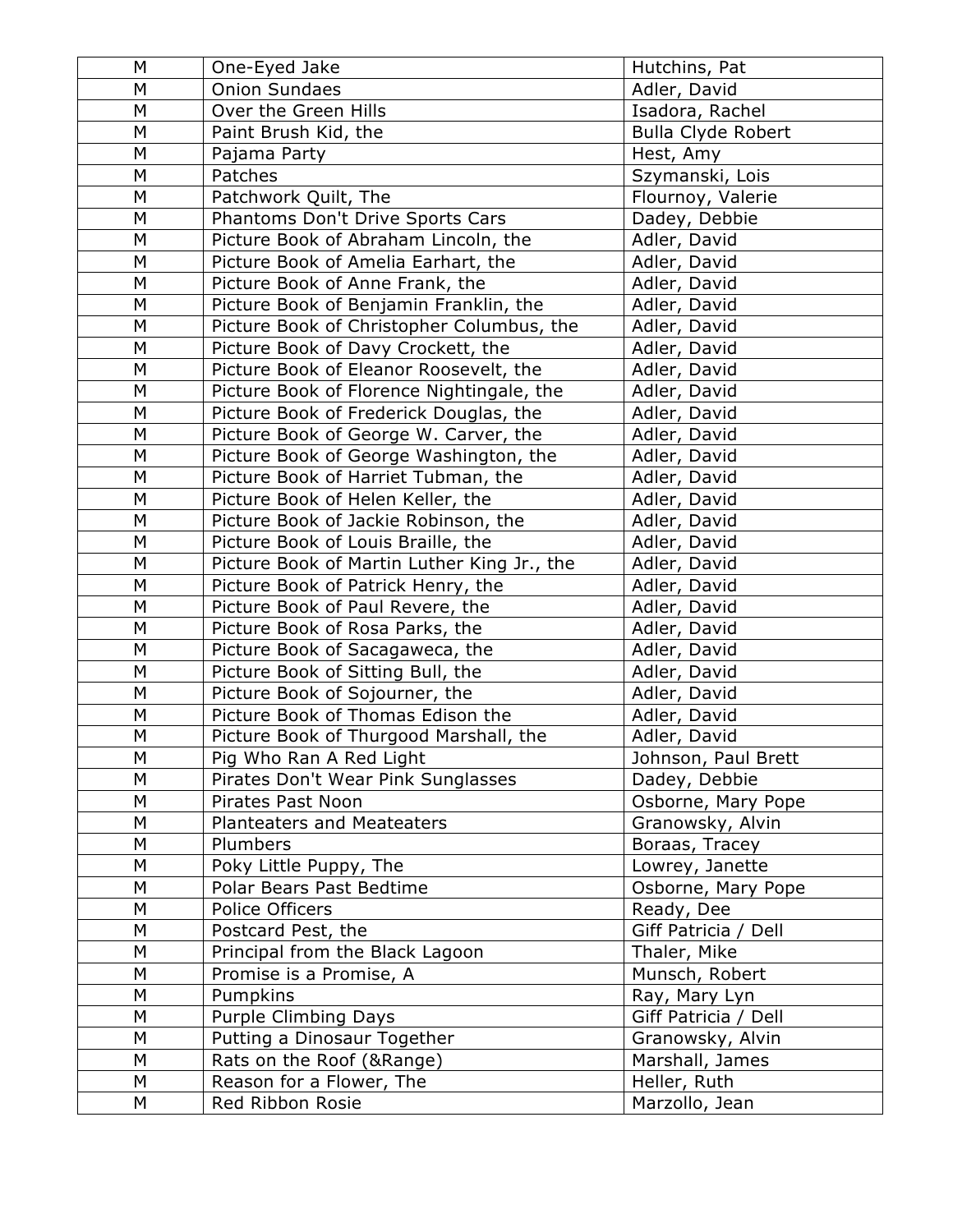| M | Return of Rinaldo, the Sly Fox          | Scheffler, Ursel     |
|---|-----------------------------------------|----------------------|
| M | Return of the Indian, The               | Maccarone, Grace     |
| M | Return of the Third Grade Ghosthunters  | Maccarone, Grace     |
| M | Rinaldo, the Sly fox                    | Scheffler, Ursel     |
| M | <b>Rip Roaring Russell</b>              | Hurwitz, Johanna     |
| M | Rooster's Gift, the                     | Conrad, Pam          |
| M | Rose in My Garden, The                  | Lobel, Arnold        |
| M | Runaway Bunny, The                      | Brown, Margaret Wise |
| M | Russell and Elisa                       | Hurwitz, Johanna     |
| M | Russell Rides Again                     | Hurwitz, Johanna     |
| M | <b>Russell Sprouts</b>                  | Hurwitz, Johanna     |
| M | Sam and the Tigers                      | Lester, Julius       |
| M | Santa Claus Doesn't Moop Floors         | Dadey, Debbie        |
| M | School Bus Driver from the Black Lagoon | Thaler, Mike         |
| M | School Nurse from the Black Lagoon      | Thaler, Mike         |
| M | Second Grade Friends                    | Cohen, Meriam        |
| M | Second Grade Friends Again              | Cohen, Meriam        |
| M | Secret at the Polk Street School        | Giff Patricia / Dell |
| M | Seven Treasure Hunts, the               | Byars, Betsy         |
| M | Shadow over Second                      | Christopher, Matt    |
| M | Shortstop From Tokyo                    | Christopher, Matt    |
| M | Showtime at the Polk Street School      | Giff Patricia / Dell |
| M | Skateboard Tough                        | Christopher, Matt    |
| M | Skeletons Don't Play Tubas              | Christopher, Matt    |
| M | Slam Dunk Saturday                      | Marzollo, Jean       |
| M | Sleeping Ugly                           | Yolen, Jane          |
| M | Snaggle Doodles                         | Giff Patricia / Dell |
| M | Snake Alarm                             | Krailing, Tessa      |
| M | Soccer Mania                            | Tamar, Erika         |
| M | Soccer Sam                              | Marzollo, Jean       |
| M | Solo Girl                               | Pinkney, Andrea      |
| M | Sophie Hits Six                         | King-Smith Dick      |
| M | Sophie in the Saddle                    | King-Smith Dick      |
| M | Sophie Is Seven                         | King-Smith Dick      |
| M | Sophie 's Lucky                         | King-Smith Dick      |
| М | Sophie 's Tom                           | King-Smith Dick      |
| M | Sophie's Snail                          | King-Smith Dick      |
| M | Spectaular Stone Soup                   | Scheffler, Ursel     |
| M | Spooky Tail of Prewitt Peacock, the     | Peet, Bill           |
| M | Spy in the Attic, the                   | Scheffler, Ursel     |
| M | Spy on third Base, the                  | Christopher, Matt    |
| M | Srtrike Out                             | Howard, Tristan      |
| M | <b>Stacy Says Goodbye</b>               | Giff Patricia / Dell |
| M | Star                                    | Simon.J.             |
| M | Stop, Stop                              | Hurd, Edith Thacher  |
| М | Story of Ferdinand, The                 | Leaf, Munro          |
| M | Story, a Story, A: African TAle         | Haley, Gail.E.       |
| M | Sun, Wind, and the Rain, The            | Peters, L.           |
| М | Sunny Side up                           | Giff Patricia / Dell |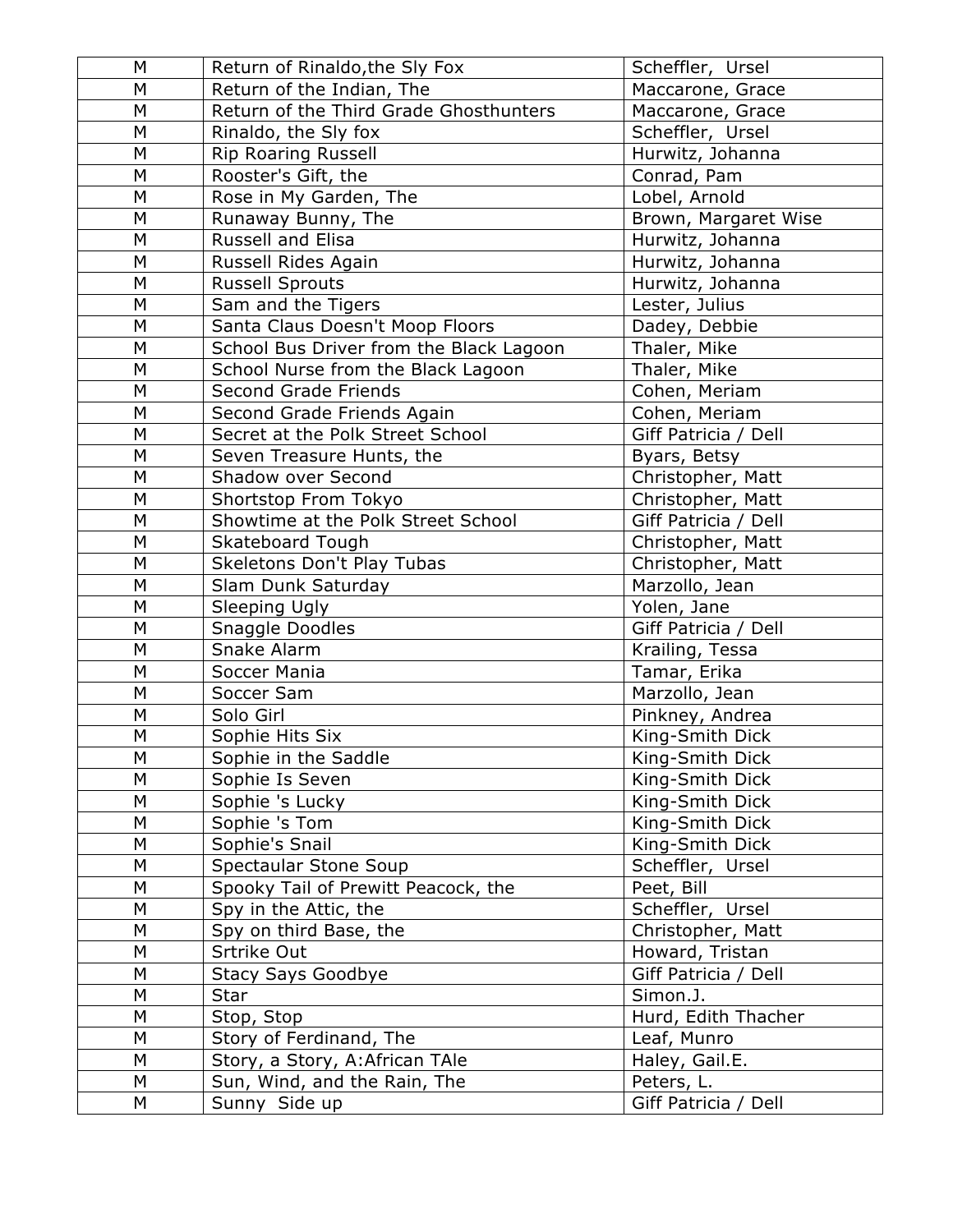| M         | Sunset of the Sabertooth                | Osborne, Mary Pope   |
|-----------|-----------------------------------------|----------------------|
| M         | Supercharged Infield                    | Christopher, Matt    |
| M         | Sylvester and the Magic Pebble          | Steig, William       |
| M         | Tallyho, Pinkerton!                     | Kellogg, Steven      |
| M         | Teacher from the Black Lagoon           | Thaler, Mike         |
| M         | Teachers                                | Deedrick, Tami       |
| M         | There's No Such Thing as a Dragon       | Kent, Jack           |
| M         | <b>Three Names</b>                      | MacLachlan, Patricia |
| M         | Through the Medicine Cabinet            | Greenburg, Dan       |
| M         | <b>Thunder Cake</b>                     | Polacco, Patricia    |
| M         | <b>Tigers at Twilight</b>               | Osborne, Mary Pope   |
| M         | <b>Tight End</b>                        | Christopher, Matt    |
| M         | Tiny Green Thumbs                       | Guest, C.Z.          |
| M         | Tom Edison's Bright Idea                | Keller, Jack         |
| M         | Tonight on the Titanic                  | Osborne, Mary Pope   |
| M         | Too Hot to Handle                       | Christopher, Matt    |
| M         | <b>Too Many Tamales</b>                 | Soto, Gary           |
| M         | Touchdown for Tommy                     | Christopher, Matt    |
| M         | Trixie and the Cyber Pet                | Krailing, Tessa      |
| M         | Trolls Don't Ride Roller Coasters       | Dadey, Debbie        |
| M         | True Stories about Abraham Lincoln      | Gross, Ruth Belov    |
| M         | Truth about the Moon, the               | Bess, Clayton        |
| M         | <b>Turkey Trouble</b>                   | Giff Patricia / Dell |
| M         | Turkey's Side of It, the                | Smith, Janice Lee    |
| M         | <b>TV Reporter</b>                      | Boraas, Tracey       |
| M         | Two Hungry Hippos                       | Adams, Alison        |
| M         | Two Runaways, the                       | Schultz, Irene       |
| M         | Tyler Toad and Thunder                  | Crowe, Robert        |
| M         | Unicorns Don't Give Sleigh Rides        | Dadey, Debbie        |
| M         | Vacation under the Volcano              | Osborne, Mary Pope   |
| M         | Valentine Star, the                     | Giff Patricia / Dell |
| M         | Vampire Dont's Wear Polkadots           | Dadey, Debbie        |
| ${\sf M}$ | Vikings Ships at Sunrise                | Osborne, Mary Pope   |
| M         | Village of Round and Square Houses, The | Grifalconi, Ann      |
| M         | Volcano Godess Will See You Now, the    | Greenburg, Dan       |
| M         | Wake up Emily, It's Mother's Day        | Giff Patricia / Dell |
| M         | Walter the Warlock                      | Hautzig, Deborah     |
| M         | <b>Wednesday Surprise</b>               | Bunting, Eve         |
| M         | <b>Were Dinosaurs Good?</b>             | Granowsky, Alvin     |
| M         | Werewolves Don't go to Summer Camp      | Dadey, Debbie        |
| M         | What Is a Dinosaur?                     | Granowsky, Alvin     |
| ${\sf M}$ | What Is a Fossil?                       | Goldish, Meisk       |
| M         | What's Cooking, Jenny Archer?           | Conford, Ellen       |
| M         | When I Was Young in the Mountains       | Rylant, Cynthia      |
| M         | Who's in Love With Arthur?              | Brown, Marc          |
| M         | Wild Wild Wolves                        | Milton, Joyce        |
| M         | William's Doll                          | Zolotow, Charlotte   |
| M         | Wingman On Ice                          | Christopher, Matt    |
| М         | Wise Woman and Her Secret               | Merriam, Eve         |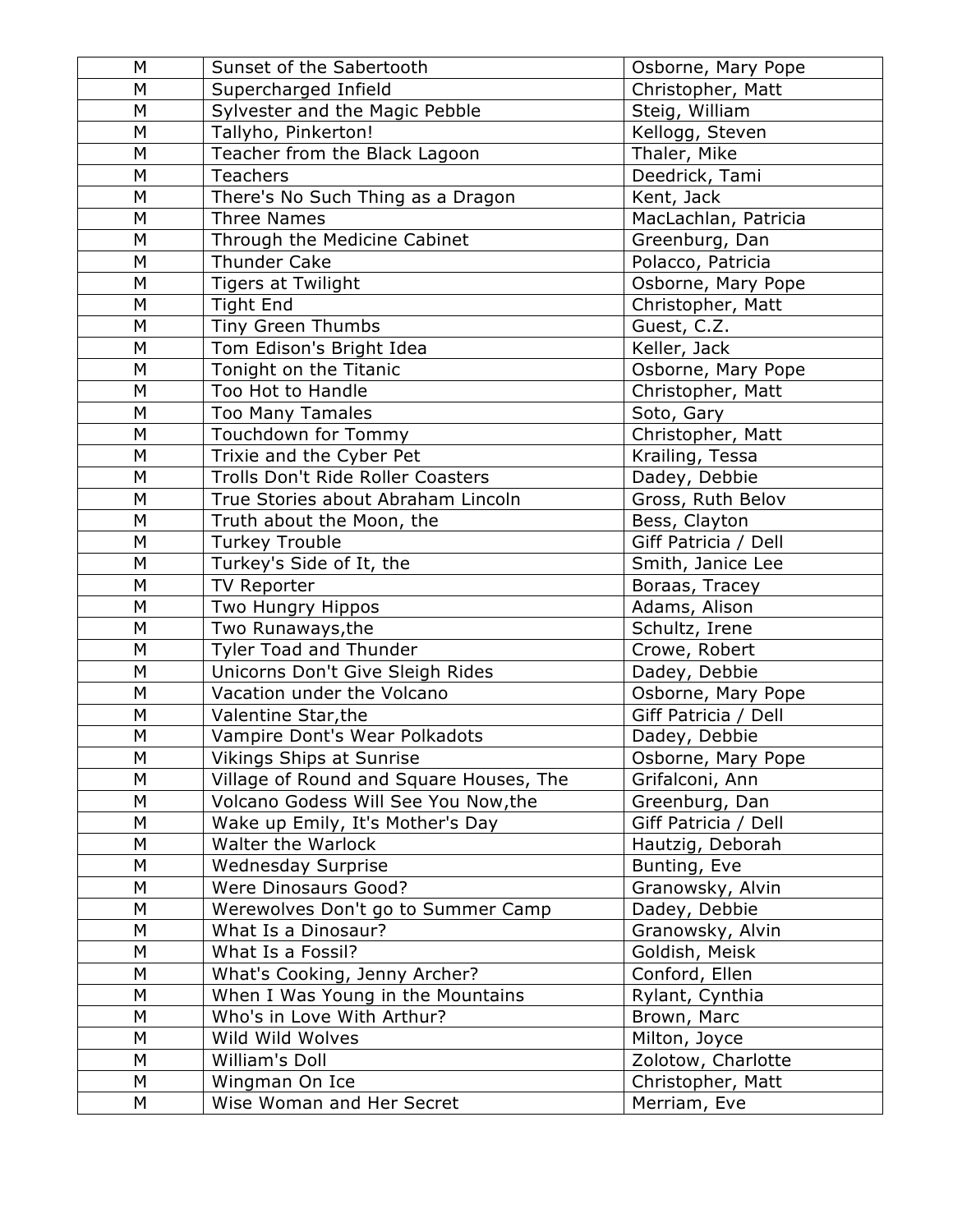| M            | Witches Don't Do Backflips                   | Dadey, Debbie              |
|--------------|----------------------------------------------|----------------------------|
| M            | <b>Wizards Don't Need Computers</b>          | Dadey, Debbie              |
| M            | Wolfmen Don't Hula Dance                     | Dadey, Debbie              |
| M            | Wonder Kid Meets the Evil Lunch Snatcher     | Duncan, Lois               |
| M            | Word's Greatest Toe Show, the                | Lamb, Nancy & Singer, Muff |
| M            | Write up a Storm with the Polk Street School | Giff Patricia / Dell       |
| M            | Year Mom Won the Penant, the                 | Christopher, Matt          |
| M            | Yonder                                       | Johnston, Tony             |
| M            | Young Wolf's First Hunt                      | Shefelman, Janice          |
| M            | You're My Nikki                              | Eisenberg, Phyllis Rose    |
| M            | Zap! I'm a Mind Reader                       | Greenburg, Dan             |
| M            | Zero's Slider                                | Christopher, Matt          |
| M            | Zombies Don't Play Soccer                    | Christopher, Matt          |
|              | Zomo the Rabbit: A Trickster TAIe From West  |                            |
| M            | Africa                                       | McDermott, Gerald          |
| M            | Zoo Keepers                                  | Deedrick, TAmi             |
| N            | 26 Fairmount Avenue                          | dePaloa, Tomie             |
| N            | 89th Kitten, the                             | Nilsson, Eleanor           |
|              | Abraham Lincoln: President of a Divided      |                            |
| N            | Country                                      | Greene, Carol              |
| N            | Absent Author, the                           | Roy, Ron                   |
| $\mathsf{N}$ | Adam Joshua, the series                      | Smith, Janice Lee          |
| N            | Adios, Anna                                  | Giff Patricia / Dell       |
| N            | Adventures of George Washington, the         | Davidson, Margaret         |
| $\mathsf{N}$ | Alien in the Classroom                       | Keene, Carolyn             |
| N            | All About Cats and Kittens                   | Neye, Emily                |
| N            | Alone in His Teacher's House/Marvin Redp.    | Sachar, Louis              |
| $\mathsf{N}$ | Always My Dad                                | Wyeth, Sharon              |
| N            | Amazing Bone, The                            | Steig, William             |
| N            | Amber Brown (books)                          | Danziger, Paula            |
| N            | Amber Brown is not a Crayon                  | Danziger, Paula            |
| $\mathsf{N}$ | Among the Odds and the Evens                 | Turner, Priscilla          |
| N            | Andy and Tamika                              | Adler, David               |
| N            | Angel Park Hoopstars: Point Guard            | Hugher, Dean               |
| N            | Anna, Grandpa and the Big Storm              | Stevens, Carla             |
| $\mathsf{N}$ | Antarctica                                   | Cowcher, Helen             |
| N            | <b>Backyard Insects</b>                      | Selsam Millicent           |
| N            | <b>Bad Day for Ballet</b>                    | Keene, Carolyn             |
| N            | Bald Bandit, the                             | Roy, Ron                   |
| N            | Beatles, the                                 | Venezia, Mike              |
| N            | Behind the Couch                             | Gerstein. Mordicai         |
| N            | Benjamin Franklin                            | Greene, Carol              |
| N            | Berlioz the Bear                             | Brett, Jan                 |
| N            | Best Detective, the                          | Keene, Carolyn             |
| N            | Beware!                                      | Cartwright, Pauline        |
| N            | Big Race, the                                | Pye, Trevoe                |
| N            | Biggest Bear, The                            | Ward, Lynd                 |
| N            | Birthday                                     | Steptoe, John              |
| N            | Blackberries in the Dark                     | Jukes, Mavis               |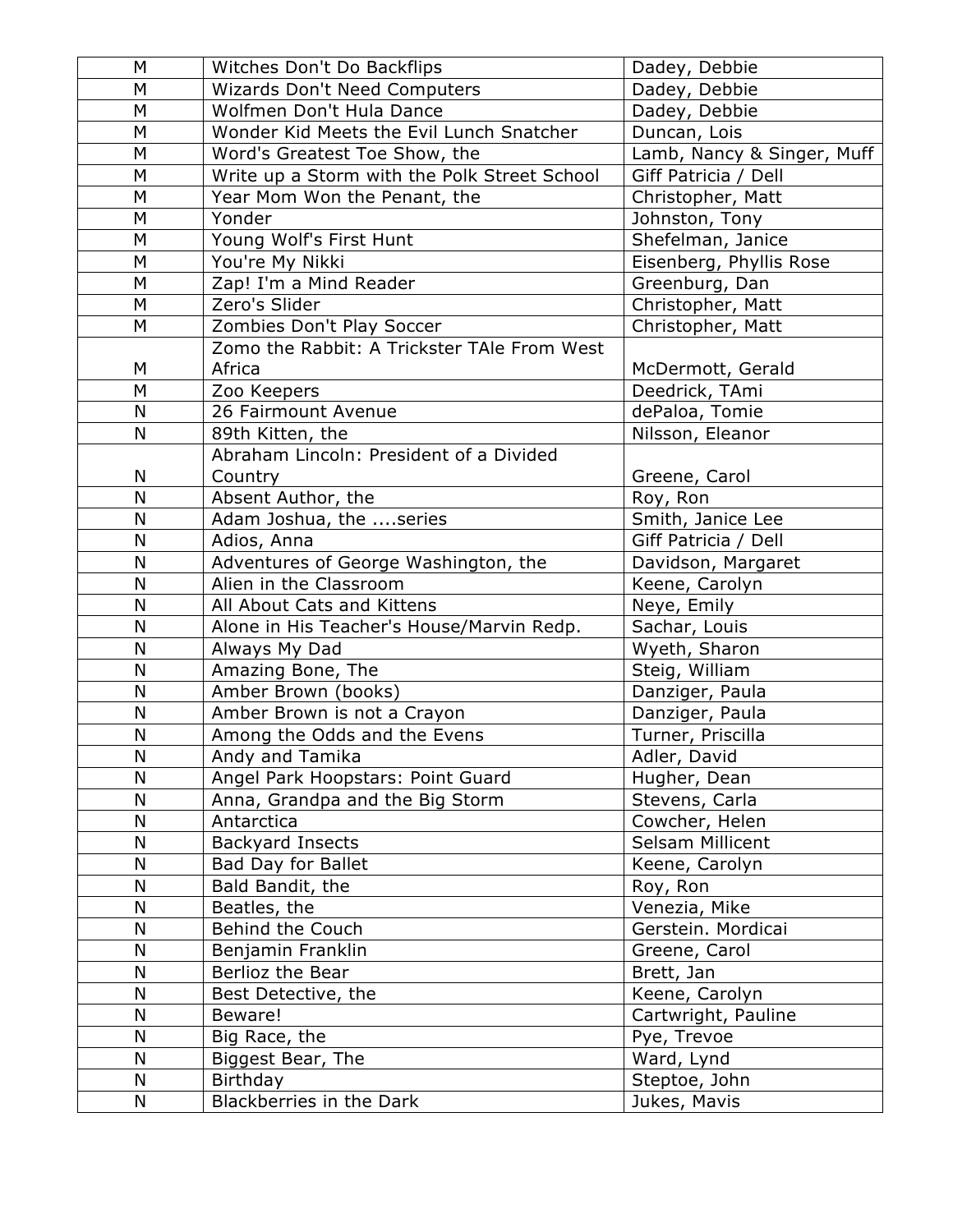| N            | <b>Block City</b>                        | Stevenson, Robert Lewis  |
|--------------|------------------------------------------|--------------------------|
| N            | <b>Boonsville Bombers</b>                | Herzig, Alison           |
| N            | Boy in the Doghouse                      | Douglas, Ann             |
| N            | Boy Who Ate Dog Biscuits, the            | Sachs, Betsy             |
| N            | Bozo the Clone                           | Greenburg, Dan           |
| N            | Brad and Butter Play Ball!               | Hughes, Dean             |
| N            | <b>Bridges</b>                           | Robbins, K.              |
| N            | <b>Brookfield Days</b>                   | Wilkes, Maria            |
| N            | <b>Buffalo Woman</b>                     | Goble, Paul              |
| N            | Bugs and other Insects                   | Kalman, Bobbie           |
| N            | <b>Bunny Trouble</b>                     | Wilhelm/Scholastic       |
| N            | <b>Busybody Nora</b>                     | Hurwitz, Johanna         |
| N            | <b>Butterflies and Moths</b>             | Kalman, Bobbie           |
| N            | Canary Caper, the                        | Roy, Ron                 |
| N            | Case of Hermie the Missing Hamster, the  | Preller, James           |
| N            | Case of Hermie the Secret Valentine, the | Preller, James           |
| N            | Case of Hermie the Spooky Sleepover, the | Preller, James           |
| $\mathsf{N}$ | Case of the Christman Snowman, the       | Preller, James           |
| N            | Cat Talk                                 | Long, Don                |
| N            | Cat Who wore a Pot on her Head, the      | Slepian, Jon             |
| $\mathsf{N}$ | Catwings                                 | LeGuin, Ursula, K.       |
| N            | Catwings Return                          | LeGuin, Ursula, K.       |
| $\mathsf{N}$ | Caught by the Sea                        | Keating, Rosemary        |
| N            | Chalk Box Kid, the                       | Bulla, Clyde Robert      |
| $\mathsf{N}$ | Chanticleer and the Fox                  | Cooney, Barbara          |
| N            | Chicken Sunday                           | Polacco, Patricia        |
| N            | <b>Chocolate Touch</b>                   | Catling, Patrick Skene   |
| N            | Christopher columbus: A Great Explorer   | Greene, Carol            |
|              |                                          | Walker, Pam/A New True   |
| N            | Cirulatory System, the                   | Book, Children's P       |
| N            | Cloud Book, the                          | dePaloa, Tomie           |
| N            | Clue in the Glue                         | Keene, Carolyn           |
| N            | Clue of the Gold Doubloons, the          | Keene, Carolyn           |
|              |                                          | Sipiera, Paul/A New True |
| N            | <b>Comets and Meteor Showers</b>         | Book, Children's         |
| N            | Coyote Not-So-Clever                     | Beveridge, Barbara       |
| N            | Curse of the Squirrel, the               | Yep, Laurence            |
| N            | Dance with Rosie                         | Giff Patricia / Dell     |
| N            | Dancing with the Manatees                | McNulty, Faith           |
| N            | Danger Guys                              | Abbott, Tony             |
| ${\sf N}$    | Danger Guys Blast off                    | Abbott, Tony             |
| N            | Danger Guys on Ice                       | Abbott, Tony             |
| N            | Dark and Full of Secrets                 | Carrick, Carol           |
| N            | Day with Wilber Robinson, A              | Joyce, William           |
| N            | Deadbolts and Dinkles                    | Tapp, Kathy Kennedy      |
| $\mathsf{N}$ | Deadly Dungeon, the                      | Roy, Ron                 |
| N            | Did you Carry the Flag Today, Charley?   | Caudill, Rebecca         |
| N            | Dog I Share, the                         | Marriott, Janice         |
| N            | Dolphins                                 | Kalman, Bobbie           |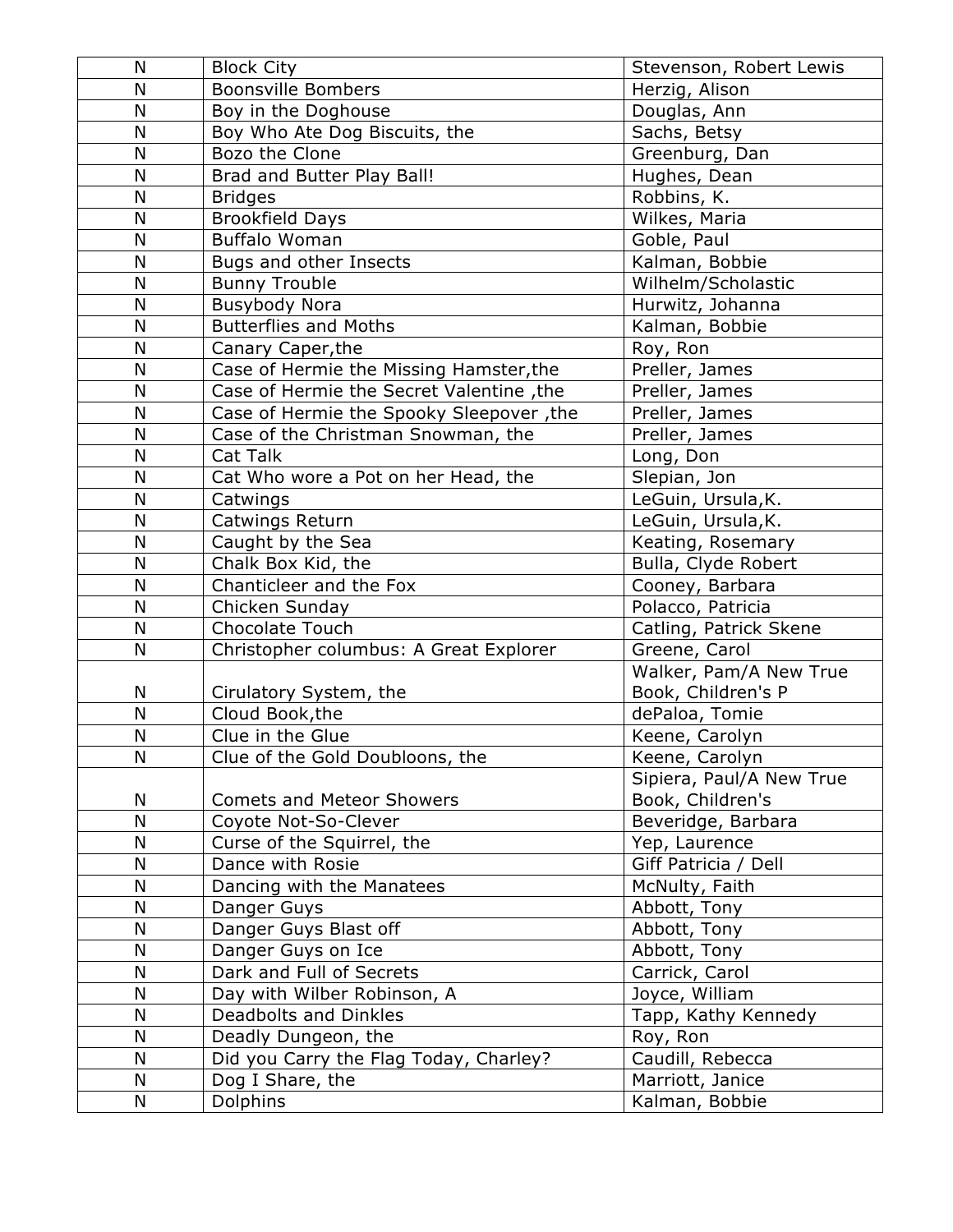| N            | Dolphin's First Day" The Story of          | Zoehfeld, Kathleen      |
|--------------|--------------------------------------------|-------------------------|
| N            | Donovan's Word Jar                         | DeGross, Monalisa       |
| N            | Don't Call Me Beanhead!                    | Wojciechowski, Susan    |
| N            | Dream Eater                                | Garrison, Christian     |
| N            | Emily Eyefinger                            | Ball, Duncan            |
| N            | Encyclopedia Brown (books)                 | Sobel, David /Bantam    |
| N            | Even That Moose Won't Listen to Me         | Alexander, Martha       |
| N            | <b>Experiment with Movement</b>            | Murphy, Bryan           |
| N            | Experiment with Water                      | Murphy, Bryan           |
| ${\sf N}$    | Falcon's Feathers, the                     | Roy, Ron                |
| N            | First Apple                                | Russell, Ching Yueng    |
| N            | Fllying Dragon Room, the                   | Wood, Audrey            |
| N            | Flunking of Joshua T. Bates, the           | Shreve, Susan           |
| N            | Forever Amber Brown                        | Danziger, Paula         |
| $\mathsf{N}$ | Funny Bananas: The Mystery in the Musuem   | McHargue, Geirgess      |
| N            | Gadget War, the                            | Duffey, Betsy           |
| N            | <b>Germs Make Me Sick</b>                  | Berger, Melvin          |
| N            | Ghost Dog                                  | Allen, Eleanor          |
| N            | Ghost of Popcorn Hill, the                 | Wright, Betty           |
| N            | Gift for Mama, A                           | Hautzig, Esthher        |
| N            | <b>Giving Thanks</b>                       | Swamp, Chief Jake       |
| N            | Giving Tree, The                           | Silverstein, Shel       |
| N            | Glass Slipper for Rosie, A                 | Giff Patricia / Dell    |
| $\mathsf{N}$ | Gold Fever!                                | Kay, Verla              |
| ${\sf N}$    | Good Dog, Bonita                           | Giff Patricia / Dell    |
| N            | Goose's Gold, the                          | Roy, Ron                |
| N            | Grandfather's Journey                      | Say, Allen              |
| N            | Green Thumbs, Everyone                     | Giff Patricia /<br>Dell |
| N            | Hannah                                     | Whelan Gloria           |
| N            | Happy Birthday Anna Sorpresa               | Giff Patricia / Dell    |
| ${\sf N}$    | Helen Keller, Courage in the Dark          | Hurwitz, Johanna        |
| $\mathsf{N}$ | Helen Keller's Teacher                     | Davidson, Margaret      |
| ${\sf N}$    | Herbie Jones                               | Kline, Suzy             |
| N            | Hey, New Kid                               | Douglas, Ann            |
| N            | Ho, Ho, Benjamin, Feliz Navidad            | Giff Patricia / Dell    |
| N            | Horrible Harry and the Ant Invasion        | Kline, Suzy             |
| $\mathsf{N}$ | House on Walenska Street, the              | Herman, Charlotte       |
| N            | How a Book is Made                         | Aliki                   |
| $\mathsf{N}$ | How I Fixed the Year 1000 Problem          | Greenburg, Dan          |
| N            | How is a Crayon Made                       | Charles, Oz             |
| N            | How to be Cool in the Third Grade          | Douglas, Ann            |
| $\mathsf{N}$ | How to Speak Dolpgin in Three Easy lessons | Greenburg, Dan          |
| N            | Hunches in Bunches                         | Seuss, Dr.              |
| N            | I, Amber Brown                             | Danziger, Paula         |
|              | I'm Terrific                               | Sharmat, Marjorie       |
| N            |                                            | Weinman                 |
|              |                                            | Sharmat, Marjorie       |
| N            | I'm Terrific                               | Weinman                 |
| N            | It Takes a Village                         | Cowen-Fletcher          |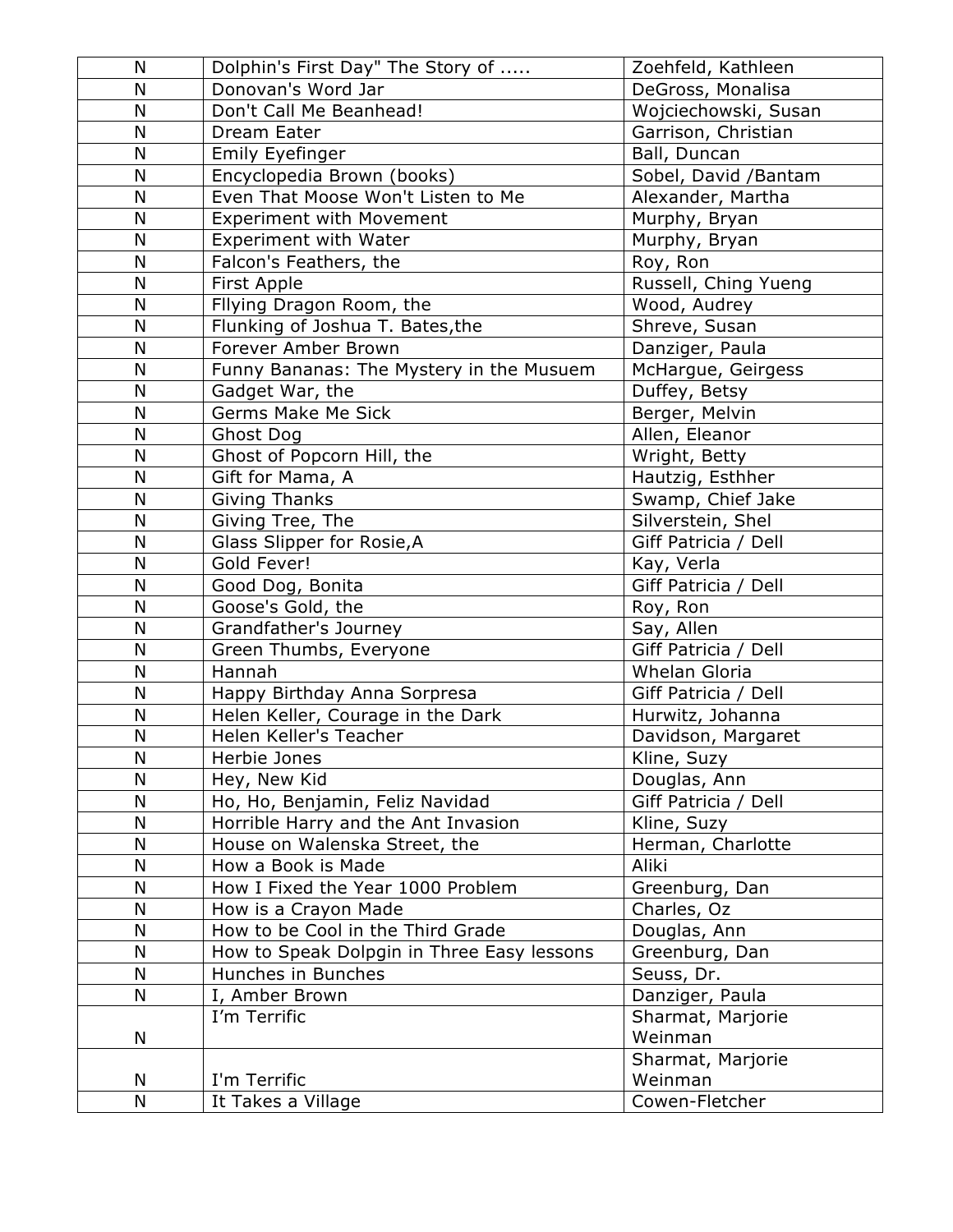| N      | It's a Fiesta, Benjamin                                            | Giff Patricia / Dell               |
|--------|--------------------------------------------------------------------|------------------------------------|
| N      | Jackie Robinson                                                    | O'Connor, Jim                      |
|        |                                                                    | Greer, Gery and Ruddick,           |
| N      | Jason and the Aliens                                               | <b>Bob</b>                         |
|        |                                                                    | Greer, Gery and Ruddick,           |
| N      | Jason and the Lizard Pirates                                       | <b>Bob</b>                         |
| N      | Jenius-The Amazing Guinea Pig                                      | King-Smith, Dick                   |
| N      | Jimmy's Boa and the Big Splash                                     | Noble, Trinka                      |
| N      | Johnny Appleseed                                                   | Kellogg, Steven                    |
| N      | Jolly Postman                                                      | Ahlberg, Allan                     |
| N      | Julian, Dream Doctor                                               | Cameron, Ann                       |
| N      | Julian, Secret Agent                                               | Cameron, Ann                       |
| N      | Julian's Glorious Summer                                           | Cameron, Ann                       |
| N      | Just a Few Words, Mr. Lincoln                                      | Fritz, Jean                        |
| N      | Keelboat Annie                                                     | Johnson, Janet                     |
| N      | Key to the Treasure                                                | Parish, Peggy                      |
| N<br>N | Kid Next Door, the                                                 | Smith, Janice Lee                  |
|        | Kitty in the Middle                                                | Delton, Judy                       |
| N<br>N | Leftovers,:  (series)                                              | Howard, Tristan                    |
| N      | Legend of Old Befana                                               | dePaloa, Tomie                     |
| N      | Legend of the Indian                                               | dePaloa, Tomie<br>Williams, Sylvia |
| N      | Leontyne Price: Opera Superstar<br>Librarian from the Black Lagoon | THaler, Mike                       |
| N      | Light at Tern Rock, the                                            | Sauer, Julia L.                    |
| N      | Lili the Brave                                                     | Armstrong, Jennifer                |
| N      | Lily and Miss Liberty                                              | Stephens, Carla                    |
| N      | <b>Limestone Caves</b>                                             | Davis, Gary                        |
| N      | Lion Dancer: Ernie Wan's Chinese New Year                          | Waters, Kate                       |
| N      | Little Sea Pony, the                                               | Cresswell, Helen                   |
| N      | Llama Pajamas                                                      | Clymer, Susan                      |
| N      | Lost Sandals, the                                                  | Bennett, Jean                      |
| N      | Louis Braille: the Boy Who Invented                                | Davidson, Margaret                 |
| N      | Luke's Bully                                                       | Winthrop, Elizabeth                |
| N      | Lunchbox Mystery, the                                              | Lohans, Alison                     |
| N      | Magic Finger, the                                                  | Dahl, Roald                        |
| N      | Make Room for Elisa                                                | Hurwitz, Johanna                   |
| N      | Man Who Tricked a Ghost                                            | Yep, Laurence                      |
| N      | Max Malone  (series)                                               | Herman, Charlotte                  |
| N      | Max Malone and the Great Cereal Rip Off                            | Herman, Charlotte                  |
| N      | Milk Makers, the                                                   | Gibbons, Gail                      |
| N      | Millions of Cats                                                   | Gag, Wanda                         |
| N      | Min-Yo and the Moon Dragon                                         | Hillman, Elizabeth                 |
| N      | Missing Osprey Nest, the                                           | Herman, Emily                      |
| N      | Money Boot, the                                                    | Russell, Ginny                     |
| N      | More Monsters in School                                            | Godfrey                            |
| N      | More Stories Huey Tells                                            | Cameron, Ann                       |
| N      | More Stories Julian Tells                                          | Cameron, Ann                       |
| N      | Most Wonderfull Doll in the World, the                             | McGinely, Phyllis                  |
| N      | Mountains of Quilt, the                                            | Willard, Nancy                     |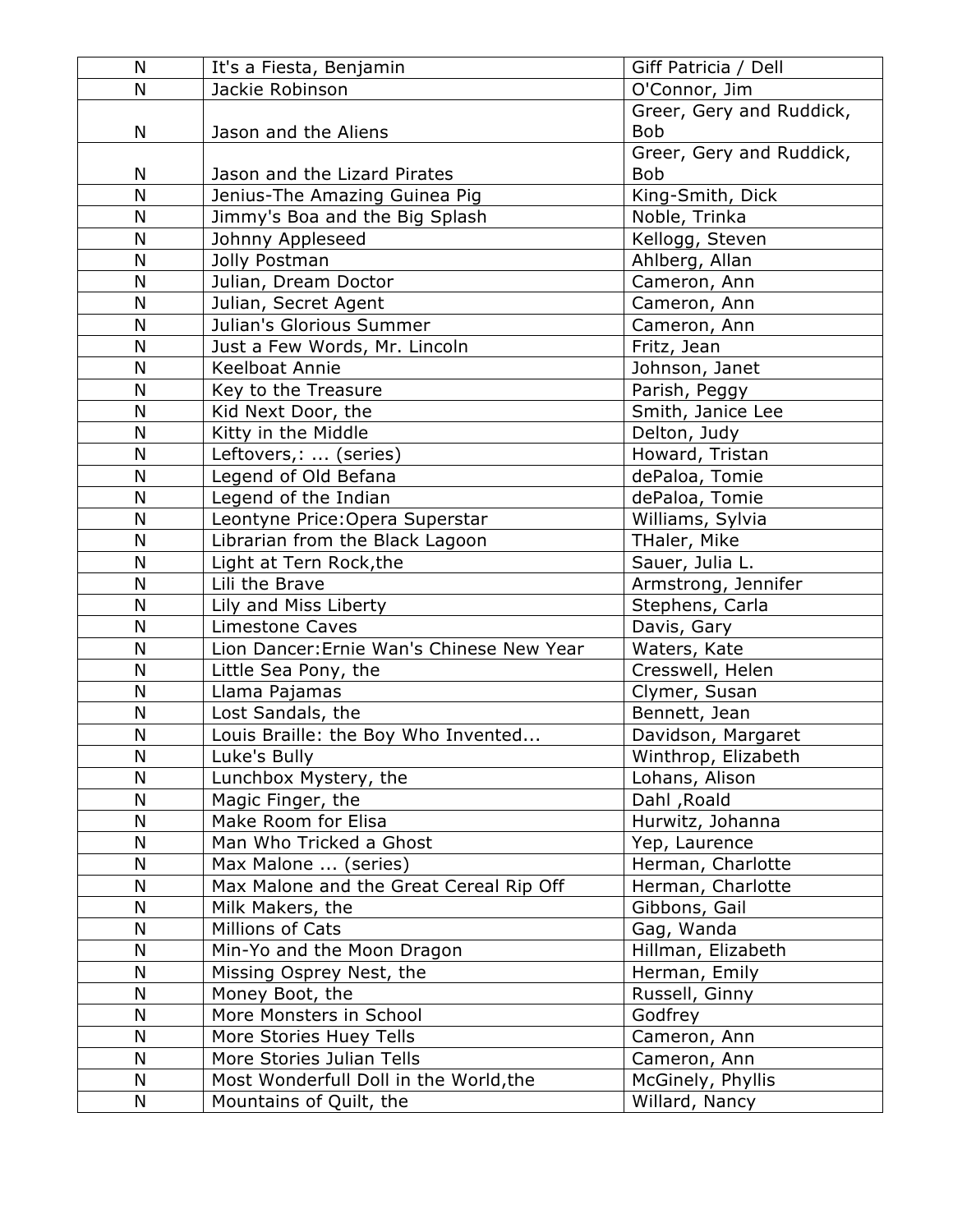| N            | Mr. Potter's Pet                              | King-Smith, Dick          |
|--------------|-----------------------------------------------|---------------------------|
| N            | Mufaro's Beautiful Daughters, An African Tale | Steptoe, John             |
| N            | My Friend the Monster                         | Bulla, Clyde Robert       |
| N            | My Great Aunt Arizona                         | Houston, Gloria           |
| $\mathsf{N}$ | My Name is Maria Isabel                       | Ada, Alma Flor            |
| N            | Mystery of Pony Hollow, the                   | Hall, Lynn                |
| N            | Mystery of the Phantom Pony, the              | Hall, Lynn                |
| $\mathsf{N}$ | Neighbor From Outer Space, the                | George, Maureen           |
| N            | New Kid in Town                               | Kroll, Steven             |
| N            | <b>Newf</b>                                   | Killilea, Marie           |
| N            | Next Spring for Oriole                        | Whelan, Gloria            |
| N            | No roo, m for a Dog                           | Nichols, Joan Kane        |
| N            | Not So Perfect Rosie                          | Giff Patricia / Dell      |
| N            | Obadiah the Bold                              | Turkle, Brinton           |
| N            | Pain and the Great One, The                   | Blume, Judy               |
| N            | Papagayo the Mischief Maker                   | McDermott, Gerald         |
| N            | Pecos Bill                                    | Kellogg, Steven           |
| N            | Picture Book of Jessie Owens, A               | Adler, David              |
| N            | Picture Book of John F. Kennedy               | Adler, David              |
| N            | Picture Book of Robert E. Lee                 | Adler, David              |
| $\mathsf{N}$ | Pioneer Cat                                   | Hooks, William            |
| N            | Pirate's Promise                              | <b>Bulla Clyde Robert</b> |
| N            | Pitching Trouble                              | Kroll, Steven             |
| N            | Pizza Book, The                               | Krensky, Stephen          |
| $\mathsf{N}$ | Playing Favorites                             | Kroll, Steven             |
| $\mathsf{N}$ | Polar Express, The                            | VanAllsburg, Chris        |
| N            | Pompeii Buried Alive                          | Kunhardt, Edith           |
| N            | Popcorn Book, the                             | dePaloa, Tomie            |
| $\mathsf{N}$ | Pride of the rockets                          | Kroll, Steven             |
| N            | Prudence                                      | Raatma, Lucia             |
| N            | Puppy Love                                    | Duffey, Betsy             |
| N            | Return of the Home Run Kid                    | Christopher, Matt         |
| N            | Roald Dahl's Revolting Rhymes                 | Dahl, Roald               |
| N            | Rollermama                                    | Hinchliffe, Jo            |
| N            | Rosie's Big City Ballet                       | Giff Patricia / Dell      |
| N            | Rosie's Nutcracker Dreams                     | Giff Patricia / Dell      |
| N            | Rumpelstiltskin                               | Zelinsky, Paul            |
| N            | Save the Manatee                              | Rfiesinger, Allison       |
| N            | Say Hola, Sarah                               | Giff Patricia / Dell      |
| N            | Scary Day the                                 | Bennett, Jean             |
| N            | School's Out                                  | Hurwitz, Johanna          |
| N            | Schoolyard Mystery, the                       | Levy, Eizabeth            |
| $\mathsf{N}$ | Second Chance                                 | Kroll, Steven             |
| N            | Shadow of the Wolf                            | Whelan, Gloria            |
| N            | Shark in School                               | Giff Patricia / Dell      |
| N            | Shark Lady                                    | McGovern, Ann             |
| N            | Shoeshine Girl                                | <b>Bulla Clyde Robert</b> |
| N            | Show and Tell                                 | Greene, Stephanie         |
| N            | Show and Tell War                             | Smith, Janice Lee         |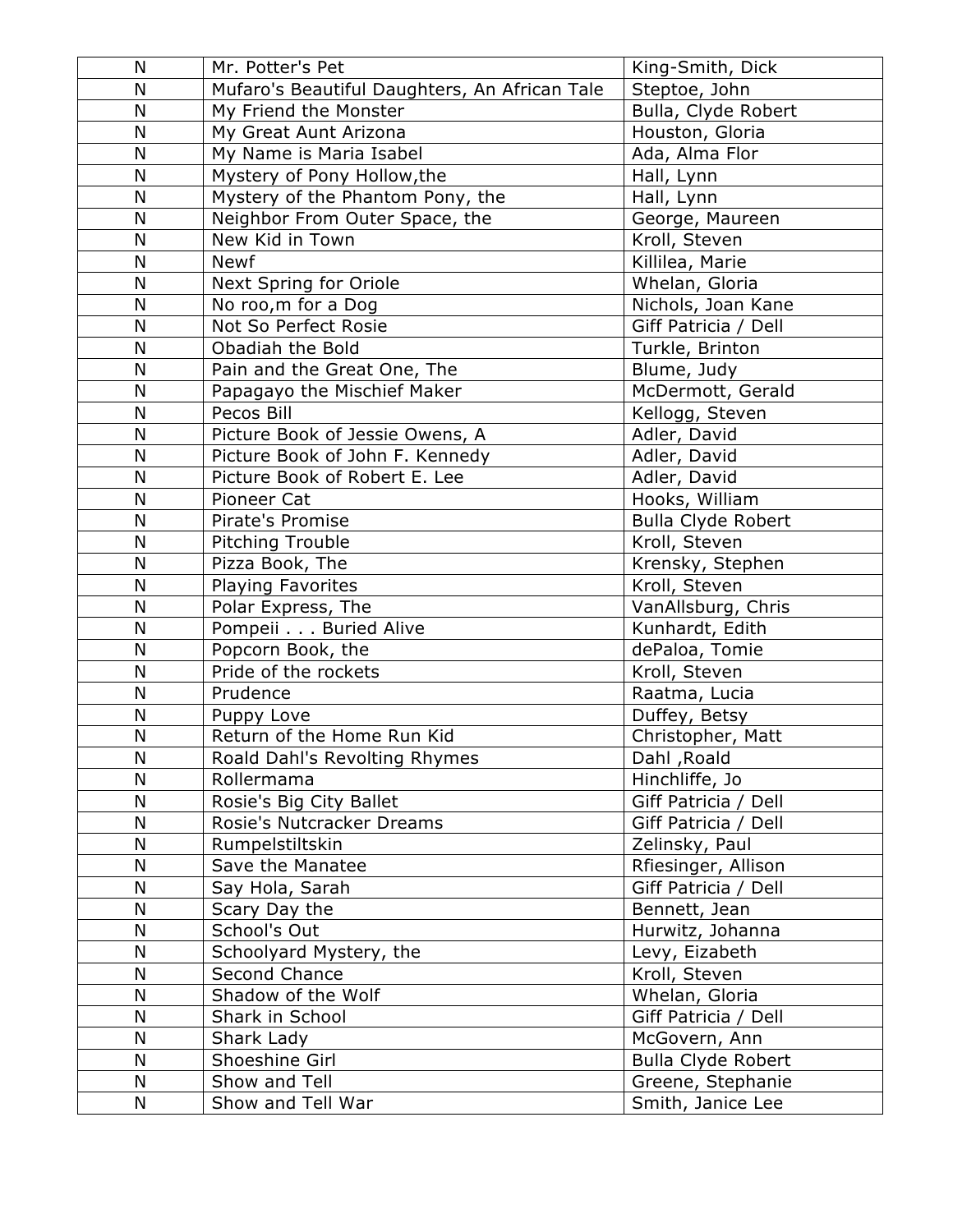| N            | Sidewalk Story                            | Mathis, Sharon            |
|--------------|-------------------------------------------|---------------------------|
| N            | Silver                                    | Whelan, Gloria            |
| N            | Simon and the Aliens                      | Mills, Eva                |
| N            | Sip of Aesop, A                           | Yolen, JAne               |
| N            | Skirt, the                                | Soto, Gary                |
| N            | Slump the                                 | Kroll, Steven             |
| N            | Smartest Bear and His Brother Oliver, the | Bach, Alice               |
| N            | Sod Youses on the Great Plains            | Rounds, Glen              |
| N            | Someone is Following PipRamsey            | Roy, Ron                  |
| N            | Something Queer  (series)                 | Levy, Eizabeth            |
| N            | Song Lee  (series)                        | Kline, Suzy               |
| N            | Splatter                                  | Marriott, Janice          |
| N            | Stage Fright                              | Martin, Ann M.            |
| N            | Stargazers, the                           | Gibbons, Gail             |
| N            | <b>Starring Rosie</b>                     | Giff Patricia / Dell      |
| $\mathsf{N}$ | Stellaluna                                | Cannon, Jannell           |
| N            | Stories Huey tells the                    | Cameron, Ann              |
| $\mathsf{N}$ | Stories Julian Tells, the                 | Cameron, Ann              |
| N            | Storm in the Night                        | Stolz, Mary               |
| N            | Streak, the                               | Kroll, Steven             |
| N            | Strega Nona                               | dePaloa, Tomie            |
| N            | Striped Ice Cream                         | Lexau, Joan               |
| N            | Summer REading is Killing Me              | Scieszka, Jon             |
| $\mathsf{N}$ | Ten O'Clock Club, the                     | Beach York.Carol          |
| N            | <b>Third Grade Bullies</b>                | Levy, Eizabeth            |
| N            | Throw-Away Pets                           | Duffey, Betsy             |
| N            | Titantic, the Lost and Found              | Donnelly, Judy            |
|              | To the Top!:/climbing the World's Highest |                           |
| N            | Mountain                                  | Kramer, Sudelle. A        |
| N            | Toad For Tuesday, A                       | Erickson, Russell         |
| N            | Tornadoes                                 | Hopping, Lorraine         |
| N            | <b>Tractor Trailers</b>                   | Schaefer, Lola M.         |
|              | Trojan Horse, The: How the Greeks Won the |                           |
| N            | War                                       | Little, Emily             |
| N            | Trouble with buster                       | Lorimer, Janet            |
| N            | True Life Treasure Hunts                  | Donnelly, Judy            |
| N            | Under the Sea from A to Z                 | Doubliet                  |
| N            | We'll Never Forget you Roberto Clemente   | Engel, Trudie             |
| ${\sf N}$    | Whales' Song, the                         | Sheldon, Dylan            |
| N            | What Am I Made Of?                        | Bennett, David            |
| N            | What Can It Be?                           | Schaefer, Lola M.         |
| N            | What's the Matter With Herbie Jones?      | Kline, Suzy               |
| N            | What's the Matter, Kelly Beans?           | Enderle, Judith           |
| N            | When Clay Sings                           | Baylor, Byrd              |
| N            | When I Forgot                             | Marriott, Janice          |
| N            | White Bird                                | <b>Bulla Clyde Robert</b> |
| $\mathsf{N}$ | Wild Wild Sunflower Child                 | Carlstrom, Nancy White    |
| N            | Wild Willie and King Kyle Detectives      | Joosse, Barbara           |
| N            | Winged Colt of Casa Mia                   | Byars, Betsy              |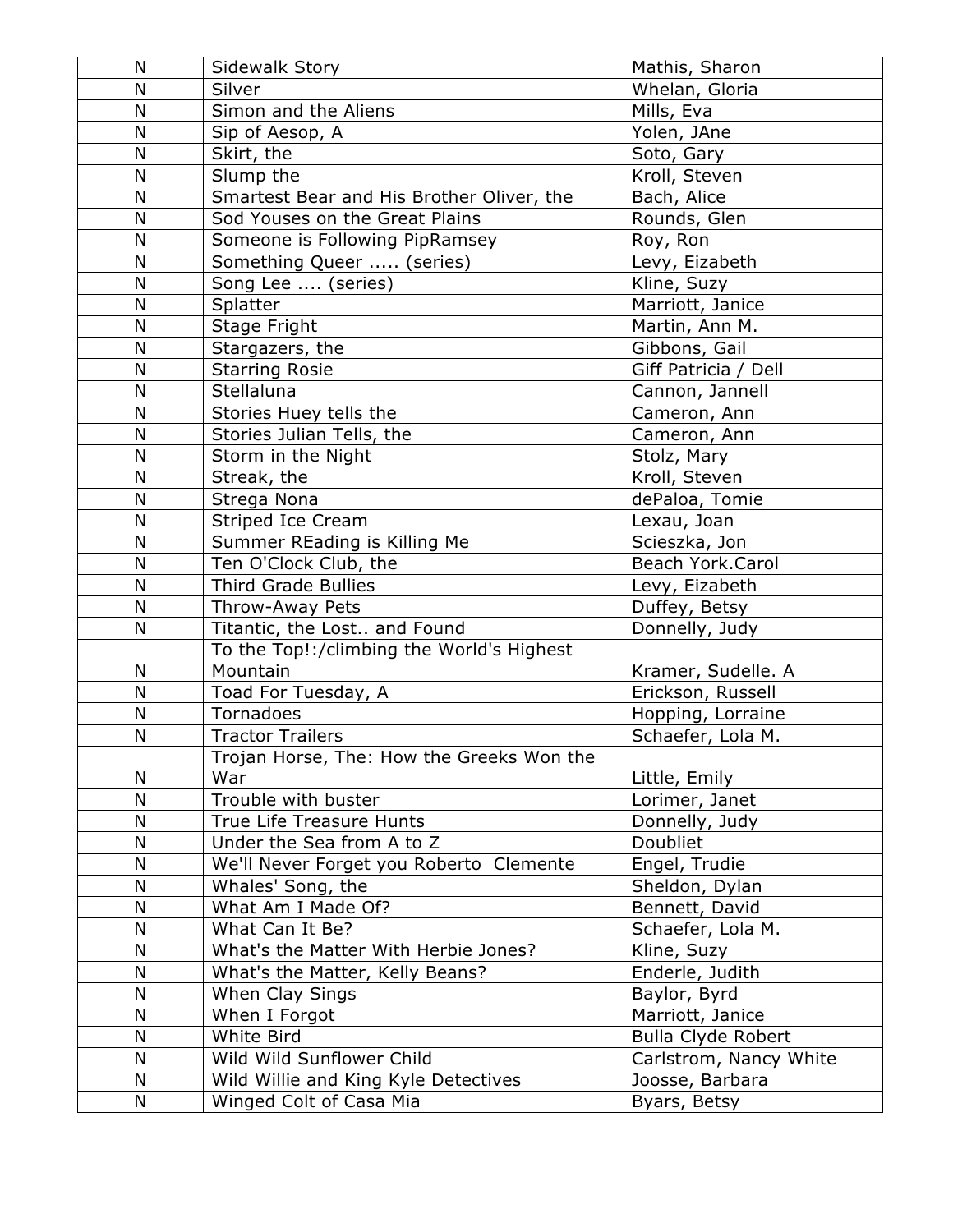| N              | Wonderful Alexander and the Catwings        | Schindler, S.D.        |
|----------------|---------------------------------------------|------------------------|
| N              | Wrong Way Around Magic                      | Chew, Ruth             |
| N              | You Can't Eat Your Chicken Pox, Amber Brown | Danziger, Paula        |
| N              | You're Out                                  | Knoll, Stephen         |
| N              | Zoo                                         | Gibbons, Gail          |
| O              | A Picture Book Of Benjamin Franklin         | Adler, David           |
| $\overline{O}$ | Abiyoyo                                     | Seeger, Pete Schlastic |
| O              | Adventures in Alaska                        | Kramer, S. A.          |
| O              | Adventures of Ali Baba Bernstein            | Hurwitz, Johanna       |
| $\overline{O}$ | Aldo Ice Cream                              | Hurwitz, Johanna       |
| O              | Aldo Peanut Butter                          | Hurwitz, Johanna       |
| $\mathsf{O}$   | Alexander and the  Very Bad Day             | Viorst, Judith         |
| $\overline{O}$ | Alexander Who Rich Last Sunday              | Viorst, Judith         |
| $\overline{O}$ | Ali Baba Bernstein, Lost and Found          | Hurwitz, Johanna       |
| O              | Allen Jay and the Underground Railroad      | Brill, Marlene Targ    |
| $\overline{O}$ | Almost Starring Skinnybones                 | Park, Barbara          |
| O              | Amigo                                       | Baylor, Byrd           |
| $\overline{O}$ | Amos Binder, Secret Agent                   | Paulsen, Gary          |
| O              | Amy's Goose                                 | Holmes, Efner          |
| $\overline{O}$ | Anancy and Mr. Dry-Bone                     | French, Fiona          |
| $\mathsf{O}$   | Angel for Solomon Singer, An                | Rylant, Cynthia        |
| $\overline{O}$ | Angel Park Hoopstars: Nothing by Net        | Hugher, Dean           |
| $\overline{O}$ | Angel Park Soccer Stars: Backup Goalie      | Hugher, Dean           |
| $\overline{O}$ | Angel Park Soccer Stars: Defense!           | Hugher, Dean           |
| $\circ$        | Angel Park Soccer Stars: Psyched            | Hugher, Dean           |
| $\overline{O}$ | Angel's Mother's Boyfriend                  | Delton, Judy           |
| $\overline{O}$ | Angry Bull and other Cases, the             | Simon, Seymour         |
| $\overline{O}$ | Animals Born Alive and Well                 | Heller, Ruth           |
| O              | <b>Ant Cities</b>                           | Dorros, Arthur         |
| $\overline{O}$ | Baby Animal Zoo                             | Martin, Ann M.         |
| $\mathsf{O}$   | Baby Sitters Club Mystery series            | Martin, Ann M.         |
| O              | <b>Back Home</b>                            | Pinkey, Gloria Jean    |
| $\mathsf O$    | Back Yard Angel                             | Delton, Judy           |
| $\overline{O}$ | Baseball Challenge and Other Cases, the     | Simon, Seymour         |
| O              | <b>Baseball Fever</b>                       | Hurwitz, Johanna       |
| O              | <b>Baseball Megastars</b>                   | Weber, Bruce           |
| $\mathsf{O}$   | <b>Baseball Saved Us</b>                    | Mochizuki, Ken         |
| O              | <b>Baseball's Best: Five True Stories</b>   | Gutelle, Andrew        |
| O              | <b>Bats</b>                                 | Gibbons, Gail          |
| O              | <b>Bats</b>                                 | Holmes, Kevin J.       |
| O              | Beacons of Light: Lighthouses               | Gibbons, Gail          |
| O              | <b>Bears</b>                                | Holmes, Kevin J.       |
| $\mathsf{O}$   | <b>Beatrix Potter</b>                       | Wallner, Alexandra     |
| O              | <b>Bees</b>                                 | Holmes, Kevin J.       |
| $\overline{O}$ | Beezus and Ramona                           | Cleary, Beverly        |
| O              | <b>Best Wishes</b>                          | Rylant, Cynthia        |
| $\overline{O}$ | Big Boy                                     | Mollel, Tolowa, M.     |
| $\mathsf{O}$   | <b>Black and White</b>                      | Macaulay, David        |
| $\mathsf O$    | Blind Pony, the                             | Betancourt, Jeanne     |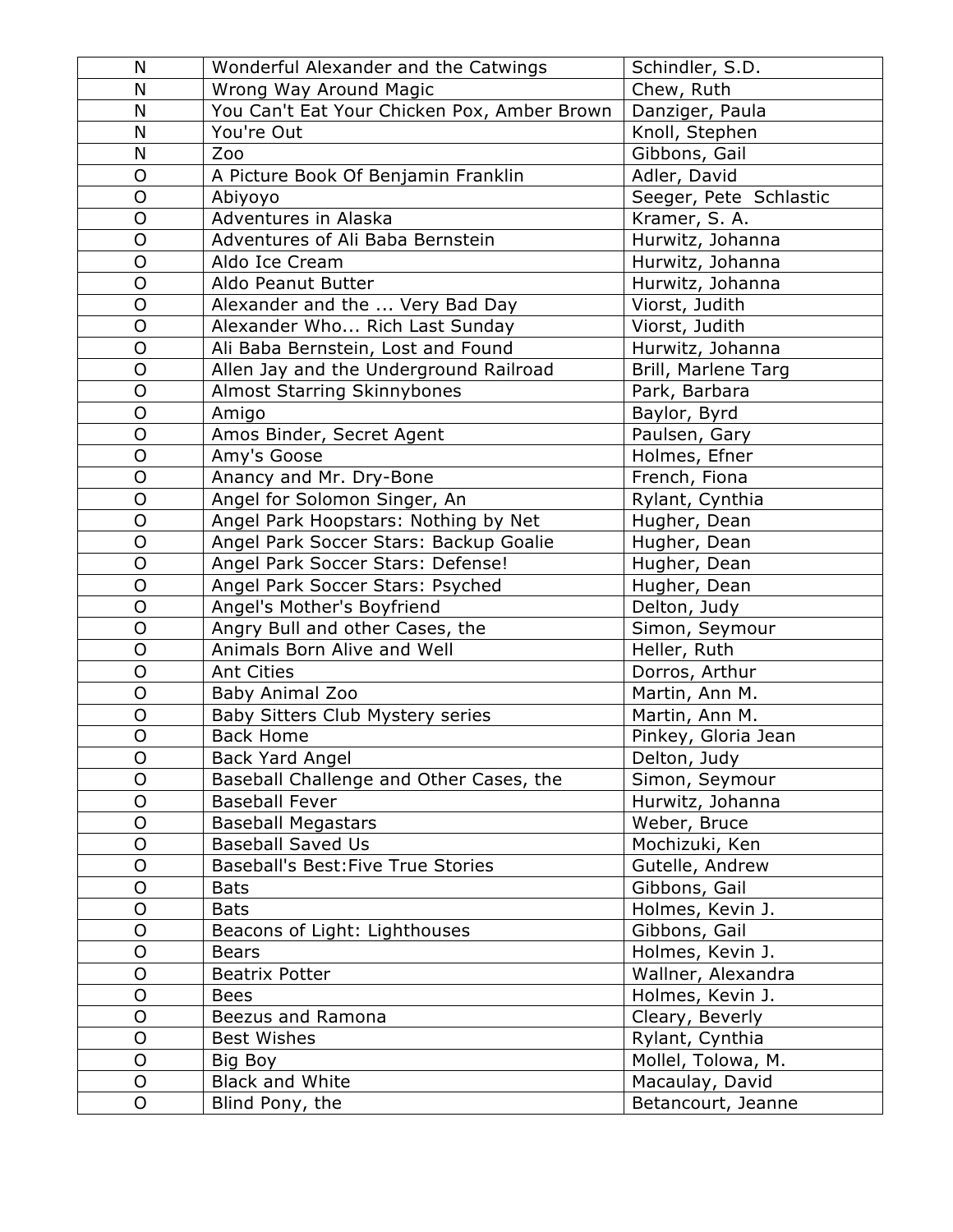| $\mathsf{O}$   | Blossom and the Green Phantom, the          | Byars, Betsy              |
|----------------|---------------------------------------------|---------------------------|
| $\overline{O}$ | Blossom Meets The Vulture Lady. the         | Byars, Betsy              |
| $\mathsf O$    | Blossom Promise, A                          | Byars, Betsy              |
| $\mathsf{O}$   | Bobsledding and the Luge                    | Brimmer, Larry            |
| $\circ$        | Book of Foolish Machinery                   | Reigot, Betty             |
| $\mathsf{O}$   | Bookworm Who Hatched, A                     | Aardema, Verna            |
| $\mathsf{O}$   | Borreguita and the CoyoteMexico             | Aardema, Verna            |
| $\circ$        | Box Car Children, series                    | Warner, Gertrude Chandler |
| $\mathsf{O}$   | Broken Window and Other Cases, the          | Simon, Seymour            |
| $\overline{O}$ | Brown Sunshine of Sawdust Valley            | Henry, Marguerite         |
| $\mathsf{O}$   | <b>Bugs</b>                                 | Parker, Nancy Winslow     |
| $\mathsf O$    | Bugs, the Goats, and the Little Pink Pig    | Parker & Wright           |
| $\mathsf{O}$   | Can You Imagine?                            | McKissack, Patricia       |
| $\mathsf{O}$   | Case of the Dirty Bird, the                 | Paulsen, Gary             |
| $\mathsf{O}$   | Case of the Missing Ruby and Other Stories  | Myers, Walters            |
| $\overline{O}$ | Case of the Stolen Code Book                | Rinkoff, B.               |
| $\mathsf{O}$   | Cat Crazy                                   | Baglio, Ben M.            |
| $\mathsf O$    | Cat's Meow, the                             | Soto, Gary                |
| $\mathsf{O}$   | Chameleon the Spy and the Terrible          | Massie, Diane             |
| $\overline{O}$ | Chick Challenge                             | Baglio, Ben M.            |
| $\mathsf{O}$   | <b>Chocolate Fever</b>                      | Smith, Robert             |
| $\overline{O}$ | Christmas Toy, The                          | Barkar, Joanne            |
| $\mathsf{O}$   | Cinderella Bigfoot                          | Thaler, Mike              |
| $\mathsf{O}$   | Class Clown                                 | Hurwitz, Johanna          |
| $\mathsf{O}$   | <b>Class President</b>                      | Hurwitz, Johanna          |
|                | Clue Jr: The Case of the Chocolate          |                           |
| O              | Fingerprints                                | Hinter, Parker C.         |
| $\overline{O}$ | Comeback Dog, the                           | Thomas, Jane Resh         |
| $\circ$        | Courage of Sarah Noble, the                 | Dalgliesh, Alice          |
| $\overline{O}$ | <b>Cowpokes and Desperadoes</b>             | Paulsen, Gary             |
|                | Creature from Beneath the Ice and Other     |                           |
| O              | Cases, the                                  | Simon, Seymour            |
| $\mathsf O$    | Cross Country Cat                           | Calhoun, Mary             |
| O              | Crowded Dock and Other Cases, the           | Simon, Seymour            |
| $\mathsf{O}$   | Crying Rocks and other Cases, the           | Simon, Seymour            |
| $\mathsf{O}$   | Dangerous Comet and Other Cases, the        | Simon, Seymour            |
| $\overline{O}$ | Detective Pony                              | Betancourt, Jeanne        |
| $\mathsf{O}$   | Dinosaur Bones                              | Aliki                     |
| $\mathsf O$    | Disappearing Cookies and Other cases, the   | Simon, Seymour            |
| $\mathsf{O}$   | Disappearing Ice Cream and Other Cases, the | Simon, Seymour            |
| $\mathsf O$    | Disappearing Snowball and Other Cases, the  | Simon, Seymour            |
| $\circ$        | Distant Stars and Other Cases, the          | Simon, Seymour            |
| $\mathsf{O}$   | Does Third Grade Last Forever               | Schanback, Mindy          |
| $\circ$        | Doggy Dare                                  | Baglio, Ben M.            |
| $\mathsf{O}$   | Dogs Don't Tell Jokes                       | Sachar, Louis             |
| $\mathsf{O}$   | Dolphins                                    | Holmes, Kevin J.          |
| $\mathsf O$    | Don't Hury My Pony                          | Betancourt, Jeanne        |
| $\mathsf{O}$   | Dragon Bones                                | Hindman, Paul             |
| $\circ$        | Duckling Diary                              | Baglio, Ben M.            |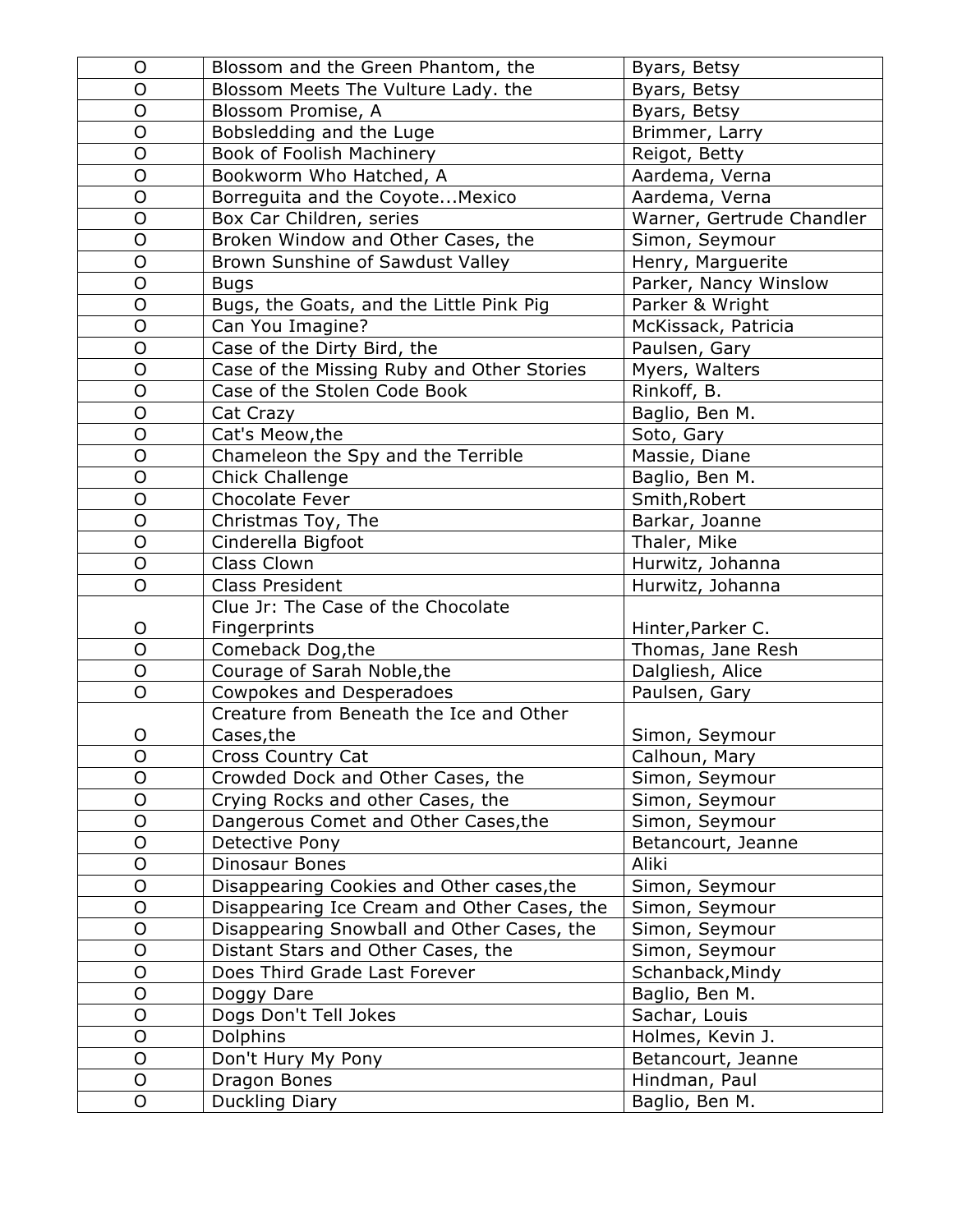| O              | Eleanor Rossevelt: Fighter for Social Justice | Weil, Ann/ Aladdin   |
|----------------|-----------------------------------------------|----------------------|
| O              | Enormous Potato, the                          | McKissack, Patricia  |
| O              | <b>Figure Skating</b>                         | Bright, Robert       |
| $\overline{O}$ | Fire! Fire!                                   | Medearis, Angela     |
| O              | Flossie and the Fox                           | Tangborn, Wendell V. |
| $\mathsf{O}$   | Georgie and the Robbers                       | Jones, Marcia T      |
| $\overline{O}$ | Gerbil Genius                                 | Baglio, Ben M.       |
| $\overline{O}$ | Germany                                       | Dahl, Michael        |
| $\overline{O}$ | Gertie's Green Thumb                          | Dexter, Catherine    |
| $\overline{O}$ | Ghana                                         | Davis, Lucille       |
| O              | Ghost of Sifty Sifty Sam                      | McKenna, Colleen     |
| O              | Ghost Pony, The                               | Betancourt, Jeanne   |
| O              | Gigantic Ants and Other Cases, The            | Simon, Seymour       |
| $\overline{O}$ | Give Me Back My Pony                          | Betancourt, Jeanne   |
| $\mathsf O$    | <b>Glaciers</b>                               | Cleary, Beverly      |
| $\overline{O}$ | Godzilla Ate my Homework                      | Jones, Marcia        |
| O              | Going West                                    | Van Leeuwen, Jean    |
| O              | Good Grief, Third Grade                       | McKenna, Colleen     |
| $\mathsf O$    | Gorgonzola Zombies In The Park                | Levy, Eizabeth       |
| $\overline{O}$ | <b>Grace The Pirate</b>                       | Lasky, Kathryn       |
| O              | Grizzly Mistakes and Other Cases, The         | Simon, Seymour       |
| $\mathsf{O}$   | Growing Up Feet, The                          | Baylor, Byrd         |
| O              | Guinea Pig Gang                               | Baglio, Ben M.       |
| $\overline{O}$ | Halloween Horror and Other Cases, The         | Simon, Seymour       |
| $\overline{O}$ | Hamster Hotel                                 | Baglio, Ben M.       |
| $\overline{O}$ | <b>Hansel and Gretel</b>                      | Cleary, Beverly      |
| $\mathsf{O}$   | Happily Ever After                            | Quindlen, Anna       |
| $\overline{O}$ | Harriet's Hare                                | King-Smith, Dick     |
|                |                                               | Childhood of Famous  |
| $\circ$        | Harry Houdini: Young Magician                 | Americans/series     |
| $\overline{O}$ | Haunting of Grade Three                       | MacCarone, Grace     |
| $\mathsf{O}$   | Hawk, I'm Your Brother                        | Gibbons, Gail        |
| O              | Head For The Hills                            | Simon, Seymour       |
| O              | Heavy Weight and Other Cases, The             | Simon, Seymour       |
|                |                                               | Childhood of Famous  |
| O              | Helen Keller: From Tragedy to Triumph         | Americans/series     |
| $\overline{O}$ | Hello Mrs. Piggle-Wiggle                      | MacDonald, Betty     |
| $\mathsf O$    | Henry aand the Paper Route                    | Cleary, Beverly      |
| O              | Henry and Beezus                              | Cleary, Beverly      |
| O              | Henry and Ribsy                               | Cleary, Beverly      |
| $\overline{O}$ | Henry and the Clubhouse                       | Cleary, Beverly      |
|                |                                               | Childhood of Famous  |
| O              | Henry Ford: Young Man with Ideas              | Americans/series     |
| $\overline{O}$ | Henry Huggins                                 | Cleary, Beverly      |
| $\overline{O}$ | Her Seven Brothers                            | Goble, Paul          |
| $\mathsf O$    | Hilda the Hen Who Wouldn't Give Up            | Mathis, Sharon       |
| $\mathsf O$    | Hot and Cold Summer, The                      | Hurwitz, Johanna     |
| $\mathsf O$    | Houdini's Last Trick                          | Hass, E.A.           |
| $\overline{O}$ | How a House Is Built                          | Joosse, Barbara      |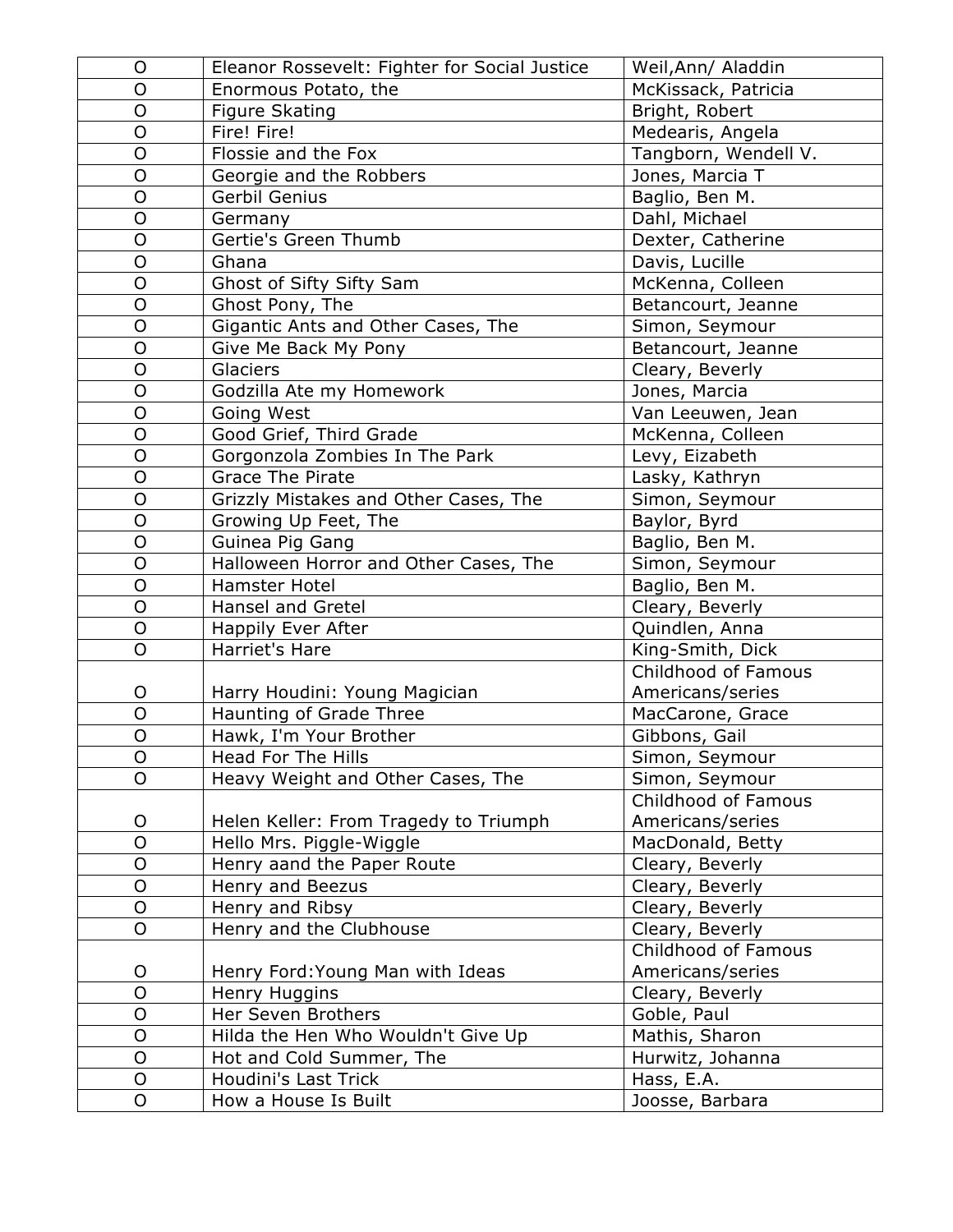| O              | Howling Dog and Other Cases, the                | Simon, Seymour           |
|----------------|-------------------------------------------------|--------------------------|
| O              | <b>Hundred Dresses</b>                          | Estes, Eleanor           |
| O              | Hurary For Ali Baba Bernstein                   | Hurwitz, Johanna         |
| $\mathsf O$    | Hurricane Machine and Other Cases, the          | Simon, Seymour           |
| $\mathsf O$    | Hypnotized Frog and Other Cases, the            | Simon, Seymour           |
| O              | I am Rosa Parks                                 | Parks, Rosa              |
| $\overline{O}$ | I Love you the Purplest                         | dePaloa, Tomie           |
| $\mathsf O$    | I Want a Pony                                   | Betancourt, Jeanne       |
| $\overline{O}$ | Icy Question and Other Cases, the               | Simon, Seymour           |
| $\overline{O}$ | Impossible Bend and Other Cases, the            | Simon, Seymour           |
|                | Incredible Shrinking Machine and Other          |                          |
| O              | Cases, the                                      | Simon, Seymour           |
| $\overline{O}$ | <b>Indian Summer</b>                            | dePaloa, Tomie           |
| $\overline{O}$ | Indian-Head Pennies and Other Cases, the        | Simon, Seymour           |
| $\mathsf O$    | Invisible Stanley                               | Brown, Jeff              |
| $\overline{O}$ | Iron Giant, the                                 | Hughes, Ted              |
| $\overline{O}$ | Is There Life in Outer Space?                   | Branley, Franklyn        |
| $\overline{O}$ | Jackie Robinson: Baseball's  Leaguer            | Greene, Carol            |
|                |                                                 | Greer, Gery and Ruddick, |
| O              | Jason and the Aliens Down the Street            | <b>Bob</b>               |
| O              | Jo Jo Wins Again                                | Sachs, Marilyn           |
|                | John F. Kennedy: America's Youngest             | Childhood of Famous      |
| O              | President                                       | Americans/series         |
| $\overline{O}$ | John Henry                                      | Rosales, Melodye         |
| O              | Just Plain Cat                                  | Robinson, Nancy K.       |
| $\overline{O}$ | Just Tell Me When We're Dead                    | Clifford, Eth            |
| $\overline{O}$ | Key to the Playhouse                            | York, Carol              |
| $\mathsf O$    | Kid in the Red Jacket, the                      | Park, Barbara            |
| $\overline{O}$ | King's Equal, the                               | Paterson, Katherine      |
| $\overline{O}$ | Kristy and the Walking Disaster                 | Martin, Ann M.           |
| O              | Lamb Lessons                                    | Baglio, Ben M.           |
|                |                                                 | Childhood of Famous      |
| $\circ$        | Langston Hughes: Young Black Poet               | Americans/series         |
| O              | Laura Ingall Wilder                             | Allen, Thomas, B.        |
|                | Laura Ingall Wilder: Author of the Little House |                          |
| O              | <b>Books</b>                                    | Greene, Carol            |
| $\overline{O}$ | Legend of Scarface, The                         | San Souci, Robert D.     |
| $\mathsf O$    | Legend of the Bluebonnet, The                   | dePaloa, Tomie           |
| $\mathsf O$    | Legend of the Indian Paintbrush, The            | Moore, L.                |
| $\overline{O}$ | Liar, Liar, Pants on Fire                       | Korman, Gordon           |
| O              | Little Miss Stonybrook and Dawn                 | Martin, Ann M.           |
| $\mathsf{O}$   | Little Pear                                     | Lattimore, Eleanor, F.   |
| O              | Little Pear and his Friend                      | Lattimore, Eleanor, F.   |
| O              | Little Red Riding Hood                          | Woodruff, Elvira         |
| O              | Llama in the Family, A                          | Hurwitz, Johanna         |
|                | Lon Po Po: A Red-Riding Hood Story from         |                          |
| O              | China                                           | Young, Ed                |
| $\overline{O}$ | Look Out Washington D.C.!                       | Giff Patricia / Dell     |
| O              | Lost Continent and Other Cases, the             | Simon, Seymour           |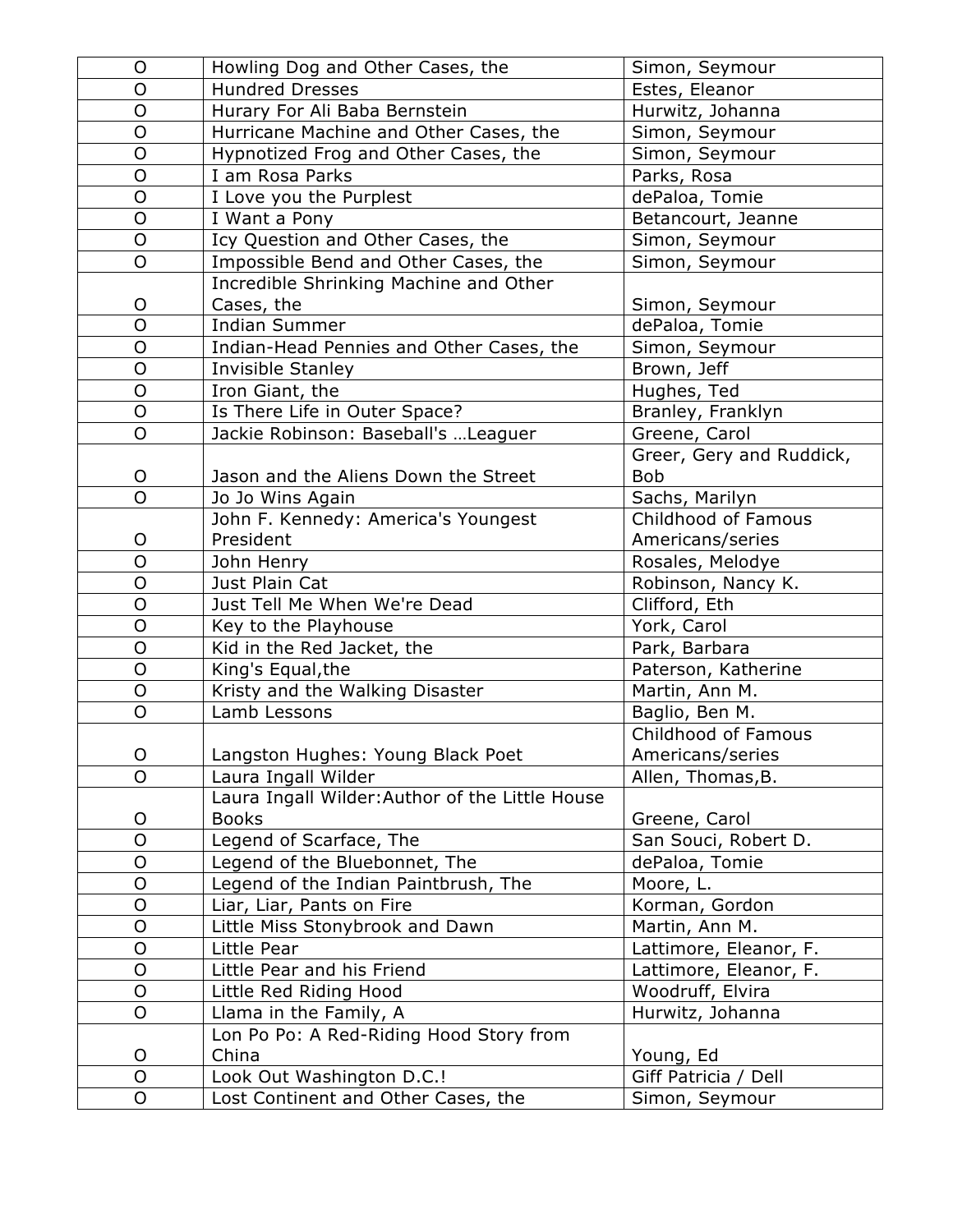| O              | Lost Hikers and Other Cases, the              | Simon, Seymour      |
|----------------|-----------------------------------------------|---------------------|
|                |                                               | Childhood of Famous |
| O              | Lou Gehrig: One of Baseball's Best            | Americans/series    |
| $\overline{O}$ | Louhi Witch of North Farm                     | DeGerez, Toni       |
|                |                                               | Childhood of Famous |
| O              | Louisa May Alcott: Young Novelist             | Americans/series    |
| $\overline{O}$ | Ma Pa and Dracula                             | Martine, Ann M.     |
| $\mathsf{O}$   | <b>Magic Spectacles</b>                       | Kellogg, Steven     |
| $\overline{O}$ | Make a Wish, Molly                            | Cohen, Barbara      |
| $\overline{O}$ | Marie Curie                                   | Gibbons, Gail       |
|                |                                               | Childhood of Famous |
| O              | Mark Twain: Young Writer                      | Americans/series    |
|                |                                               | Childhood of Famous |
| O              | Martha Washington: America's First Tirst Lady | Americans/series    |
|                | Martin Luther KingJr.: Young Man with A       | Childhood of Famous |
| O              | Dream                                         | Americans/series    |
| O              | Mary McLeod Bethune                           | Greenfield, Eloise  |
|                |                                               | Childhood of Famous |
| O              | Mary Todd Lincoln: Girl of the Bluegrass      | Americans/series    |
| $\overline{O}$ | Maxie, Rosie, and Earl-Partners in Grime      | Park, Barbara       |
| $\overline{O}$ | Meet George Washington                        | Heilbroner, Joan    |
| $\overline{O}$ | Meg Mackintosh series                         | Landon. Lucinda     |
| O              | Melting Snow Sculptures and Other Cases, the  | Simon, Seymour      |
| O              | Memory Coat, the                              | Cameron, Ann        |
| $\overline{O}$ | Mexico                                        | Dahl, Roald         |
| $\overline{O}$ | Mieko and the Fifth Treasure                  | Coerr, Eleanor      |
| $\mathsf O$    | Mike Fink                                     | Cleary, Beverly     |
| $\overline{O}$ | Mitch and Amy                                 | Cleary, Beverly     |
|                |                                               | Childhood of Famous |
| O              | Molly Pitcher: Young Patriot                  | Americans/series    |
| $\overline{O}$ | Moon Book, the                                | Atwater, Richard    |
| $\overline{O}$ | Moonwalk: The First Trip to the Moon          | Donnelly, Judy      |
| $\overline{O}$ | Most Beautiful Place in the World, The        | Hurwitz, Johanna    |
| O              | Most Wonderful Doll in the World              | McGinley, Phyllis   |
| O              | Mouse and the Motorcycle, The                 | Cleary, Beverly     |
| $\overline{O}$ | <b>Mouse Magic</b>                            | Baglio, Ben M.      |
| O              | Mrs. Piggle-Wiggle's Farm                     | MacDonald, Betty    |
| $\overline{O}$ | Mrs. Piggle-Wiggle's Magic                    | MacDonald, Betty    |
| O              | Much Ado About Aldo                           | Hurwitz, Johanna    |
| $\mathsf O$    | Muggie Maggie                                 | Cleary, Beverly     |
| $\mathsf O$    | My Mother Got Married and other Disasters     | Park, Barbara       |
|                | Mysterious Green Swimmer and Other Cases,     |                     |
| O              | the                                           | Simon, Seymour      |
| $\overline{O}$ | Mysterious Tracks and Other Cases, the        | Simon, Seymour      |
| $\overline{O}$ | Mystery on October Road                       | Herzig, Alison      |
|                |                                               | Childhood of Famous |
| O              | Neil Armstrong: Young Flyer                   | Americans/series    |
| $\mathsf{O}$   | Netherlands, the                              | Dahl, Michael       |
| $\overline{O}$ | Nettie's Trip South                           | Yolen, Jane         |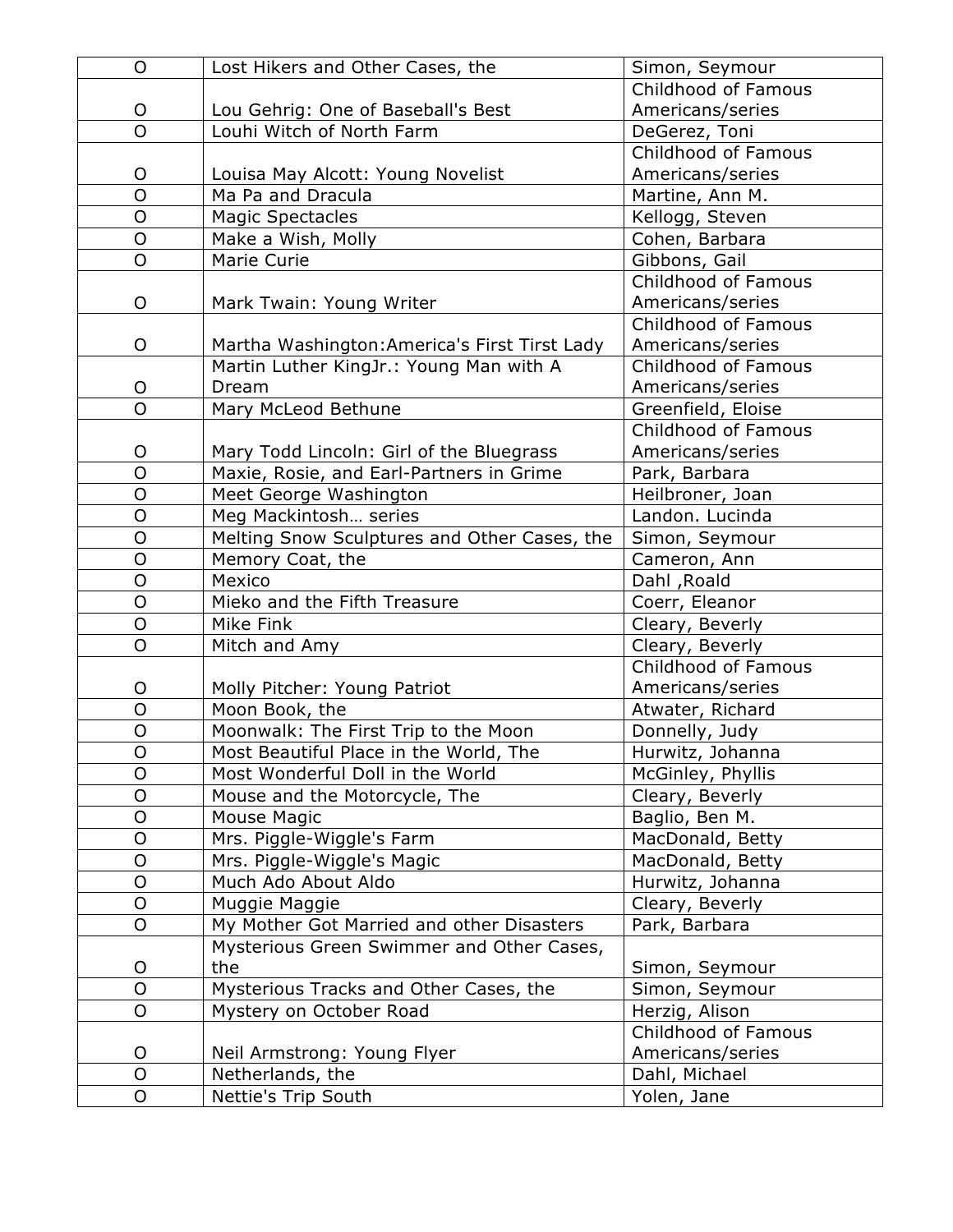| $\circ$        | Never Hit a Ghost with a Baseball Bat      | Clifford, Eth            |
|----------------|--------------------------------------------|--------------------------|
| $\overline{O}$ | New Coat for Anna, A                       | Ziefert, Harriet         |
| $\mathsf{O}$   | Next Stop - New York City                  | Giff Patricia / Dell     |
| $\overline{O}$ | No Dogs Allowed                            | Cutler, Jane             |
| O              | No One is Going to Nashville               | Jukes, Mavis             |
| $\mathsf{O}$   | Not Just Anybody Family, the               | Byars, Betsy             |
| $\overline{O}$ | Not-So Dead Fish and Other Cases, the      | Simon, Seymour           |
| $\overline{O}$ | Oh Boy Boston                              | Giff Patricia / Dell     |
| $\overline{O}$ | Old Bafong                                 | dePaloa, Tomie           |
| $\overline{O}$ | On Line Spaceman and Other Cases, the      | Simon, Seymour           |
| $\circ$        | Once A Mouse                               | Brown, Marcia            |
| O              | Otis Spofford                              | Cleary, Beverly          |
| $\overline{O}$ | Owl Moon                                   | Yolen, Jane              |
| $\overline{O}$ | Pablo Picasso                              | Lepscky, Ibi             |
| $\mathsf{O}$   | Patrick Boyle is Full of Blarney           | Armstrong, Jennifer      |
| $\overline{O}$ | Paul Bunyan                                | Kellogg, Steven          |
| O              | Perfect Pony, A                            | Szymanski, Lois          |
| $\overline{O}$ | Pet Parade                                 | Giff Patricia / Dell     |
| $\mathsf{O}$   | Pilgrim's first Thankgiving                | McGovern, Ann            |
| $\overline{O}$ | Pippi Goes on Board                        | Lindgren, Astrid         |
| $\mathsf{O}$   | Pippi in the South Seas                    | Lindgren, Astrid         |
| $\overline{O}$ | Pippi Longstocking                         | Lindgren, Astrid         |
|                | Pizza Monster, The                         | Sharmat, Marjorie        |
| O              |                                            | Weinman                  |
| $\overline{O}$ | Plants that Never Ever                     | Heller, Ruth             |
| $\overline{O}$ | Pony Pals, Pony Sitters                    | Betancourt, Jeanne       |
| $\mathsf{O}$   | Pony Pals: series                          | Betancourt, Jeanne       |
| $\overline{O}$ | Pony Parade                                | Baglio, Ben M.           |
| $\mathsf{O}$   | Puppy Puzzle                               | Baglio, Ben M.           |
| $\overline{O}$ | Rabbit Race                                | Baglio, Ben M.           |
| $\overline{O}$ | Ralph S. Mouse                             | Cleary, Beverly          |
| $\mathsf{O}$   | Ramona and Her Father                      | Cleary, Beverly          |
| $\circ$        | Ramona and Her Mother                      | Cleary, Beverly          |
| O              | Ramona Forever                             | Cleary, Beverly          |
| O              | Ramona Quimby: Age 8                       | Cleary, Beverly          |
| $\overline{O}$ | Ramona the Brave                           | Cleary, Beverly          |
| O              | Ramona the Pest                            | Cleary, Beverly          |
| $\mathsf{O}$   | Rats!                                      | Cleary, Beverly          |
| $\mathsf{O}$   | Real Hole, The                             | Cleary, Beverly          |
| $\circ$        | Rent a Third Grader                        | Hiller, B.B.             |
| O              | Ribsy                                      | Cleary, Beverly          |
| $\overline{O}$ | Rotating Rollerblades and Other Cases, the | Simon, Seymour           |
| O              | Runaway Ralph                              | Cleary, Beverly          |
| $\mathsf{O}$   | Sam, Bangs and Moonshine                   | Ness, Evaline            |
| O              | Sara Crewe                                 | Burnett, Frances Hodgson |
| $\overline{O}$ | Sarah, Plain and Tall                      | MacLachlan, Patricia     |
|                | Secret Soldier, the: Story of Deborah      |                          |
| O              | Sampson                                    | McGovern, Ann            |
| O              | Secret Valley, the                         | Bulla, Clyde Robery      |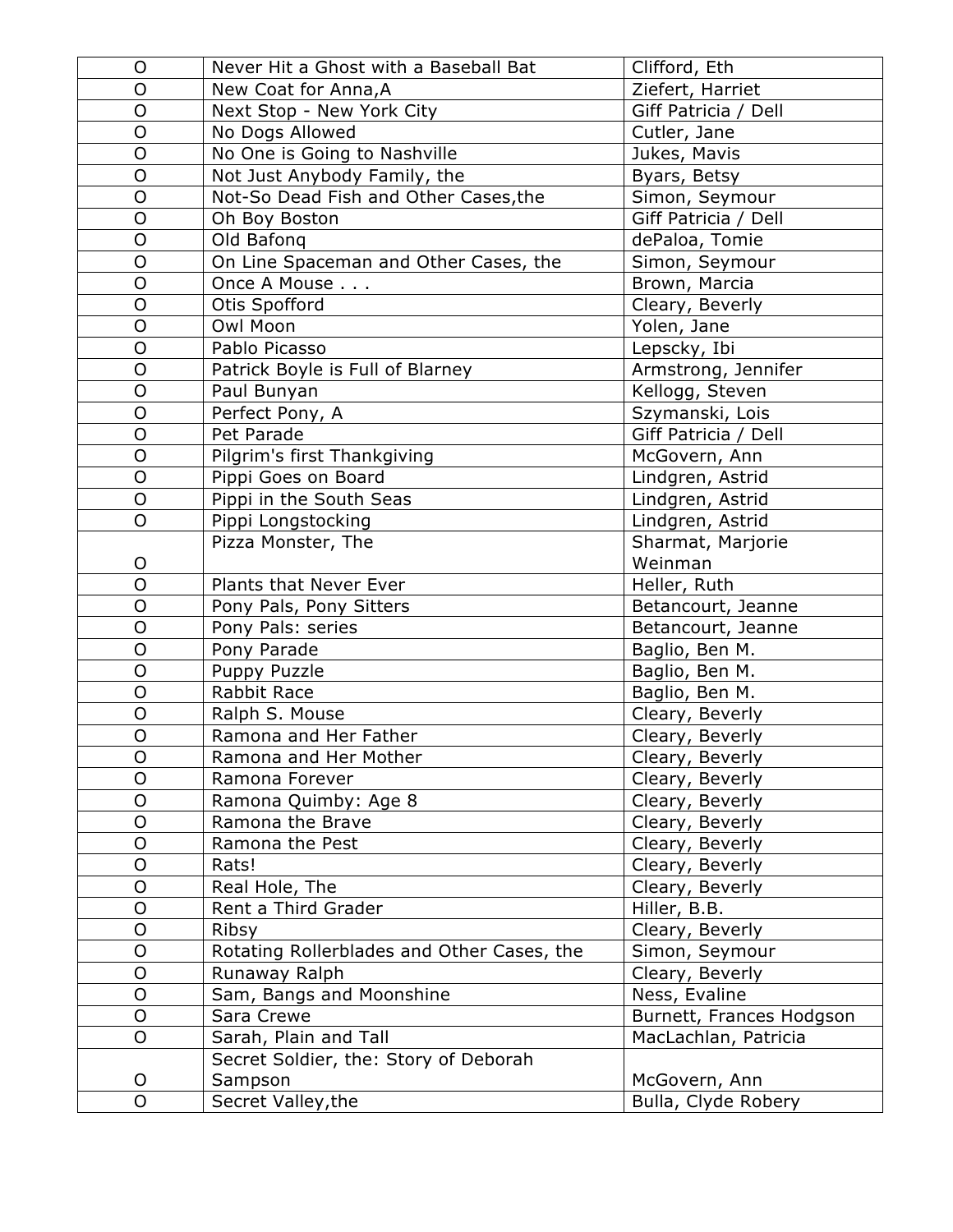| O              | Seed is a Promise, A                                        | Merrill, Claire                     |
|----------------|-------------------------------------------------------------|-------------------------------------|
| $\overline{O}$ | Seven Chinese Brothers, the                                 | Mahy, Margaret                      |
| O              | Seven Kisses in a Row                                       | MacLachlan, Patricia                |
| $\overline{O}$ | Shark Lady: The Adventures of Eugenie Clark                 | McGovern, Ann                       |
| O              | Shining Blue Planet and Other Cased, the                    | Simon, Seymour                      |
| $\overline{O}$ | <b>Shooting Stars</b>                                       | Branley, Franklyn                   |
| $\overline{O}$ | Silent Hero, the                                            | Shea, George                        |
| $\overline{O}$ | Skeletons! Skeletons!                                       | Hall Katy                           |
| $\mathsf O$    | <b>Skinny Bones</b>                                         | Park Barbara                        |
| $\overline{O}$ | <b>Sleepless Beauty</b>                                     | Minters, Frances                    |
| O              | Small Potato Club Series, The                               | Ziefert                             |
| $\mathsf O$    | Small Potatoes and the Snowball Fight                       | Ziefert, Harriet                    |
| O              | Smasher                                                     | King-Smith, Dick                    |
| $\overline{O}$ | <b>Socks</b>                                                | Cleary, Beverly                     |
| $\mathsf O$    | Song and Dance Man                                          | Ackerman, Karen                     |
| $\overline{O}$ | Song of the Swallows                                        | Politil, Leo                        |
| $\mathsf O$    | Space Station Plot and Other Cases                          | Simon, Seymour                      |
| $\overline{O}$ | Speeding Sleigh and Other Cases                             | Simon, Seymour                      |
| O              | Speedy Snake and Other Cases                                | Simon, Seymour                      |
|                | Spider Kane and the Mystery at                              |                                     |
| O              | Jumbo'sNightcrawler                                         | Osborne, Mary Pope                  |
| $\overline{O}$ | Squanto: Friend of the Pilgrims                             | Bulla, Clyde Robert                 |
| O              | St. George and the Dragon                                   | Hodges                              |
| $\mathsf O$    | Stacey and the Haunted Masquerade                           | Martin, Ann M.                      |
| $\overline{O}$ | Stacey and the Missing Ring                                 | Martin, Ann M.                      |
| $\overline{O}$ | Stacey and the Mystery at the Mall                          | Martin, Ann M.                      |
| $\mathsf O$    | Stacey and the Mystery Money                                | Martin, Ann M.                      |
| $\overline{O}$ | Stay Away From Simon                                        | Carrick, Carol                      |
| O              | Story of Alexander Graham Bell                              | Davidson, Margaret                  |
| $\overline{O}$ | Story of Benjamin Franklin                                  | Davidson, Margaret                  |
| O              | Story of Jackie Robinson, Bravest Man in<br><b>Baseball</b> |                                     |
| O              | Story of Ruby Bridges, the                                  | Davidson, Margaret<br>Coles, Robert |
|                | Story of Walt Disney, Maker of Magical                      |                                     |
| O              | Worlds, the                                                 | Selden, Bernice                     |
| O              | <b>Summer Wheels</b>                                        | Bunting, Eve                        |
| O              | Sun Up, Sun Down                                            | Gibbons, Gail                       |
| $\mathsf O$    | <b>Surprising Myself</b>                                    | Fritz, Jean                         |
| O              | Swamp of the Hideous Zombies,                               | Hayes, Geoffrey                     |
| $\mathsf O$    | Symphony of Whales, A                                       | Schuch, Steve                       |
| O              | Take Off                                                    | Hunter, Ryan Ann                    |
| O              | Talk About a Family                                         | Greenfield, Eloise                  |
| $\overline{O}$ | Tall Tale and Other Cases                                   | Simon, Seymour                      |
| O              | Tamika and the Wisdom Rings                                 | Yarbrough, Camille                  |
| O              | Teacher's Pet                                               | Hurwitz, Johanna                    |
| O              | Ten True Animals Rescues                                    | Betancourt, Jeanne                  |
| $\mathsf{O}$   | Terror in the Towers                                        | Kerson, Adrian                      |
| $\mathsf O$    | They Lead the Way: 14 American Women                        | Johnston, Johanna                   |
| O              | Top Cat                                                     | Byars, Betsy                        |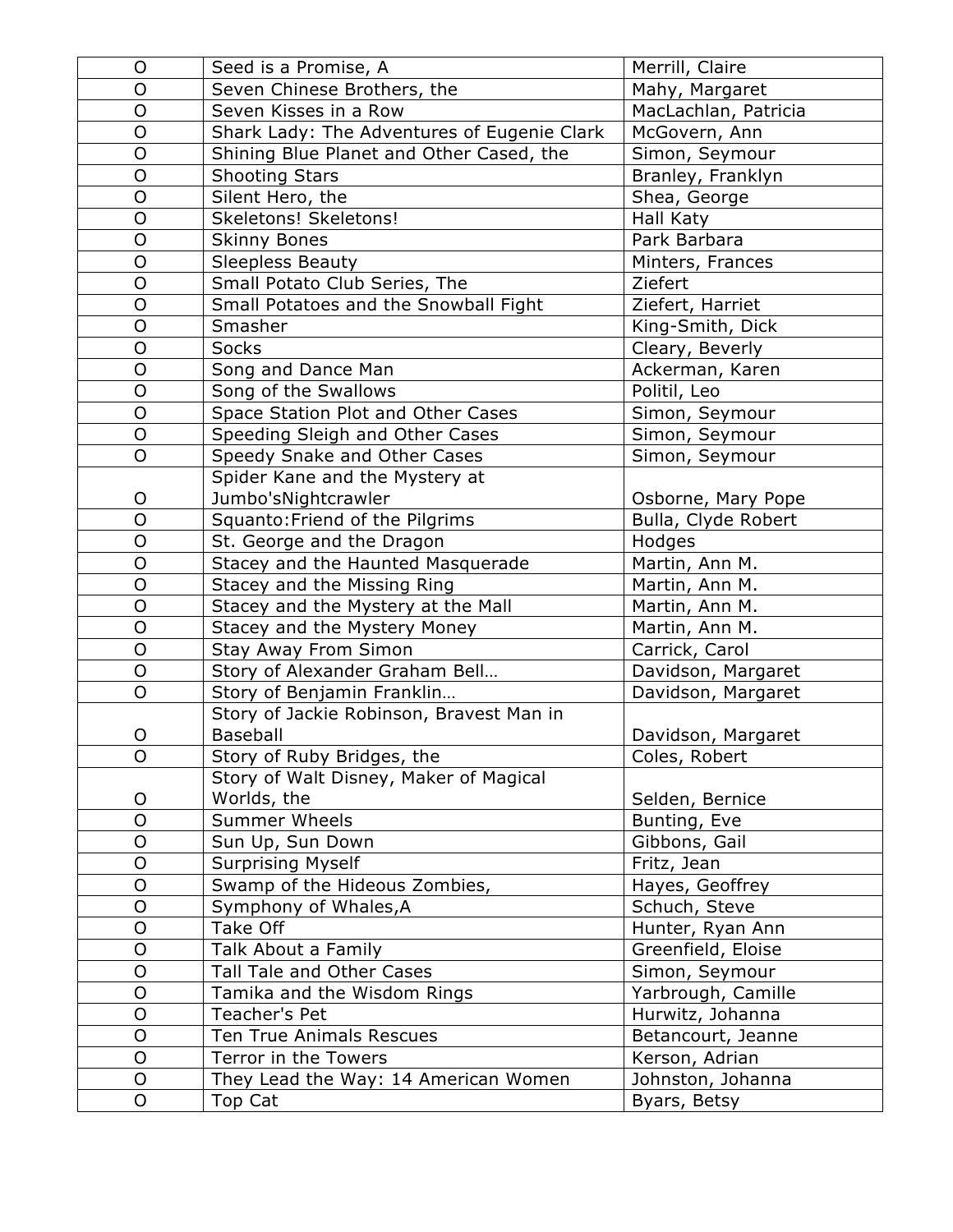| O              | Tornado                                    | Byars, Betsy            |
|----------------|--------------------------------------------|-------------------------|
| O              | Trickster Ghost, the                       | Showell, E.             |
| O              | True Stories about Abraham Lincoln         | Whitaker, Alan          |
| $\overline{O}$ | Ugly Duckling                              | Pinkney, Jerry          |
| $\overline{O}$ | Umbrella                                   | Yashima, Taro           |
| O              | <b>Undercover Tailback</b>                 | Christopher, Matt       |
| $\overline{O}$ | Very Special Kwanzaa, A                    | Chocolate, Debbi        |
| O              | Vicar of Nibbleswick, the                  | Dahl, Roald             |
| $\overline{O}$ | <b>Virtual Fred</b>                        | Courtney, Vincent       |
|                | Wall Of Names, A: The Story of the Vietnam |                         |
| O              | Memorial                                   | Donnelly, Judy          |
| $\overline{O}$ | Watch Out! Ronald Morgan                   | Giff Patricia / Dell    |
| $\overline{O}$ | What's the Big Idea Benjamin Franklin?     | Fritz, Jean             |
| $\overline{O}$ | White Stallion                             | Shub, Elizabeth         |
| O              | <b>Wild Babies</b>                         | Simon, Seymour          |
| $\overline{O}$ | Wild Culpetter Cruise, the                 | Paulsen, Gary           |
| $\overline{O}$ | Wild Pony, the                             | Betancourt, Jeanne      |
| O              | Wolfgang Amadeus Mozart: musical Genius    | Martinez. Alejandro     |
| $\mathsf{O}$   | Wolfman Sam                                | Levy, Eizabeth          |
| $\overline{O}$ | Woman Who Flummoxed the Faries, the        | Forest, Heather         |
| $\overline{O}$ | <b>World Series</b>                        | Gutelle, A.             |
| $\overline{O}$ | Young Mozart                               | Isadora, Rachel         |
| P              | A Picture Book of Christopher Columbus     | Adler, David            |
| $\mathsf{P}$   | A Picture Book of Jesse Owens              | Adler, David            |
| P              | Abuelo and the Three Bears                 | Evanoch, Janet          |
| P              | Adventures of Captain Underpants, the      | Pelkey, Dav             |
| $\mathsf{P}$   | <b>Against the Odds</b>                    | Layden, Joe             |
| P              | All About Sam                              | Lowry, Lois             |
| $\mathsf{P}$   | <b>Amazing Rescues</b>                     | Shea, George            |
| P              | Amber Cat, the                             | McKay, Hilary           |
| P              | Amelia Earhart                             | Parlin, John            |
| P              | Amos & Boris                               | Steig, William          |
| P              | Archaeologists Dig for Clues               | Duke, Kate              |
| $\mathsf{P}$   | Attaboy, Sam                               | Lowry, Lois             |
| ${\sf P}$      | Aunt Clara Brown: Official Pioneer         | Lowery, Linda           |
| P              | Babushka's Doll                            | Polacco, Patricia       |
| P              | Baby Grand, the Moon in July, and Me, the  | Barnes, Joyce Annette   |
| P              | Baby Island                                | Brink, Carol            |
| P              | Baby Whale Rescue, the True Story of J.J.  | Arnold, C & Hewitt, R.  |
| P              | Baby Zoo, the                              | McMillan, Bruce         |
| P              | Bad Spell for the Witch                    | Murphy, Jill            |
| P              | Balto and the Great Rescue                 | Kemmel, Elizabeth C.    |
| $\mathsf{P}$   | Bambi Friend of the Forest                 | <b>Walt Disney</b>      |
| P              | <b>Baseball's Best</b>                     | Gutelle, A.             |
| P              | <b>Baseball's Greatest Pitchers</b>        | Kromer, S. A.           |
| P              | Battle for the Castle                      | Winthrop, Elizabeth     |
| P              | Bear that Heard Crying                     | Kinsey-Warnock, N. & H. |
| P              | Bernstien Bear Scouts Ghost Versus Ghost   | Berenstain, Stan & Jan  |
| P              | Bess's Log Cabin Quilt                     | Love, D. Anne           |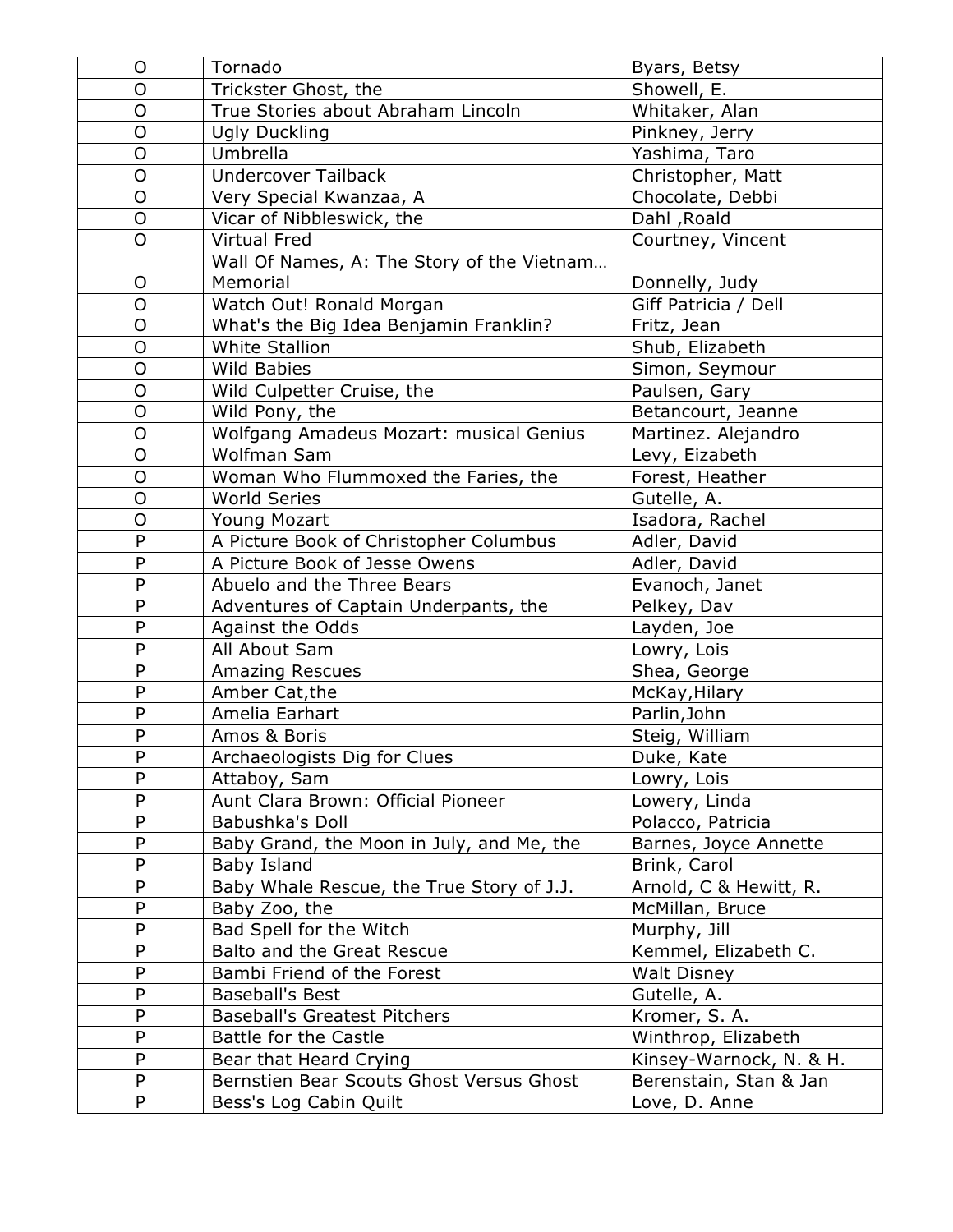| P              | <b>Best Enemies</b>                      | Leverich, Kathleen        |
|----------------|------------------------------------------|---------------------------|
| P              | <b>Best Enemies Again</b>                | Leverich, Kathleen        |
| P              | <b>Best Enemies Forever</b>              | Leverich, Kathleen        |
| P              | Best School Year Ever, the               | Robinson, B.              |
| P              | Betsy and the Boys                       | Haywood, Carloyn          |
| P              | <b>Betsy Ross</b>                        | Wallner, Alexander        |
| P              | Bicycle Book the                         | Gibbons, Gail             |
| P              | Bicycle Man, the                         | Say, Allen                |
| P              | Bigmama's                                | Jenkins, Steve            |
| P              | <b>Black Beauty (Step into Classics)</b> | Sewell, A.                |
| P              | Black Snowman, The                       | Mendez, Phil              |
| P              | Blind Outlaw, the                        | Rounds, Glen              |
| $\overline{P}$ | Bony Legs                                | Gelman, Rita              |
| P              | Book about Planet & Stars                | Hudson Wade & Wesley, V.  |
| $\overline{P}$ | Book fo Black Heroes from A to Z         | Hudson Wade & Wesley, V.  |
| P              | Breath of the Dragon                     | Giles, Gail               |
| P              | <b>Bright Paddles</b>                    | Downi, Mary Alice         |
| P              | Canada Geese Quilt, The                  | Kinsey-Warnock, N. & H.   |
| P              | Case of the Invisible Dog                | <b>Hildick</b>            |
| P              | Case of the Measled Cowboy, the          | Erickson, John R.         |
| P              | Case of the Midnight Russler, the        | Erickson, John R.         |
| P              | Case of the Missing Cat, the             | Erickson, John R.         |
| $\overline{P}$ | Children of the Earth and Sky            | Krensky, Stephen          |
| P              | Children of the fire                     | Robinet, Harriette        |
| P              | Come on, Rain                            | Hesse, Karen              |
| P              | Comeback                                 | O'Connor, Jim             |
| P              | Crow Boy                                 | Yashima, Taro             |
| $\overline{P}$ | Culpepper's Canyon                       | Paulsen, Gary             |
| P              | Da Vinci                                 | Venezia, Mike             |
| P              | Danger on Midnight River                 | Paulsen, Gary             |
| $\overline{P}$ | Deadline!                                | Gibbons, Gail             |
| P              | DeWitt and Lila Wallace: Charity for All | <b>Community Builders</b> |
| P              | Did I Ever Tell You How Lucky You Are?   | Seuss, Dr.                |
| P              | Diego Rivera                             | Venezia, Mike             |
| P              | Different Dragons                        | Little, Jean              |
| P              | Digging Up Tyrannosaurus Rex             | Horner, John & Don Less   |
| P              | Donavan's Word Jar                       | DeGross, Monalisa         |
| P              | Dragon Prince, The                       | Yep, Laurence             |
| P              | <b>Dynamic Duos</b>                      | Moore, David              |
| P              | East of The Sun, East of The Moon        | Mayer, Mercer             |
| P              | Eddie and The Fire Engine                | Haywood, Carloyn          |
| P              | El Chino                                 | Say, Allen                |
| P              | Ellen Tebbits                            | Cleary, Beverly           |
| P              | Emily's Runaway Imagination              | Cleary, Beverly           |
| P              | Encylopedia Brown Takes the Cake         | Sobel, David /Bantam      |
| P              | Enormous Crocodile, The                  | Dahl, Roald               |
| P              | <b>Experiments with Electricity</b>      | Challand, Helen           |
| P              | Families of the Deep Blue Sea            | Mallory, Kenneth          |
| P              | Fantastic Mr. Fox                        | Dahl, Roald               |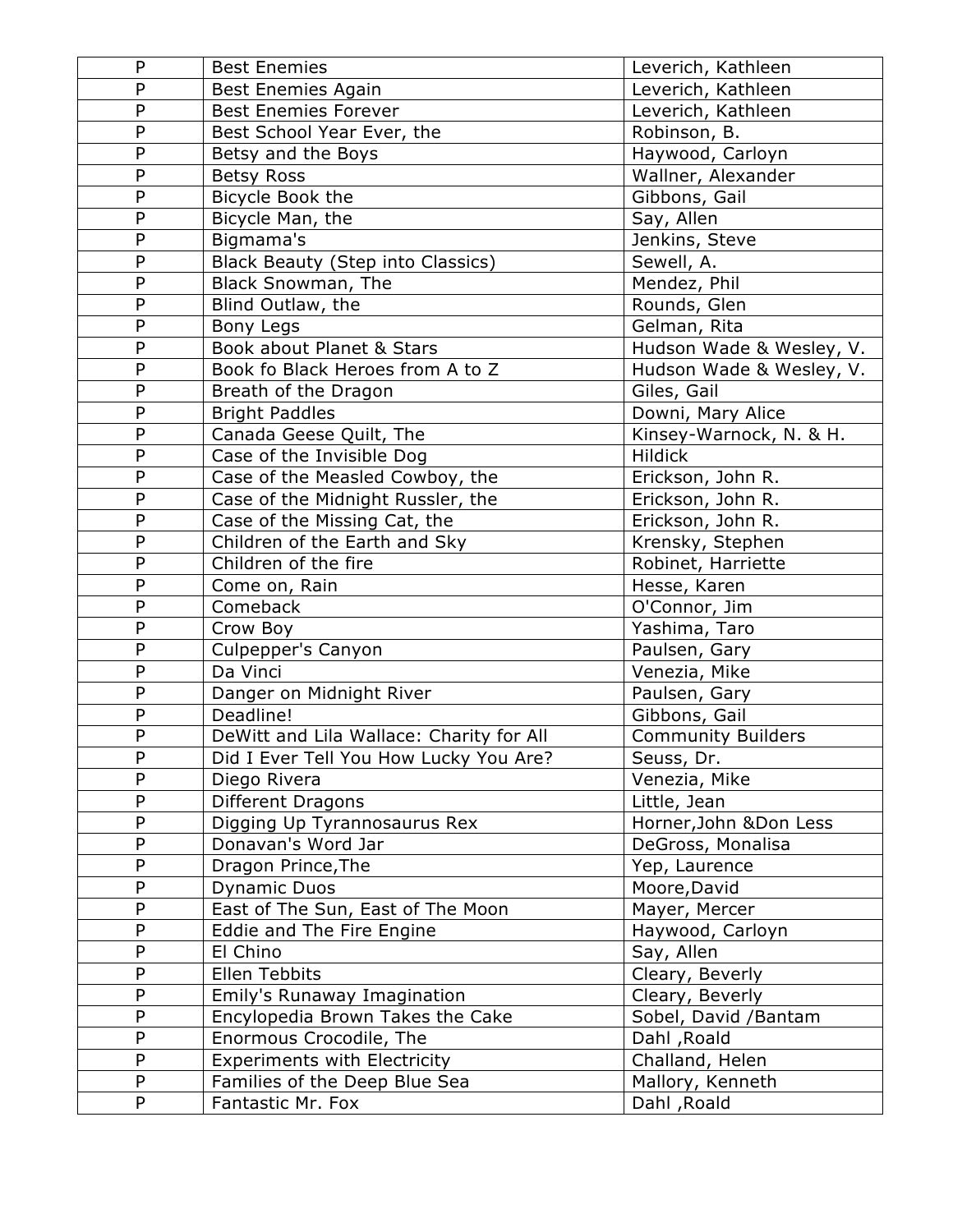| $\mathsf{P}$   | <b>Felicia The Critic</b>                     | Conford, Ellen          |
|----------------|-----------------------------------------------|-------------------------|
| P              | Fill It Up                                    | Gibbons, Gail           |
|                | Finding Providence: The Story of Rogers       |                         |
| P              | Williams                                      | Avi                     |
| $\overline{P}$ | Fire at The Triangle Factory                  | Littlefield, Holly      |
| $\mathsf{P}$   | <b>Five Brave Explorers</b>                   | Hudson, Wade            |
| P              | Five Chinese Brothers                         | Bishop, Claire          |
| P              | Five Dog Night, The                           | Christelow, Eileen      |
| P              | Flight                                        | Burleigh, Robert        |
| P              | Florence Kelley                               | Saller, Carol           |
| $\overline{P}$ | Fly Away Home                                 | Bunting, Eve            |
| $\mathsf{P}$   | Flying Ace: The Story of Amelia Earhardt      | Bull, Angela            |
| $\mathsf{P}$   | Fourth Grade is a Jinx                        | McKenna, Colleen        |
| $\mathsf{P}$   | Fourth Graders Don't Believe in Witches       | Fields, Terri           |
| $\overline{P}$ | Frederick                                     | Lionni, Leo             |
| $\mathsf{P}$   | Frog Prince, Continued                        | Sscieszka, Jon          |
| $\mathsf{P}$   | From Path to Highway                          | Gibbons, Gail           |
| P              | Funny Little Woman, The                       | Mosel, Arlene           |
| $\mathsf{P}$   | George Washington's Breakfast                 | Fritz, Jean             |
| $\mathsf{P}$   | George's Marvelous Medicine                   | Dahl, Roald             |
| P              | Gerbilitis                                    | Spinner, Stephanie      |
| $\mathsf{P}$   | Ghost Fox, The                                | Yep, Laurence           |
| P              | Ghost Twins: Mystery at Kickingbird Lake      | Regan, Dian Curtis      |
| $\overline{P}$ | Ghost VS Ghost: Berenstain Bear Scouts#8      | Berenstain, Stan & Jan  |
| $\mathsf{P}$   | Giraffe and the Pelly and Me                  | Dahl, Roald             |
| P              | Girl Called Al, A                             | Greene, Constance       |
| $\mathsf{P}$   | Glenda                                        | Udry, Janice            |
| $\mathsf{P}$   | Going for Gold                                | Donkin, Andrew          |
| $\mathsf{P}$   | Gooseberry Park                               | Rylant, Cynthia         |
| $\mathsf{P}$   | Grace's Letter to Lincoln                     | Roop, Peter and Connie  |
| $\mathsf{P}$   | Grain of Rice, A                              | Pittman, Helena Clare   |
| P              | <b>Great Black Heroes</b>                     | Jones, Lynda            |
| ${\sf P}$      | Gwen Torrence                                 | Stewart, Mark           |
| P              | Hare and The Tortoise: Aesop's Fables         | Resnick Jane P. & Lindy |
| P              | Harry's Mad                                   | King-Smith, Dick        |
| P              | Helen Keller                                  | Graff, Stewart & Polly  |
| P              | Helen Keller: Crusader for the Blind and Deaf | Graff, Stewart & Polly  |
| P              | Horton Hatches the Egg                        | Seuss, Dr.              |
| P              | Horton Hears a Who                            | Seuss, Dr.              |
| ${\sf P}$      | Hotfudge Hero                                 | Brisson, Pat            |
| ${\sf P}$      | Houdini Club Mystery Series                   | Adler, David            |
| P              | House Gobbaleen, The                          | Alexander, Lloyd        |
| P              | How the Grinch Stole Christmas                | Seuss, Dr.              |
| P              | How To Hide a Meadow Frog                     | Grosset & Dunlap        |
| P              | Hunterman and the Croccodile                  | Diakie, Baba            |
| $\mathsf{P}$   | If I Ran the Circus                           | Seuss, Dr.              |
| P              | Indian School, The                            | Whelan, Gloria          |
| P              | It's Mine                                     | Lionni, Leo             |
| P              | Jack and the Beanstalk                        | Kellogg, Steven         |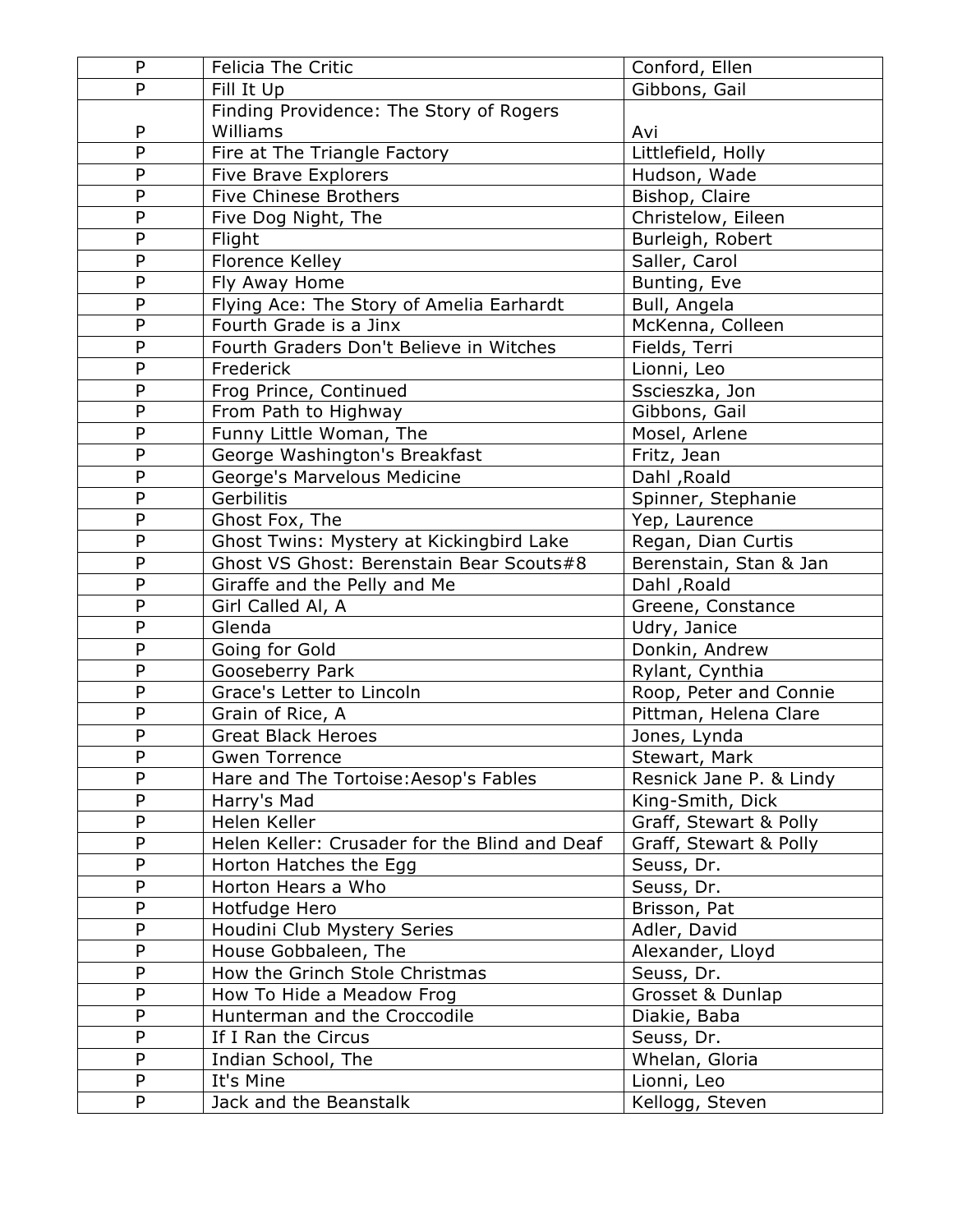| P            | Jason Kidd Story, The                          | Moore, David            |
|--------------|------------------------------------------------|-------------------------|
| P            | Jazz, Pizzazz, and the Silver Threads          | Quattlebaum Mary        |
| $\mathsf{P}$ | Jennie Jenkins                                 | Taylor, Mark            |
| P            | Jesse Owens: Olympic Hero                      | Sabin, Francene         |
| ${\sf P}$    | Jumanji                                        | VanAllsburg, Chris      |
| $\mathsf{P}$ | Justin and the Best Biscuits in the World      | Pitts, Walter & Mildred |
| P            | Knots on a Counting Rope                       | Martin, Bill            |
| $\mathsf{P}$ | Koala Is Not a Bear, A                         | Sotzek, Hannelore       |
| $\mathsf{P}$ | Koi's Python                                   | Moore, Miriam           |
| P            | Koya DeLaney and the Good Girl Blues           | Greenfield, Eloise      |
| P            | Land I Lost, The                               | Nhuong, Huynh Quang     |
| $\mathsf{P}$ | Last Chance for Magic                          | Chew, Ruth              |
| P            | Last Look                                      | Bulla, Clyde Robert     |
|              | Laura Ingalls Wilder: Growing Up in the Little |                         |
| P            | Hou                                            | Giff Patricia / Dell    |
| $\mathsf{P}$ | Lights! Camera! Action!                        | Gibbons, Gail           |
| P            | Lion to Guard Us, A                            | Bulla, Clyde Robert     |
| $\mathsf{P}$ | <b>Little Cats</b>                             | Kalman, Bobbie          |
| P            | Little Shopping, A                             | Cresswell, Helen        |
| P            | Lorax, The                                     | Seuss, Dr.              |
| P            | Lost in a Storm                                | Carrick, Carol          |
| $\mathsf{P}$ | Lost Umbrella                                  | Estes, Eleanor          |
| $\mathsf{P}$ | Lotus Seed, The                                | Garland, Sherry         |
| $\mathsf{P}$ | Lucky Stone, The                               | Clifton, Lucille        |
| $\mathsf{P}$ | Mad Scientist's Secret, The                    | Miller, Marvin          |
| P            | Madeline and the Gypsies                       | Bemelmans, Ludwig       |
| $\mathsf{P}$ | Madeline in London                             | Bemelmans, Ludwig       |
| P            | Maebelle's Suitcase                            | Tusa, Tricia            |
| P            | Magic Moscow, The                              | Pinkwater, Daniel       |
| P            | Magic School Bus                               | Cole, Joanna            |
|              | Magic School Bus and the Electric Field Trip,  |                         |
| P            | The                                            | Cole, Joanna            |
| P            | Magic School Bus Answers Questions             | Cole, Joanna            |
| P            | Magic School Bus at the Waterworks             | Cole, Joanna            |
| P            | Magic School Bus Blows Its Top                 | Cole, Joanna            |
| $\mathsf{P}$ | Magic School Bus Briefcase                     | Cole, Joanna            |
| P            | Magic School Bus Butterfly and the Bog Beast   | Cole, Joanna            |
| P            | Magic School Bus Explores the Senses           | Cole, Joanna            |
|              | Magic School Bus Explores the World of         |                         |
| P            | Animals                                        | Cole, Joanna            |
| P            | Magic School Bus 'fakes a Dive                 | Cole, Joanna            |
| P            | Magic School Bus Gets a Bright Idea            | Cole, Joanna            |
| P            | Magic School Bus Gets All Dried Up             | Cole, Joanna            |
| P            | Magic School Bus Gets Ants in Its Pants        | Cole, Joanna            |
| P            | Magic School Bus Gets Baked in a Cake          | Cole, Joanna            |
| P            | Magic School Bus Gets Cold Feet                | Cole, Joanna            |
| $\mathsf{P}$ | Magic School Bus Gets Eaten                    | Cole, Joanna            |
| P            | Magic School Bus Gets Programmed               | Cole, Joanna            |
| P            | Magic School Bus Goes Upstream                 | Cole, Joanna            |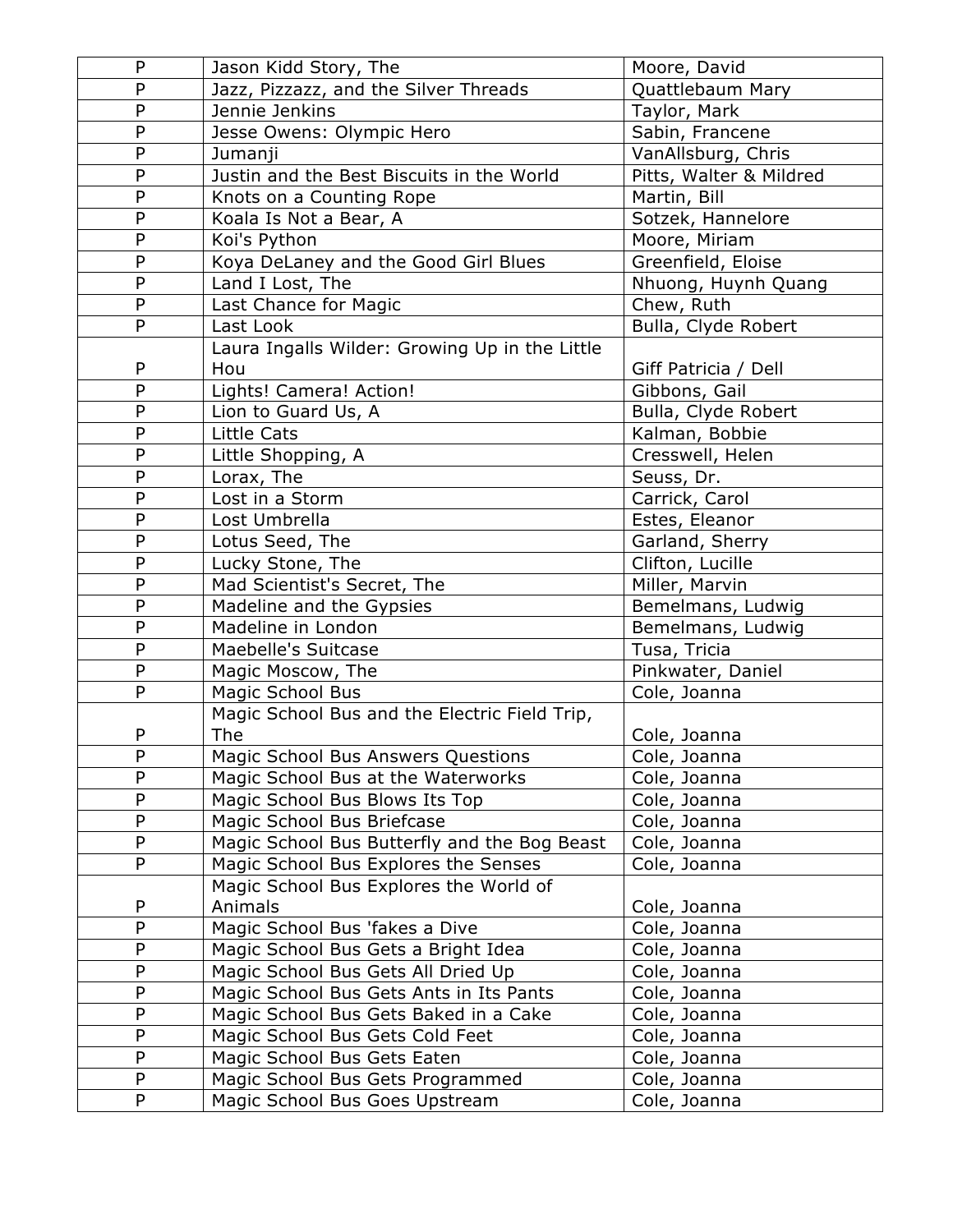| P              | Magic School Bus Going Batty                                              | Cole, Joanna                 |
|----------------|---------------------------------------------------------------------------|------------------------------|
| P              | Magic School Bus Hops Home                                                | Cole, Joanna                 |
| P              | Magic School Bus in a Pickle                                              | Cole, Joanna                 |
| P              | Magic School Bus in the Arctic                                            | Cole, Joanna                 |
| P              | Magic School Bus in the Haunted Museum                                    | Cole, Joanna                 |
| P              | Magic School Bus in the Rain Forest                                       | Cole, Joanna                 |
| $\mathsf{P}$   | Magic School Bus Inside a Beehive                                         | Cole, Joanna                 |
| P              | Magic School Bus Inside a Hurricane                                       | Cole, Joanna                 |
| P              | Magic School Bus Inside Ralphie                                           | Cole, Joanna                 |
| P              | Magic School Bus Inside the Earth                                         | Cole, Joanna                 |
| $\overline{P}$ | Magic School Bus Inside the Human Body                                    | Cole, Joanna                 |
| P              | Magic School Bus Kicks Up a Storm                                         | Cole, Joanna                 |
| P              | Magic School Bus Liz Sorts It Out                                         | Cole, Joanna                 |
| P              | Magic School Bus Lost in the Solar System                                 | Cole, Joanna                 |
| P              | Magic School Bus Makes a Rainbow                                          | Cole, Joanna                 |
| P              | Magic School Bus Meets the Rot Squad                                      | Cole, Joanna                 |
| ${\sf P}$      | Magic School Bus on the Ocean Floor                                       | Cole, Joanna                 |
| P              | Magic School Bus Out of This World                                        | Cole, Joanna                 |
| P              | Magic School Bus Plants Seeds                                             | Cole, Joanna                 |
| P              | Magic School Bus Plays Ball                                               | Cole, Joanna                 |
| P              | Magic School Bus Science Explorations                                     | Cole, Joanna                 |
|                | Magic School Bus Search for the Missing                                   |                              |
| P              | <b>Bones</b>                                                              | Cole, Joanna                 |
| P              | Magic School Bus Sees Stars                                               | Cole, Joanna                 |
| P              | Magic School Bus Shows and Tells                                          | Cole, Joanna                 |
| P              | Magic School Bus Space Explorers                                          | Cole, Joanna                 |
| $\mathsf{P}$   | Magic School Bus Spins a Web                                              | Cole, Joanna                 |
| P<br>P         | Magic School Bus Taking Flight                                            | Cole, Joanna                 |
|                | Magic School Bus The Truth About Bats                                     | Cole, Joanna                 |
| P<br>P         | Magic School Bus The Wild Whale Watch<br>Magic School Bus Twister Trouble | Cole, Joanna<br>Cole, Joanna |
| ${\sf P}$      | Magic School Bus Ups and Downs                                            |                              |
| P              | Magic School Bus Visits the Planets                                       | Cole, Joanna                 |
| P              | Magic School Bus Wet All Over                                             | Cole, Joanna<br>Cole, Joanna |
|                | Magic Squad and the Dog of Great Potential,                               |                              |
| P              | The                                                                       | Quattlebaum Mary             |
| $\mathsf{P}$   | Mammalabilia                                                              | Florian, Douglas             |
| P              | Man Who Kept House, The                                                   | Hague                        |
|                | Marching to Freedom: The Story of Martin                                  |                              |
| P              | …Jr.                                                                      | Milton, Joyce                |
| P              | Matchlock Gun, The                                                        | Edmonds, Walter D.           |
| P              | Matthew's Dream                                                           | Lionni, Leo                  |
| P              | Mei Fuh: Memories From China                                              | Schaeffer, Edith             |
| P              | Mirette on the HighWire                                                   | McCully, Emily Arnold        |
|                | My First Book of Biographies: Great Men and                               |                              |
| P              | Wom                                                                       | Marzollo, Jean               |
| P              | Nana Upstairs, Nana Downstairs                                            | dePaloa, Tomie               |
| P              | Nettie Jo's Friends                                                       | McKissack, Patricia          |
| P              | New Kind of Magic, The                                                    | Szymanski, Lois              |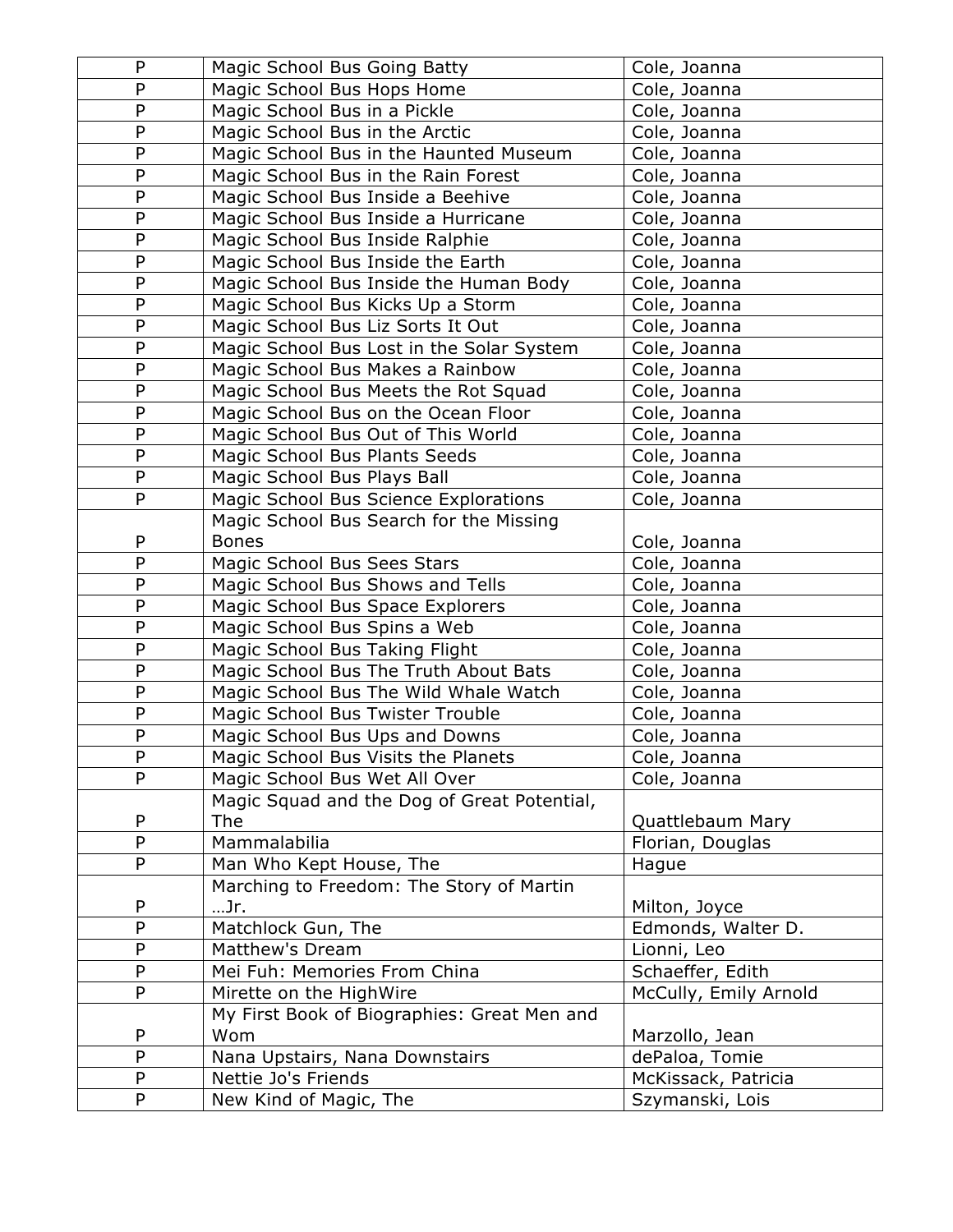| P              | New Road                                       | Gibbons, Gail               |
|----------------|------------------------------------------------|-----------------------------|
| P              | No Flying in the House                         | Brock, Betty                |
| P              | Nose for Trouble, A                            | Wilson, Nancy Hope          |
| P              | Odds on Oliver                                 | Greene, Carol               |
| $\overline{P}$ | Oh, Brother                                    | Wilson, Johnnice M.         |
| P              | On the Mayflower                               | Waters, Kate                |
| P              | One Day in the Alpine Tundra                   | George, Jean Craighead      |
| P              | One Day in the Desert                          | George, Jean Craighead      |
| P              | One Day in the Tropical Rain Forest            | George, Jean Craighead      |
| P              | One Day in the Woods                           | George, Jean Craighead      |
| P              | One Morning in Maine                           | McCloskey, Robert           |
| P              | Only One Woof                                  | Herriot, James              |
| $\overline{P}$ | Pablo Picasso                                  | Lowery, Linda               |
| P              | Pagemaster, The                                | Horowitz, Jordan            |
| P              | Penguins                                       | Kaufman, Elizabeth Elias    |
| P              | Piggins                                        | Yolen, Jane                 |
| P              | Pony Tails. Jasmine's Christmas Ride           | Bryant, Bonnie              |
| $\overline{P}$ | Pony Tails: Jasmine and the Jumping Pony       | Bryant, Bonnie              |
| P              | Pony Tails: May Takes the Lead                 | Bryant, Bonnie              |
| P              | Poopsie Pomerantz Pick Up Your Feet            | Giff Patricia / Dell        |
| $\overline{P}$ | Postcards from Pluto                           | Leedy, Loreen               |
| P              | Praying Mantis, The                            | Lavies, Bianca              |
|                | Private Notebook of Katie Roberts, Age 11,     |                             |
| P              | The                                            | Hest, Amy                   |
| P              | Rain Forest                                    | Cowcher, Helen              |
| P              | Relatives Came, The                            | Rylant, Cynthia             |
| P              | Return to Howliday Inn                         | Howe, James                 |
| P              | Revenge of the Mummy                           | Parker, A. E.               |
| P              | Riding Freedom                                 | Ryan, Pam Munoz             |
| P              | Rising Stars of the NBA                        | Layden, Joe                 |
| $\overline{P}$ | Robin Hood                                     | Ingle, Annie                |
|                |                                                | Dolch, E. W. and            |
| P              | Robinson Crusoe                                | Marguerite P.               |
| P              | Rosa Parks                                     | Greenfield, Eloise          |
| P              | <b>School Mouse</b>                            | Harris, D.                  |
| $\overline{P}$ | Secret of the Seal, The                        | Davis, Deborah              |
| P              | Secret Soldier, The                            | McGovern, Ann               |
| P              | Seminole Indians, The                          | Lund, Bill                  |
| P              | Sideways Stories from Wayside School           | Sachar, Louis               |
| P              | Skates of Uncle Richard, The                   | Fenner, Carol               |
| P              | Someday a Tree                                 | Bunting, Eve                |
| P              | Sophie and Lou                                 | Mathers, Petra              |
| P              | <b>Sports Bloopers</b>                         | Hollander, Phyllis & Zander |
| P              | Sports Mysteries: Case of the Basketball Video | Edwards, T. J.              |
| P              | Sports Mysteries: Case Of The Missing Pitcher  | Edwards, T. J.              |
| P              | Spray-Paint Mystery, the                       | Shelf, Angela               |
| P              | Stanley and the Magic Lamp                     | Brown, Jeff                 |
| P              | Sticks and Stones, Bobbie Bones                | Roberts, Brenda C.          |
| P              | Stone Fox                                      | Gardiner, John Reynolds     |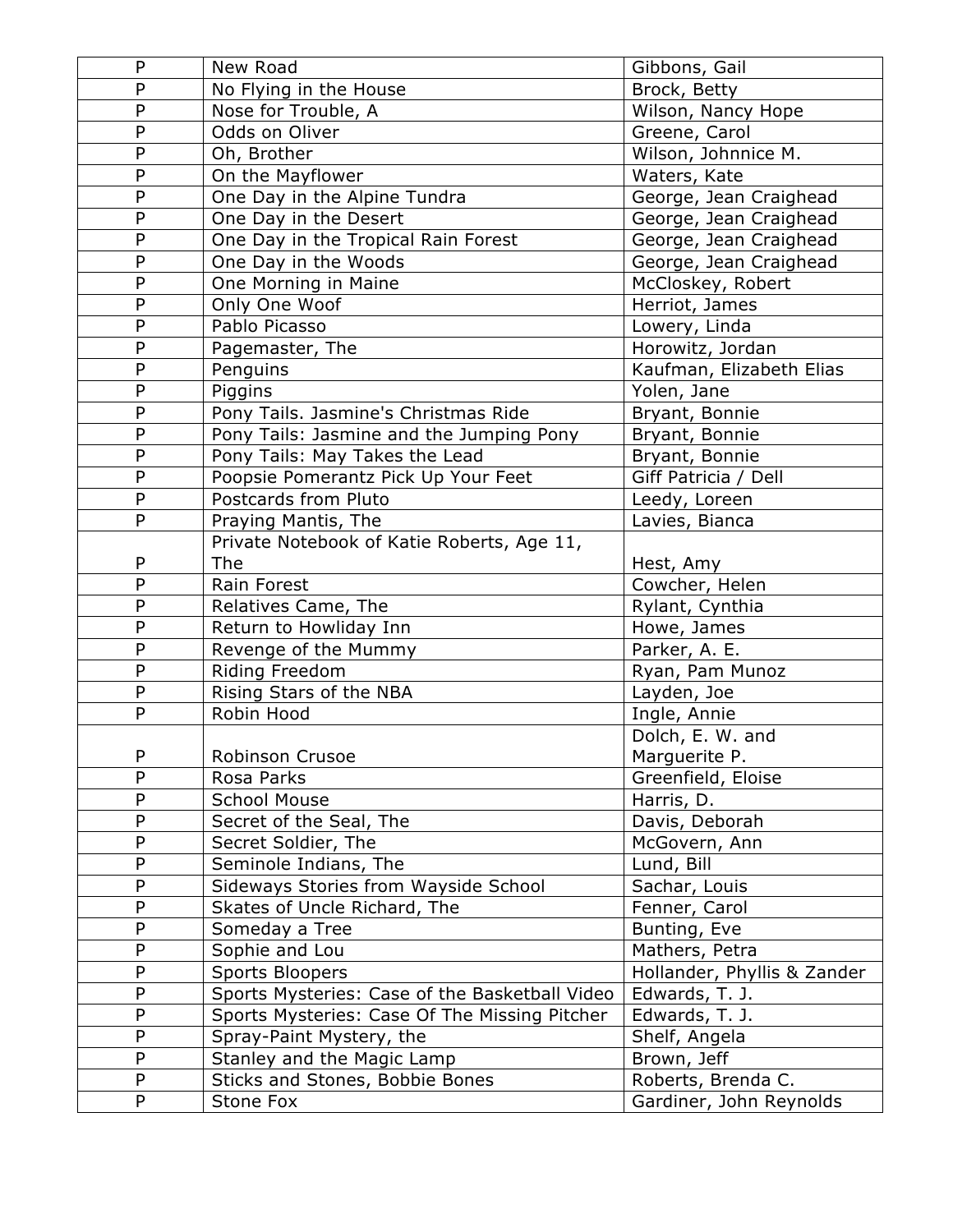| P              | Storm Book, The                                                  | Zolotow, Charlotte        |
|----------------|------------------------------------------------------------------|---------------------------|
| P              | Story About Ping, The                                            | Flack, Marjorie           |
| P              | Story of Dona Chila, The                                         | Moore, Eva                |
| P              | <b>Strawberry Girl</b>                                           | Lenski, Lois              |
| P              | Tales of Olga da Polga, The                                      | Bond, Michael             |
| P              | Tar Beach                                                        | Ringgold, Faith           |
| P              | Taste of Blackberries, A                                         | Buchanan Smith, Doris     |
| $\overline{P}$ | Thank You, Jackie Robinson                                       | Cohen, Barbara            |
|                | Thanksgiving: Why We Celebrate It the Way                        |                           |
| P              | We                                                               | Hintz, Martin & Kate      |
| P              | The Secret Secret Passage                                        | Parker, A. E.             |
| P              | <b>Third Grade Stars</b>                                         | Ransom, Candice F.        |
| P              | Through Grandpa's Eyes                                           | MacLachlan, Patricia      |
| P              | <b>Time Cat</b>                                                  | Alexander, Lloyd          |
| P              | Time Warp Trio: 2095                                             | Scieszka, Jon             |
|                | Time Warp Trio: Good, the Bad, and the                           |                           |
| P              | Goofy, The                                                       | Scieszka, Jon             |
|                | Time Warp Trio: The Knights of the Kitchen                       |                           |
| P              | Table                                                            | Scieszka, Jon             |
| $\overline{P}$ | Time Warp Trio: The Not-So-Jolly Roger                           | Scieszka, Jon             |
| P              | Time Warp Trio: Tut Tut                                          | Scieszka, Jon             |
|                | Time Warp Trio: Your Mother Was a                                |                           |
| P              | Neanderthal                                                      | Scieszka, Jon             |
| P              | Tough to Tackle                                                  | Christopher, Matt         |
|                |                                                                  | Buffett, Jimmy & Savannah |
| P              | <b>Trouble Dolls</b>                                             | Jane                      |
| $\overline{P}$ | Trouble with Trolls                                              | Brett, Jan                |
| P              | Turkey for Thanksgiving, A                                       | Bunting, Eve              |
|                |                                                                  |                           |
| P              | Tut's Mummy: Lost and Found                                      | Donnelly, Judy            |
| P              | Twits, The                                                       | Dahl, Roald               |
| P              | Uncle Jed's Barbershop                                           | Mitchell, Margaree King   |
| $\overline{P}$ | Wall, The                                                        | Bunting, Eve              |
| P              | Wanted Dead or Alive Harriet Tubman                              | Mcgovern, Ann             |
| P              | Wanted Dead or Alive: TheHarriet Tubman                          | McGovern, Ann             |
| P              | Wanted-Mud Blossom                                               | Byars, Betsy              |
| P              | War Between the Vowels and the Consonants                        | Turner, Priscilla         |
| P              | <b>Water Buffalo Days</b>                                        | Nhuong, Huynh Quang       |
| P              | Wayside School Gets a Little Stranger                            | Sachar, Louis             |
| P              | Wayside School is Falling Down                                   | Sachar, Louis             |
|                | Whale Is Not A Fish, A: And Other Animal Mix-                    |                           |
| P              | up                                                               | Berger, Melvin            |
| P              | What Are You Figuring Now?                                       | Ferris, Jeri              |
| P              | Where in the World is the Perfect Family                         | Hest, Amy                 |
| P              | Who Killed Mr. Boddy?                                            | Parker, A. E.             |
|                | Who Shot the President?: The Death of John E                     |                           |
| P              | Ken                                                              | Donnelly, Judy            |
| P              | Who Stole the Wizard of Oz?                                      | Avi                       |
| P<br>P         | Why Mosquitoes buzz in People, s Ears<br>Wild Christmas Reindeer | Aardema, Verna            |